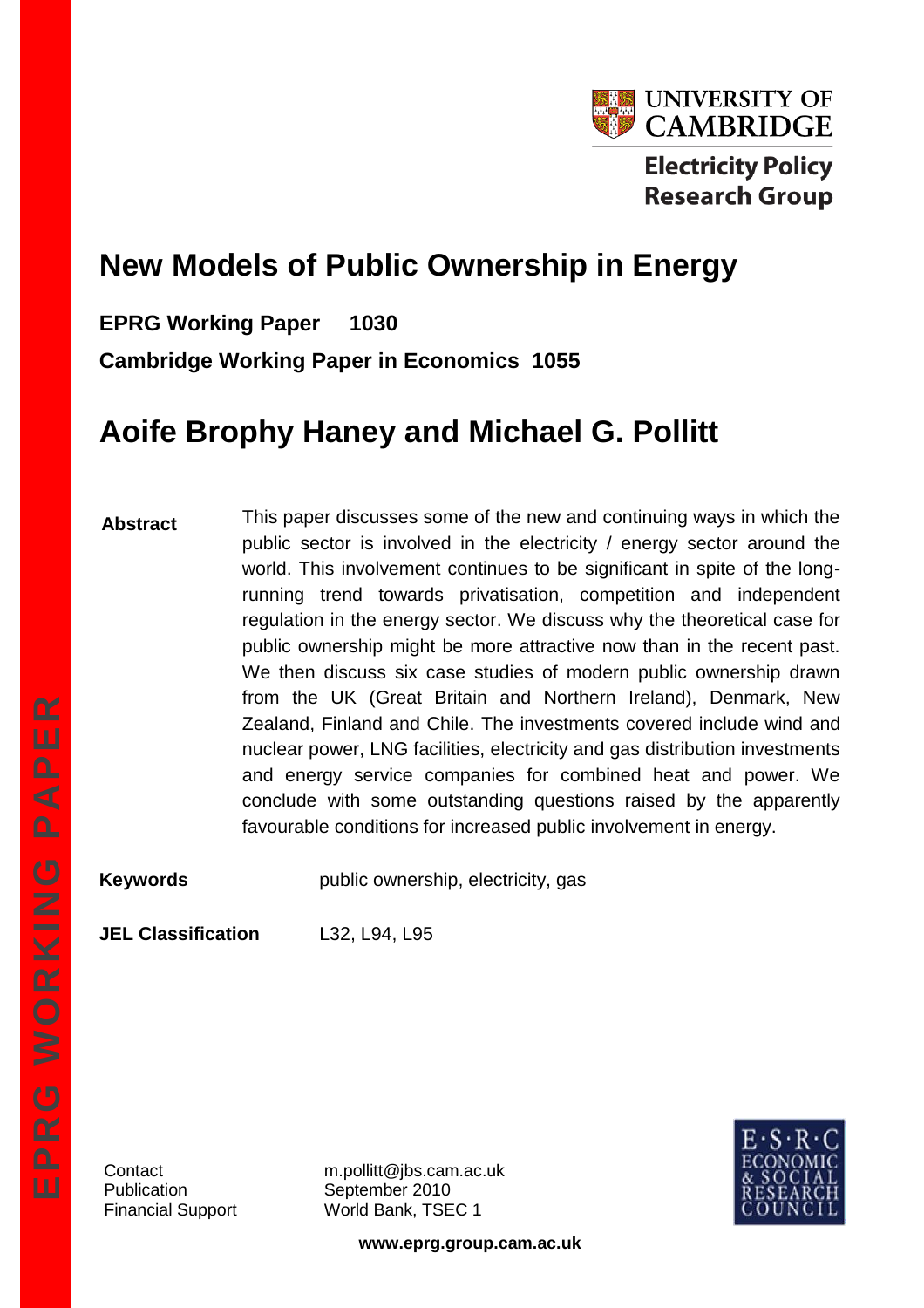## **New Models of Public Ownership in Energy<sup>1</sup>**

*Aoife Brophy Haney and Michael G. Pollitt*

*ESRC Electricity Policy Research Group and Judge Business School University of Cambridge*

*24 September 2010*

## **1. Background and current challenges facing the power sector**

This paper discusses some of the new and continuing ways in which the public sector is involved in the electricity / energy sector around the world. This involvement continues to be significant in spite of the long-running trend towards privatisation, competition and independent regulation in the energy sector (see Pollitt, 2008a, on the global trends). Indeed all of our examples are drawn from countries – the UK (Great Britain and Northern Ireland), Denmark, New Zealand, Finland and Chile - in which the trend towards liberalisation has been apparent and where the liberalised market and regulatory arrangements are often thought to be examples of good practice worthy of being studied and adopted in other countries.

The public involvement we discuss is occurring in different stages of the energy system, in projects with very different risk and technology characteristics. Thus we discuss examples of investments in electricity generation (nuclear and renewable), transmission and distribution (of both electricity and gas) and in LNG import facilities (where the power sector is an anchor customer).

It is important to say at the outset what we mean by public ownership. Traditionally public ownership tended to take one of two forms in energy: a large state owned company (SOE) (e.g. the Central Electricity Generating Board (CEGB) in Great Britain) or an often much smaller local municipally owned utility (e.g. a town level electricity distribution utility). Both of these types of entities tended to be 100% owned by the central government or the local authority. In some countries other hybrid ownership forms developed that could not be

<sup>1</sup> This work has been supported by the World Bank, whose encouragement is acknowledged. We would particularly like to thank Maria Vagliasindi for her comments. All views expressed are the opinions of the authors and should not be taken to the views of the World Bank or any of its employees. The authors would like to acknowledge the ongoing support of the ESRC's TSEC project and the very helpful comments of one anonymous referee and Simon Taylor.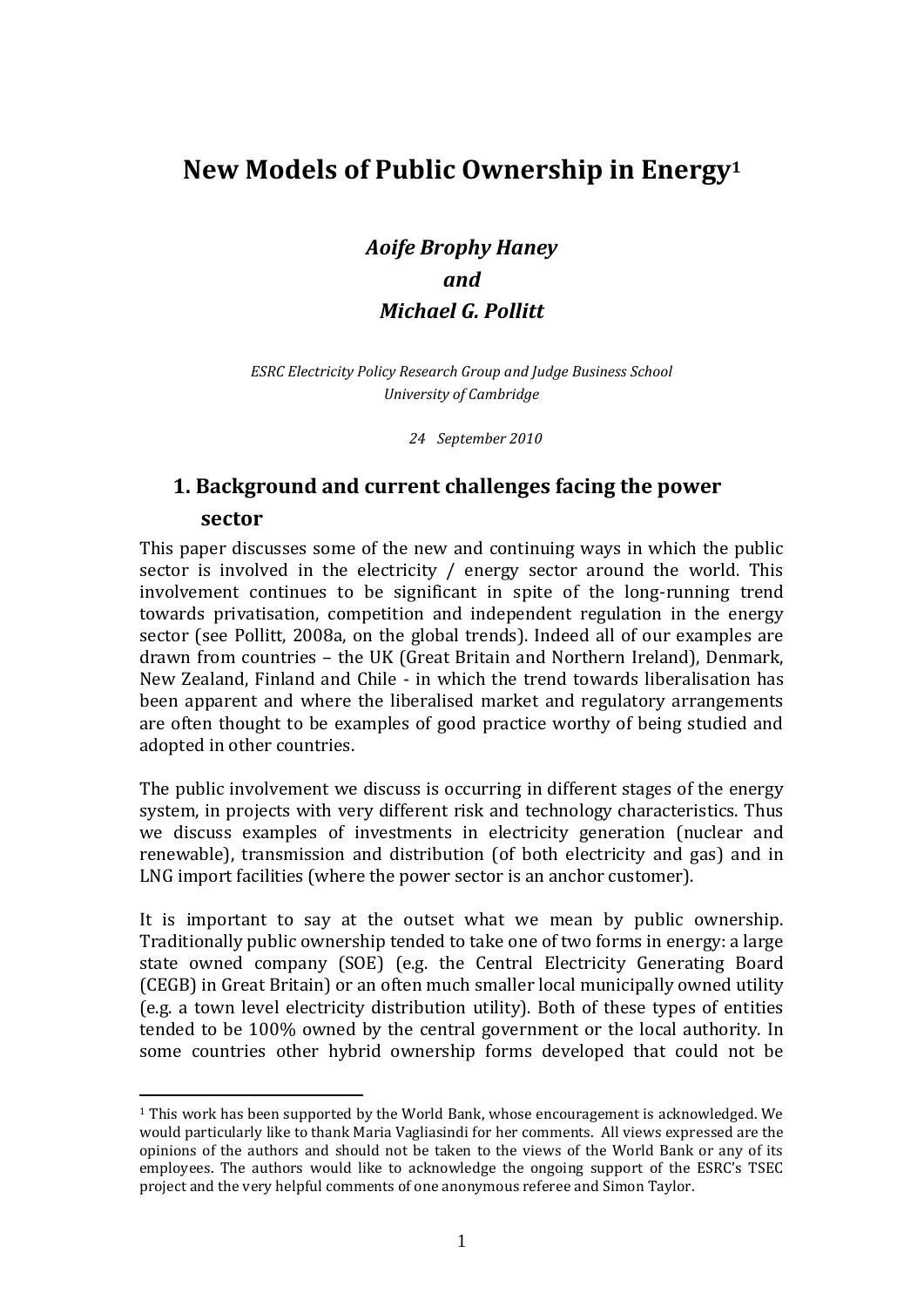characterised as either government ownership or private ownership (in the conventional tradable shareholder-owned firm sense).<sup>2</sup> These included rural electric cooperatives in the US or customer owned utilities in Denmark. Nowadays, as we shall demonstrate, public *involvement* in ownership (in the sense of residual control rights, following Hart and Moore, 1990) takes many different forms. Many SOEs and municipal companies have been part privatised and special purpose vehicles (SPVs) for specific investments (including several of our case studies) can have multiple public sector and private sector shareholders. Special types of companies, such as community interest companies (see section 4.1), consumer trusts (see section 4.4) and companies limited by guarantee (see section 4.5), have important characteristics of publicly owned companies. These include public appointment of directors and restrictions on the tradability of ownership rights which make them operate very like many more typical government owned companies. The main difference is that equity risk is transferred to consumers. The benefits include safeguarding the interests of consumers but within a lighter touch regulatory regime; as well as the potential to raise capital for financing future investment relatively cheaply (Helm and Tindall 2009; Birchall 2002). In our case studies we take public ownership to be a broad term which encompasses all types of companies which essentially restrict ownership and control rights in ways broadly similar to traditional SOEs and municipally owned utilities. Public ownership thus encompasses both traditional forms of public *ownership* and new forms of public *involvement*.

This paper is motivated by five current challenges facing the wider energy sector, and the power sector in particular. These challenges set the scene for the analysis we set out in the next section and for the case studies. While we do not necessarily accept that these challenges are equally legitimate in all jurisdictions, they are perceived to be important by political decision makers in many jurisdictions and in each case they do cast doubt on the universal applicability of a *wholly* privately owned, competitive and independently regulated electricity supply industry.

**First, even after 20 or more years of electricity market liberalisation, reform remains a work in progress.** As noted in Pollitt (2009)'s review of progress with electricity liberalisation in the European Union (EU), it is difficult to find conclusive evidence of the consistently beneficial effects of the reforms actually implemented in many countries. There are examples of successful reform (e.g. UK, Nordic countries, Chile and Argentina)<sup>3</sup> but there are notable reforms which have stalled (e.g. in many US states, including California, and in South Africa, Turkey and Ukraine) and many others of slow progress (e.g. in most continental European countries, China and Brazil)4. Public ownership

<sup>2</sup> See Pollitt (1995) for a general discussion of ownership forms in the global electricity supply industry.

<sup>3</sup> A survey of global lessons from electricity reform can be found in Mota et al. (2005). See for example: Newbery and Pollitt (1997) and Domah and Pollitt (2001) for the UK; Pollitt (2008b) for Argentina; Pollitt (2004) for Chile.

<sup>4</sup> For more mixed experiences see for example: Victor and Heller (2007) on China, Brazil and South Africa.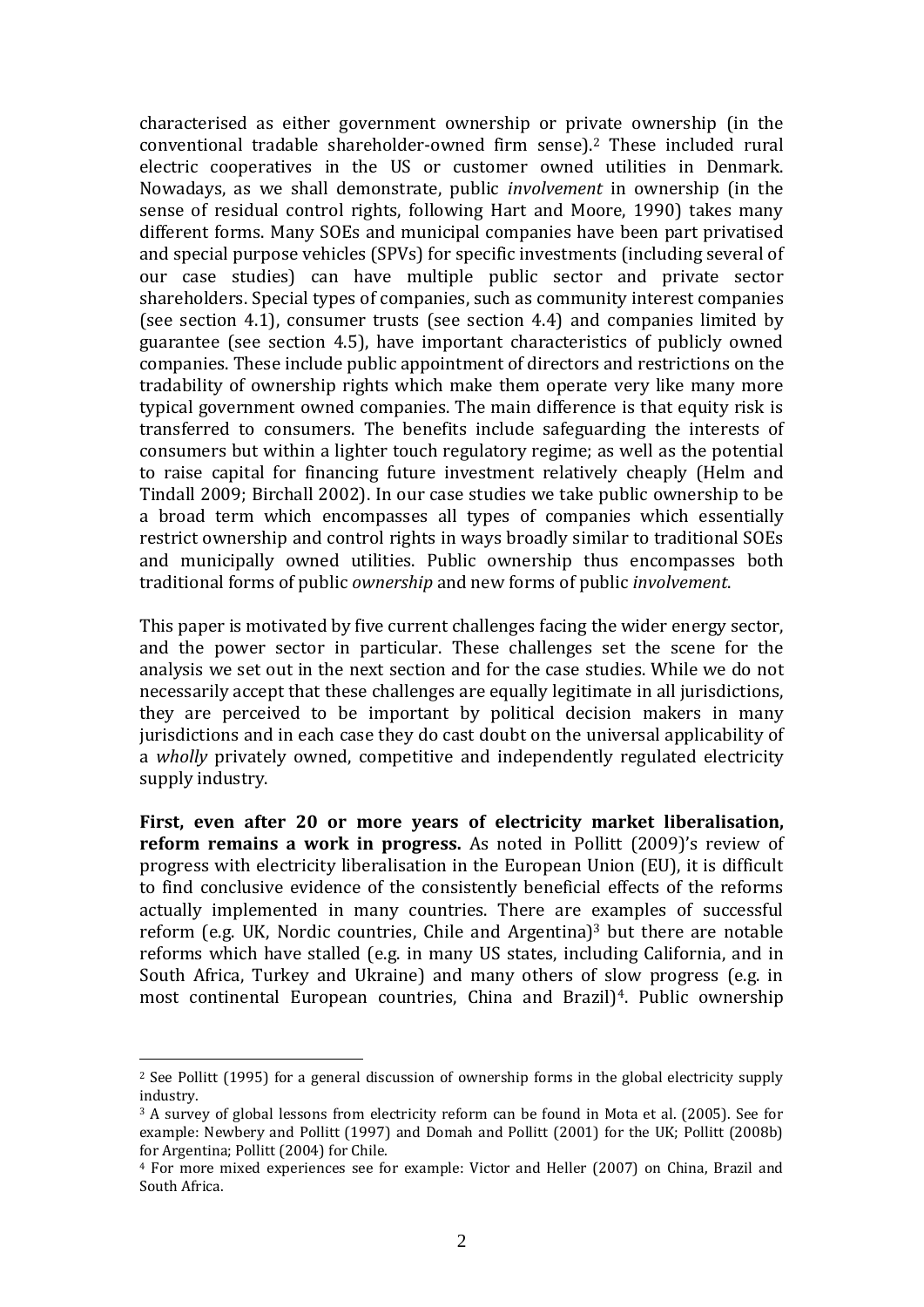remains a significant way in which governments can attempt to insure against and potentially prevent undesirable liberalisation outcomes.

**Second, climate change and related policies impose significant new investment requirements on the power sector.** Continuous technological improvements (combined with reasonably benign fossil fuel prices) ensured significant real unit cost reductions in power costs (and even larger reductions in the costs of energy services) between 1900 and 20005. However since then climate policy (with the objective of reducing carbon dioxide and equivalent Greenhouse gases) and sister policies aimed at promoting the percentage of electricity generated from renewable sources (and to reduce demand in high demand countries) have begun to significantly drive costs in many power sectors. While this has mainly affected OECD countries (particularly within Europe) it has implications for developing countries many of whom have adopted renewable polices (China has currently 24+ GW of wind capacity – the third highest in the world and growing very rapidly). Indirectly, such switching of emphasis in OECD countries is likely to have created mixed effects. On one hand, there have been learning benefits for other countries in renewables (and funding for projects, via the Clean Development Mechanism of the UN FCCC which allows for the creation of tradable carbon credits from investments in renewable projects in the developing world). On the other, there may have been detriments caused by the slowing of technical progress and investment in conventional generation technologies. The policy targets at the individual country level are ambitious and create significant investment requirements for the power sector (perhaps doubling or trebling the sector's investment requirements above a no-policy baseline). Such investments in low carbon (e.g. nuclear) and renewable generation expose investors to substantial government policy change risks, especially given that the payback periods for many of these investments are long (15-30 years). Public ownership may be a way to ensure that the large scale investment requirements of the power sector are met. Indeed the initial history of public ownership of the power sector in many countries was driven by the perceived inability of the private market to finance the large investment requirements of the sector during the electrification period (Millward, 2010).

**Third, there has been a re-emergence of political concerns about fossil fuel energy security in many countries.** The EU is a good example of this. Here the Ukrainian gas supply crises of 2006 and 2009 resulted in reduced supplies of Russian gas into the European Union. This was due to a dispute between Ukraine and Russia, which saw the reduction of supplies to the gas transit country Ukraine leading to reduced onward flows of Russian gas to the large EU gas market. This has heightened concerns about gas security in the EU and reduced the willingness of politicians to allow increases in the dependence of the power sector on combined cycle gas turbine (CCGT) power plants (see Noel, 2009). In the UK, for instance, the energy regulator, conducted a significant review project into UK energy security (Project Discovery), which examined the need to

<sup>5</sup> See Fouquet and Pearson (2006) for the long term trend in the cost of lighting as an example of the long trend reduction in the cost of energy services.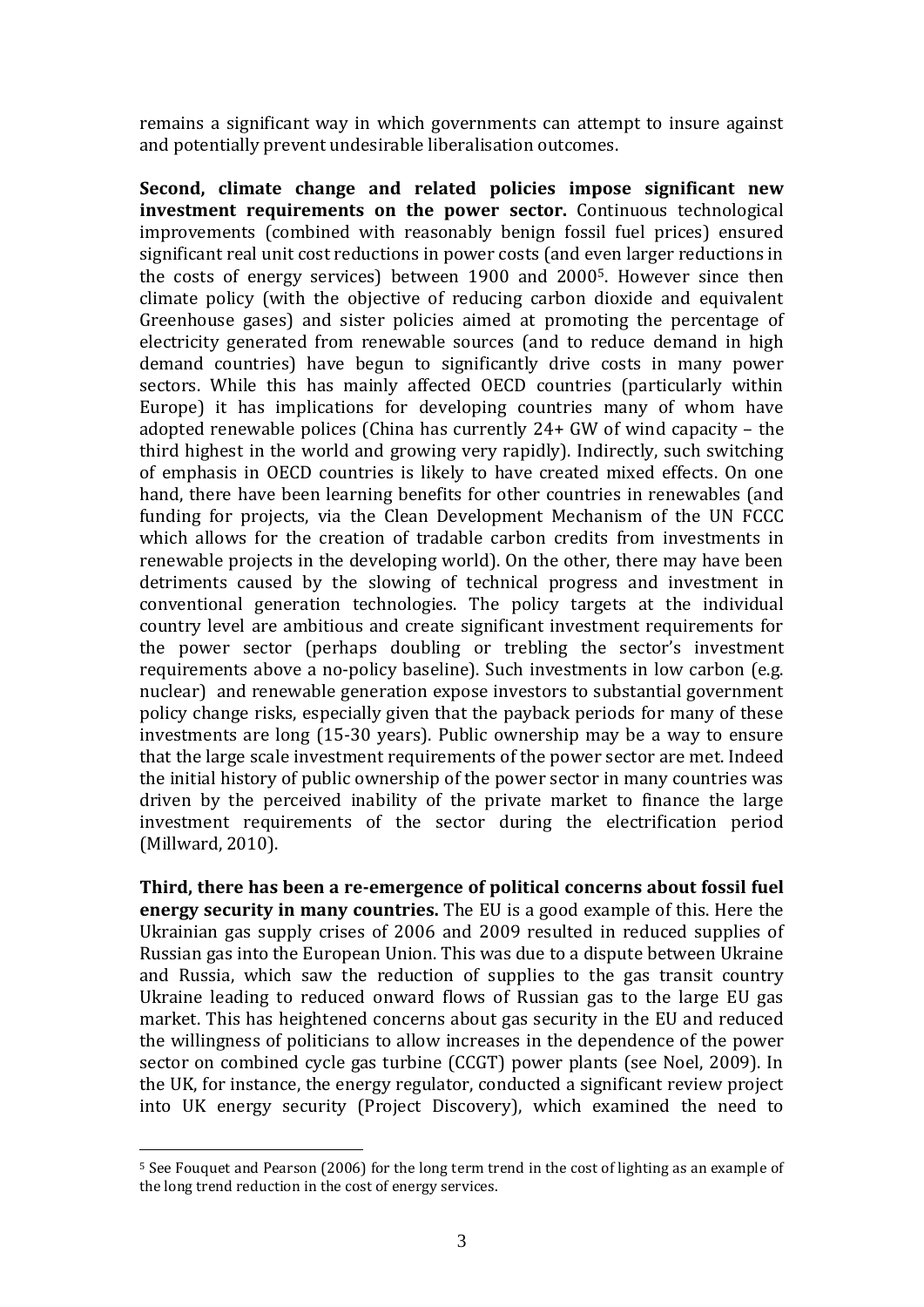encourage more LNG terminals, gas storage facilities and alternative sources of power and heat (see Ofgem, 2010). More generally there remain concerns about 'peak oil' and 'peak gas' – the idea that the global output of oil and gas cannot continue to increase in line with growing demand (driven by Chinese and Indian industrialisation) without substantial price rises (the factual basis for which is well discussed in Mills, 2008). Politically motivated energy security investments are by their nature dependent on interference in the normal operation of the global energy market (which does handle external political risks quite well in most circumstances), this may give rise to public ownership of strategic national energy security assets (such as LNG import facilities in small countries).

**Fourth, the move towards large scale privatisation with independent regulation may raise issues of political legitimacy.** Privately owned assets regulated by an arms-length government regulator may make it difficult for the government to address social concerns around energy markets. A good example of this might be the issue of energy poverty and tariffs for vulnerable customers<sup>6</sup>. Private ownership may be more efficient in terms of production costs but may not be particularly able to meet democratic concerns about desirable crosssubsidies between and within customer groups. Thus public ownership may have a significant role to play in providing energy services to certain customers on a non-economic price basis. It is technically possible to subsidise energy bills directly and retain private ownership but public ownership might be a way to do this in the absence of an adequate tax and benefit system, or where the transaction costs of raising taxes and distributing benefits are significant both for the government and for the individual (in terms of filling in subsidy claim forms). Public companies can also be seen to have more accountable governance processes (e.g. for the selection of directors) and be closer to their customers, if they are small. While small private energy companies may incur disproportionately high transactions costs (in terms of administrative costs per customer), smaller public companies may benefit from low transactions and production costs (e.g. the willingness of local directors to forgo fees (see section 4.1), or ex-employees to work part-time for nothing).

**Fifth, the global financial crisis has raised particular concerns in the energy sector that the private capital markets may not be able to fund the rising investment requirements of the sector.** This point is related to the second challenge and may be especially likely to be true of investments which rely on politically vulnerable government support mechanisms. Of course, this is in the context of the need for fiscal restraint and the currently reduced capability of the public sector to raise taxes and finance debt. In such circumstances there may be a case for increased government participation in energy investment projects in order to encourage or replace private sector investment. This may be of particular interest if international energy companies reduce their equity and debt investments in small developing countries and host country governments are forced to step in to ensure that large strategic investments (e.g. in nuclear or in LNG facilities) happen or indeed there is more local funding of smaller scale

 $6$  Energy poverty may be defined as occurring when a household spends more than a certain percentage of its annual income on domestic energy for power and heat/cooling. In the UK this percentage is defined to be 10%.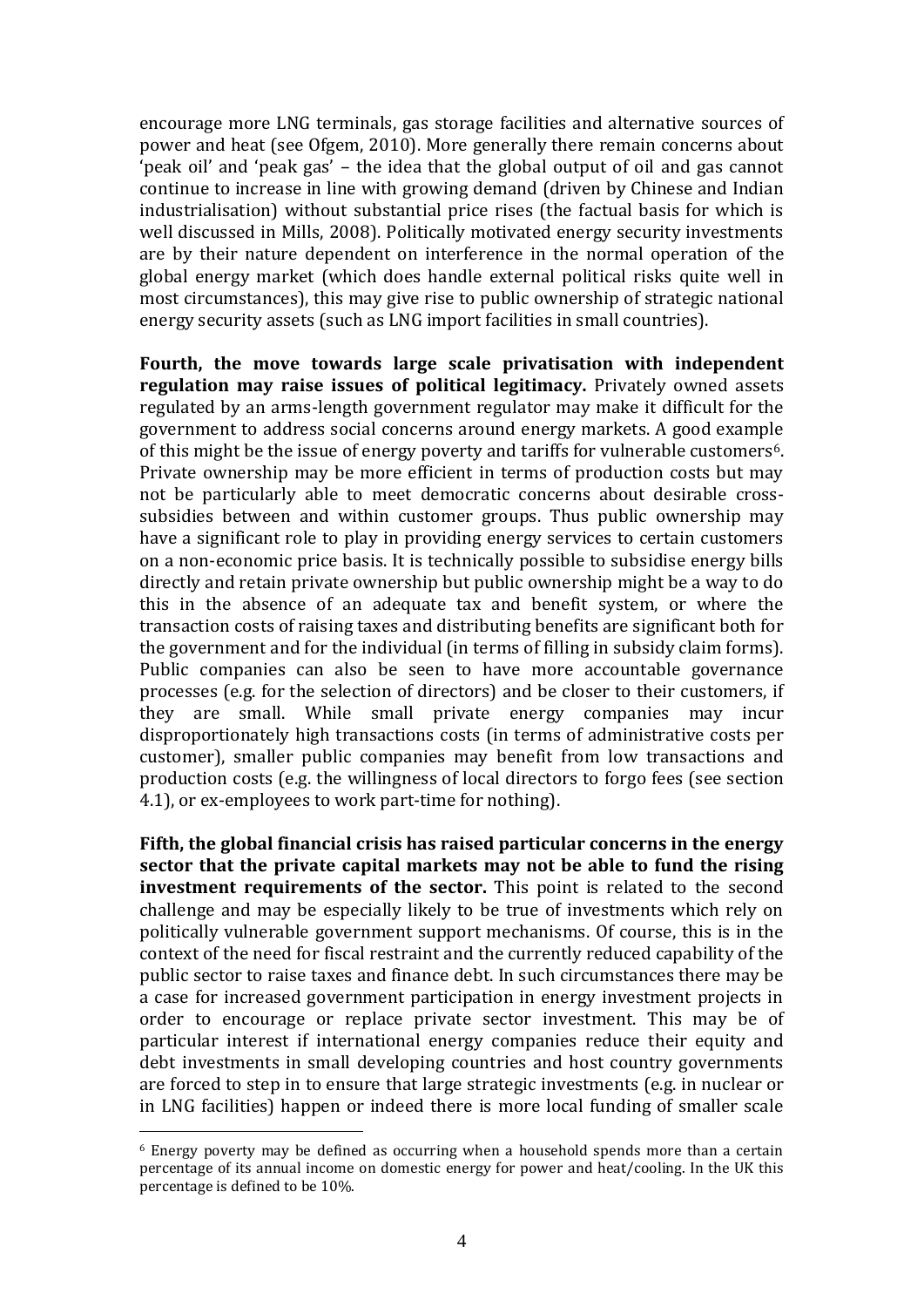energy projects (such as small wind parks). It is also possible that rapidly growing countries such as China or the Gulf States would be in relatively advantageous fiscal position at a time when private firms relying on international capital markets were less able to invest in projects (as for example is the case for nuclear investment in Abu Dhabi).

In what follows we discuss theories of public ownership in Section 2 and their relevance to the energy sector and the current challenges facing the energy sector. Section 3 discusses the general background to the six case studies. Section 4 presents the six case studies of continuing public ownership – Middelgunden wind park, Denmark; Olkiluoto 3 nuclear plant, Finland; LNG terminals, Chile; electricity distribution companies, New Zealand; electricity and gas transmission interconnectors, Northern Ireland; and combined heat and power (CHP) based energy service companies, Great Britain. Section 5 concludes.

## **2. Theories of public ownership and their application to**

### **energy**

We outline four frameworks which examine the role of public vs private ownership in regulated sectors, such as energy. These frameworks are grounded in the early literature on public choice and the theory of economic regulation. For each, we introduce the theoretical results, what they depend on and then ask whether the current challenges facing the power industry are likely to imply stronger support for public ownership.

We begin with looking at Laffont and Tirole (1993) who examine the incentive properties of public versus private ownership. Laffont and Tirole suggest public ownership has potentially significant costs associated with: the absence of capital market monitoring; soft budget constraints in the public sector; the expropriation of investments within the public sector; the lack of precise objectives; and its vulnerability to lobbying by interest groups. These costs may be offset by potential benefits arising from the ability to target social welfare at the expense of profit maximisation. In addition, public ownership has the potential to provide a better solution to the principal-agent problem within the firm which may be problematic in large private sector companies. They suggest that private firm principal-agent problems may be further exacerbated by the fact that private firms in regulated markets have conflicting principals – shareholders and regulators. Thus private firms may be vulnerable to appropriation of investments by managers, while public sector managers may be forced to behave inefficiently as a result of poorly defined and difficult to measure social goals. Overall, this suggests ambiguous results for the relative attractiveness of public vs private firms in heavily regulated industries. To get a handle on the net balance of the different incentives, there is a need to examine detailed empirical evidence on performance.

We can think about the current challenges facing the energy sector, outlined in section 1, and how they relate to the key elements of theory. In terms of the costs of public ownership it would seem to be the case that the current fiscal crisis and financial crisis might significantly reduce the costs of public ownership. This is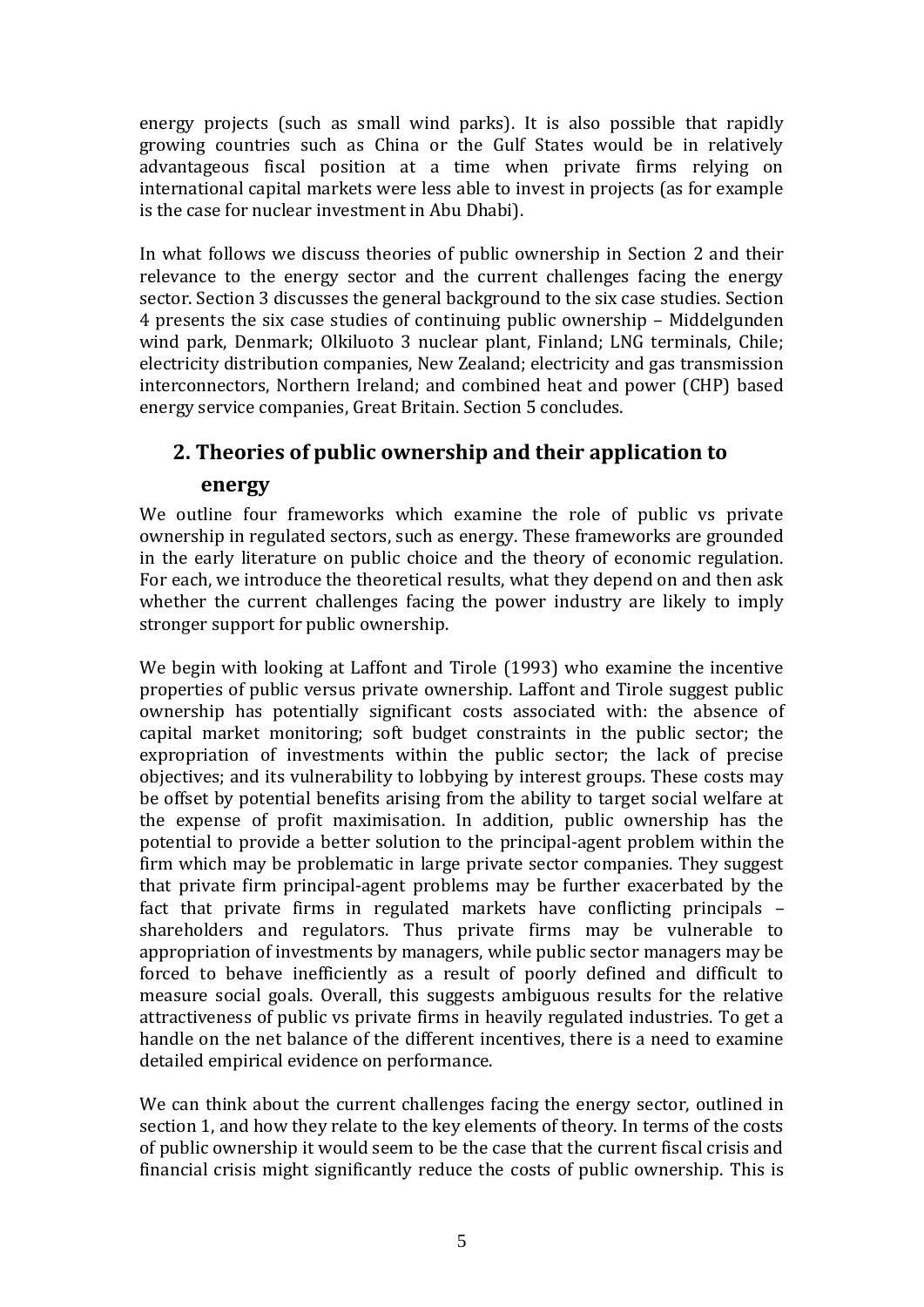because the capital market has shown itself to be a poorer monitor of investments than previously thought, while fiscal retrenchment increases the likelihood that public sector entities will face harder budget constraints, less appropriation of investments than the private sector (where the risk of appropriation has risen), more precise objectives, while being less vulnerable to obviously costly lobbying. The benefits of public ownership remain largely the same as before (though there may be more temptation to privatise existing assets to raise revenue). In terms of the principal-agent problems faced by public and private firms: the financial crisis and the rising investment requirements exacerbate the problem of multiple principals as the regulator becomes more demanding, while public sector firms in theory benefit from being better able to meet clearer social goals (driven by quantitative targets for renewable penetration and for carbon and demand reduction). The case for some public ownership therefore looks stronger on incentive grounds (albeit relative to a low base in many countries).

Hart et al. (1997) look at the incentives in public-private partnerships with a view to asking why services cannot be contracted out to the private sector. Essentially this approach focuses on why the public sector cannot simply contract for public goods or services for poor consumers. Indeed this would seem to be a key issue in the power sector – clearly it is possible to contract for renewables, carbon reducing investments such as nuclear, demand reduction, energy security investments etc. In many jurisdictions this is precisely what is happening. Hart et al. conclude that there are only a narrow range of circumstances where public ownership of the service providing assets would be preferable to contracting out to the private sector. These are: where the risk of non-contractible quality loss is serious; competition for the supply of the service is weak (i.e. there are a lack of bidders, particularly in successive contracting rounds); consumer choice is ineffective in punishing underperformance on the contract; and where the bidding firms don't care about the reputation loss of under-performance.

Applying this approach to the current challenges facing the energy sector, the key issues include the ability to run competitive auctions for the supply of publicly procured goods (though they are often paid for by levies on energy consumers) and the ability to punish contractual underperformance. Clearly in some countries there are issues about how many energy companies could credibly bid in government investment competitions and indeed maintaining some part-publicly owned companies may be a way of preventing unhelpful consolidation of the industry. More use of auctions might create private incentives to consolidate the industry and hence lead to a natural re-emergence of monopoly companies. Similarly many large investment projects – such as nuclear power plants and LNG facilities may be one-offs - particularly in small countries – delivered by special purpose vehicles. In these cases consumer choice and reputation effects *may* be limited and some direct government participation may be justified because of the vulnerability of leveraged investment vehicles to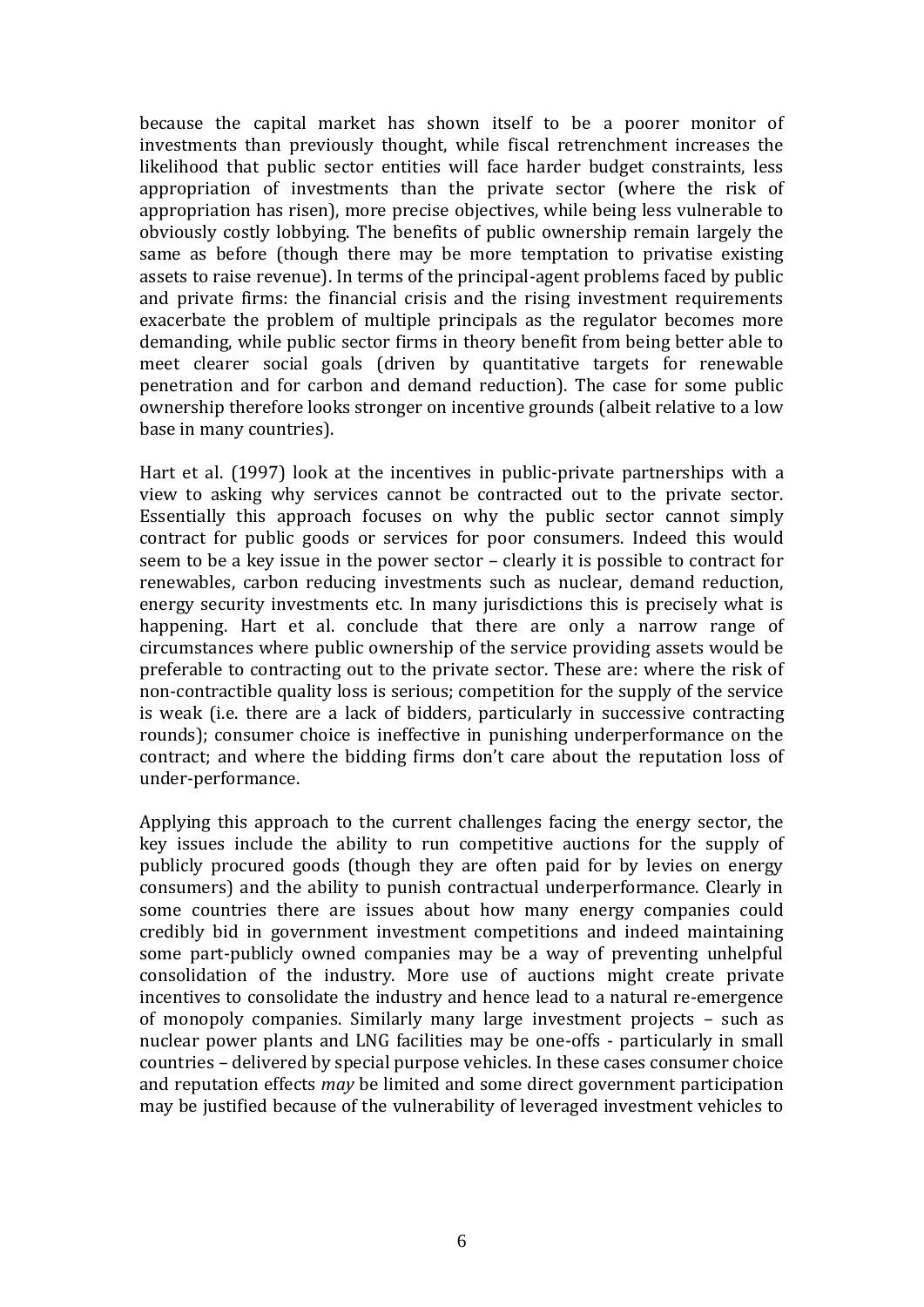bankruptcy.<sup>7</sup> This suggests that smarter procurement from the private sector will be necessary to maintain the strength of the case for 100% private ownership of publicly procured goods such as low carbon investments. Gilbert and Newbery (1994) focus on the incentives on regulators to appropriate private firm investments. They have in mind a price-setting utility regulator facing a privately owned monopoly service provider. The private monopolist first has to decide on the level of investment and the regulator then decides on the regulated price for the services. In a repeated game there may be multiple investments a different dates and repeated price resets. Gilbert and Newbery show that the private monopolist will invest when:

 $(1-P)(c-b) > r$ 

Where P=the probability of a low demand state (D=1-s, rather than high demand D=1); c is the marginal cost of the alternative company (i.e. the nationalised monopolist); b is the private monopoly's marginal cost; r=cost of capital  $+$ depreciation. This implies private investment is more likely when demand expected to be high, the cost advantage of the monopolist is higher and when the cost of capital is lower. This is because appropriation is less likely because the nationalisation involves higher operating and capacity reduction costs for the regulator, and investment payback is faster.

They also show that the regulator will appropriate the investment by setting low regulated prices and running the risk of the private monopolist exiting (via bankruptcy) when:

$$
(1-\theta)r > \frac{(c-b)(1-\sigma P)-r}{i}
$$

Where  $\theta$ =social weight on profits; i=discount rate of regulator.

This implies that the higher the discount rate, the lower the social weight on profits and the higher the probability of low demand the more likely the regulator is to appropriate via setting low regulated prices and driving the private monopolist towards bankruptcy or reducing its long term incentives to invest.

Applying this in the current context, we might suggest that current financial and fiscal crisis reduces the social weight on profits (and the political and regulatory desire to support profitable private firms) and leads to a higher social discount rate (as quick fixes become more attractive). Idiosyncratic private investments with strong government involvement via the planning process are at less of a cost advantage in construction and given their low operating costs relative to capital cost impose lower increases in running costs if nationalised since their cost structure is locked in at construction (particularly for wind parks and nuclear power plants). There is low actual demand growth and hence a capital strike by the private sector is less of a threat to the government (in terms of leading to capacity shortages) than it might have been. Taken together this does

<sup>7</sup> Though if these investments are undertaken by global multinationals seeking business in other countries, this effect may not be as significant as it might appear.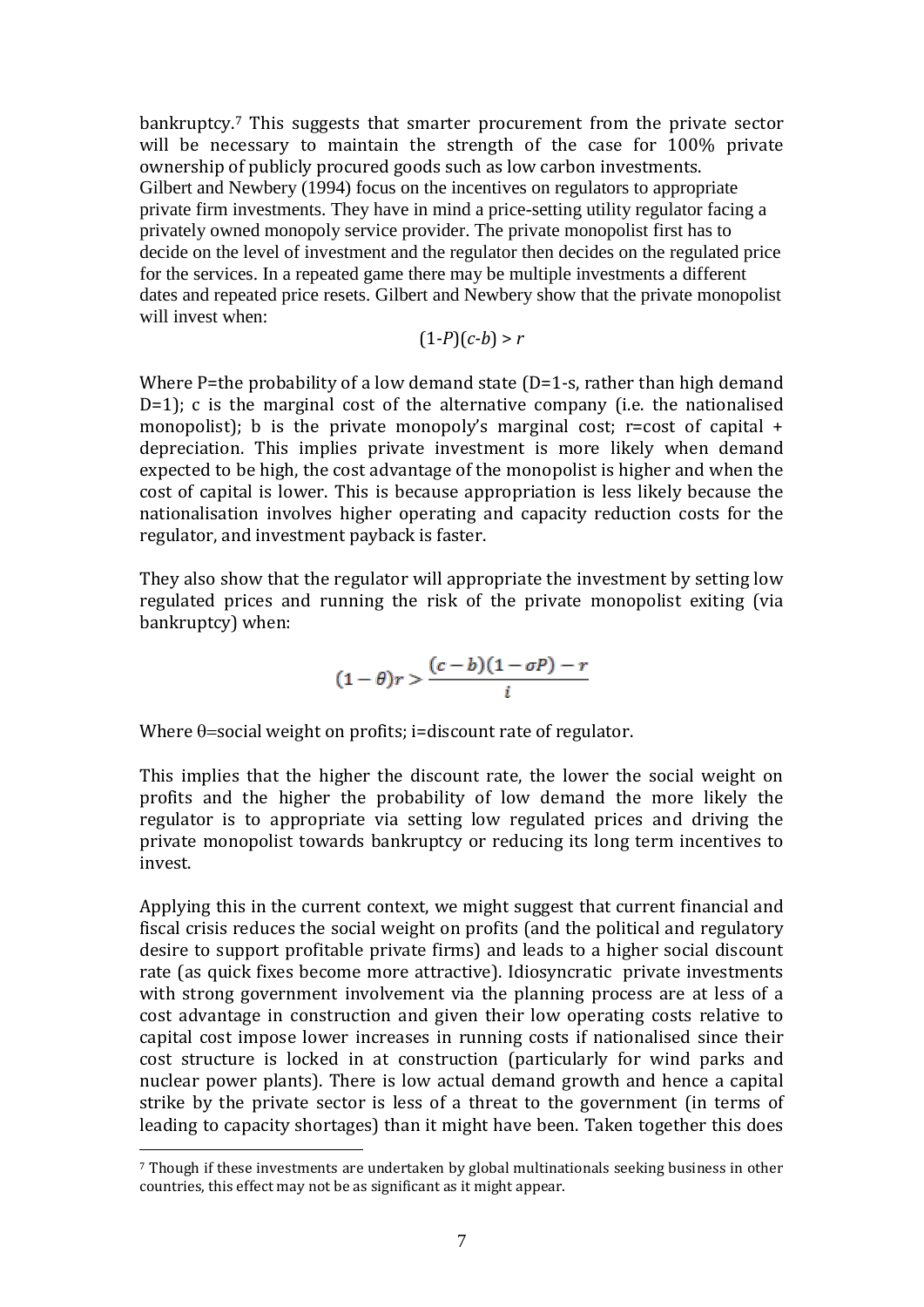seem to suggest that appropriation by regulators of private sector investments is more likely in the light the current challenges.<sup>8</sup>

Finally, we turn to risk allocation issues. A helpful synthesis of the literature on efficient risk allocation between the public and private sectors is contained in the World Bank's Risk Allocation and Sharing Tool Kit<sup>9</sup>. This suggests that the following risks are best handled by the private sector: economic and financing risks; construction risks; operational risks; and commercial risks. The risks most efficiently handled by the public sector are political and legal risks.

The issue with the current challenges is whether the optimal risk allocation is changing. The economic and financing risk advantages of the private sector are diminished in a financial crisis, if capital is restricted by private banks need to rebuild their balance sheets. Construction risks for large first-of-a-kind investments are significant, while the benefits in terms of learning accrue to others (followers). This increases the case for the public sector shouldering a part of first of a kind construction risks (e.g. for nuclear power plants).<sup>10</sup> Commercial risks in terms of the ability to sell the electricity, gas or carbon reduction may be increased if there is a threat to the continuation of liberalised energy and emissions markets (as there would appear to be in the EU – see Pollitt, 2009, and Ofgem, 2010). A general increase in the political and legal risks facing the sector, as it struggles to meet the government targets imposed on it, would also argue for increased public ownership. Thus overall it would seem to be the case that the context and nature of risks favour increasing public sector involvement via public ownership or the shifting of financial liability on to the public sector (which itself may improve the case for public ownership).<sup>11</sup>

Taken together all four of the theoretical approaches we examine do *seem* to suggest that the current challenges facing the power sector do improve the case for some form of public involvement in the industry.

## **3. Introduction to our six public involvement cases**

A key starting point for the discussion of actual cases is the observation that public ownership has never gone away in the energy sector. Even in the EU where there has been significant and co-ordinated market liberalisation – public ownership has never been challenged as part of the liberalisation process and privatisation remains patchy and incomplete in many countries, as shown in *Figure 1* below:

<sup>&</sup>lt;sup>8</sup> This is not to say that there are not significant appropriation risks within the public sector. Public ownership itself may be a vehicle for the appropriation of taxpayer and customer wealth by public sector employees and managers, politicians and civil servants (see for example Shleifer and Vishny, 1994).

<sup>9</sup> See www.worldbank.org

 $10$  This relates to the fact that such projects might be 'too big to fail', with an implied guarantee from the state to underwrite the completion of the project should the private sector fail.

 $11$  It is important to point out that shifting risk onto the public sector is not necessarily a good thing. The public sector may be exposing itself to significant risks that it poorly understands (in contrast to the situation when these risks are left with the private sector). It may also attempt to manage such risks by incurring the significant transaction costs associated with very tight and detailed regulation which may impose large costs of its own.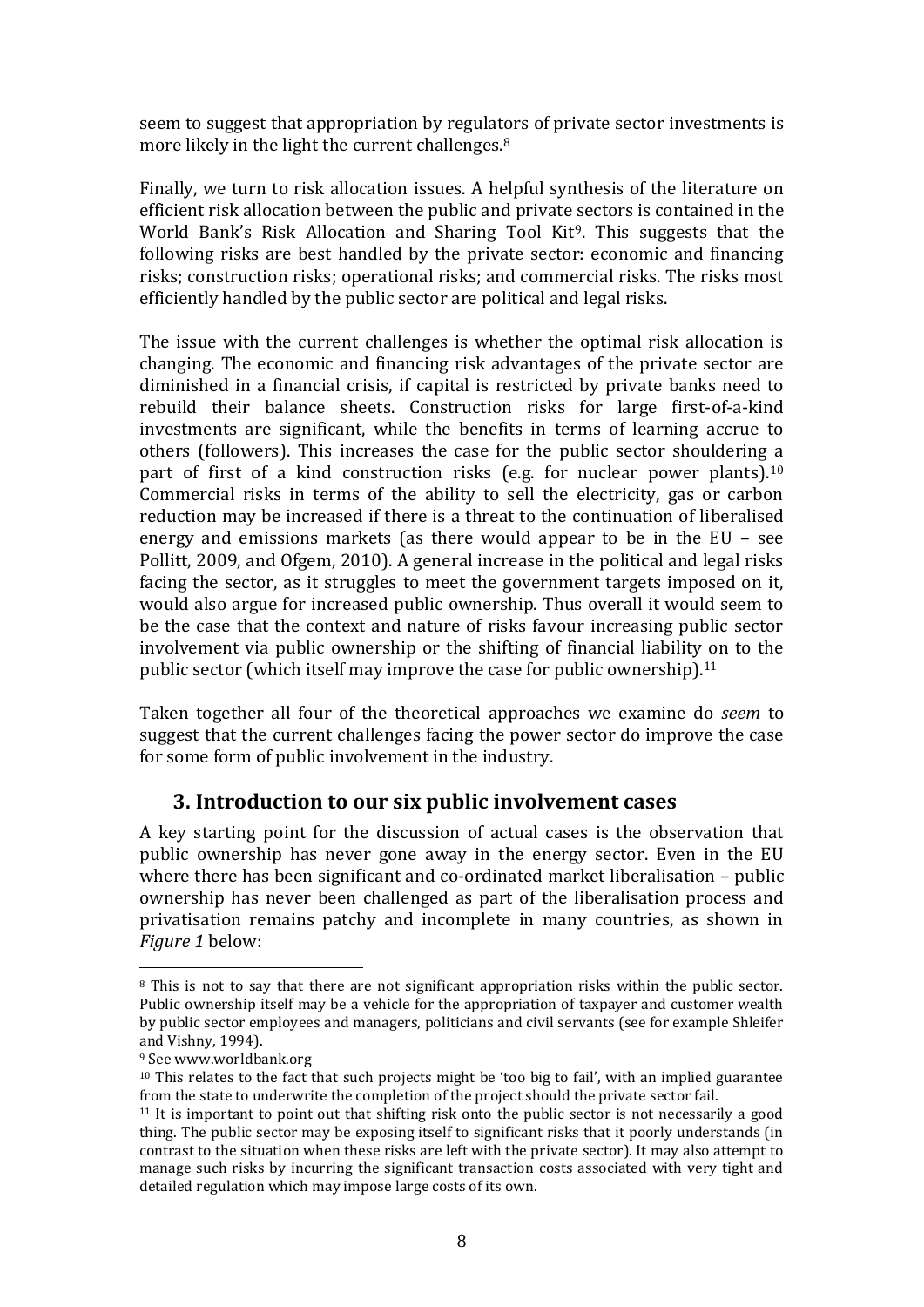

*Figure 1:* **Electricity Sector ownership in selected EU countries**

*Source: OECD international regulation database, 2009*

1

Indeed what is striking is that, looking internationally, many of the jurisdictions with the most significant liberalisation in terms of the opening up to competition of both wholesale and retail electricity markets retain significant public ownership12. Littlechild (2006) identified the UK, Victoria, New South Wales, Norway, Sweden, New Zealand, Texas and Ohio as leading the world in terms of retail market opening (in addition to having competitive wholesale markets). Several of these leaders have significant continuing public ownership, for example New Zealand, New South Wales, Norway and Sweden. Apart from the UK, there has been only limited movement towards full privatisation (where private ownership was not initially dominant) and all retain some public or cooperative ownership in energy.

Therefore it is important to acknowledge that liberalised electricity markets seem to be able to accommodate some degree of continuing public ownership (albeit naturally reduced somewhat by the free entry of private firms). Equally, we should point out that the type of public ownership that continues in these jurisdictions is *not* the classic SOE or monopoly municipally owned utility. Indeed, while privatisation is not a requirement of liberalisation, some vertical and horizontal unbundling of SOEs is a requirement of typical liberalisation programmes. This often, at least initially, creates more and / or smaller public companies (e.g. Turkey, China, New Zealand).

The picture that our case studies suggest is one where continuing public involvement in energy is much more varied than before and involves a large variety of different capital structures and governance arrangements. It also

 $12$  Though the table understates the influence of cross border competition within Europe which does reduce the influence of domestic state owned enterprises.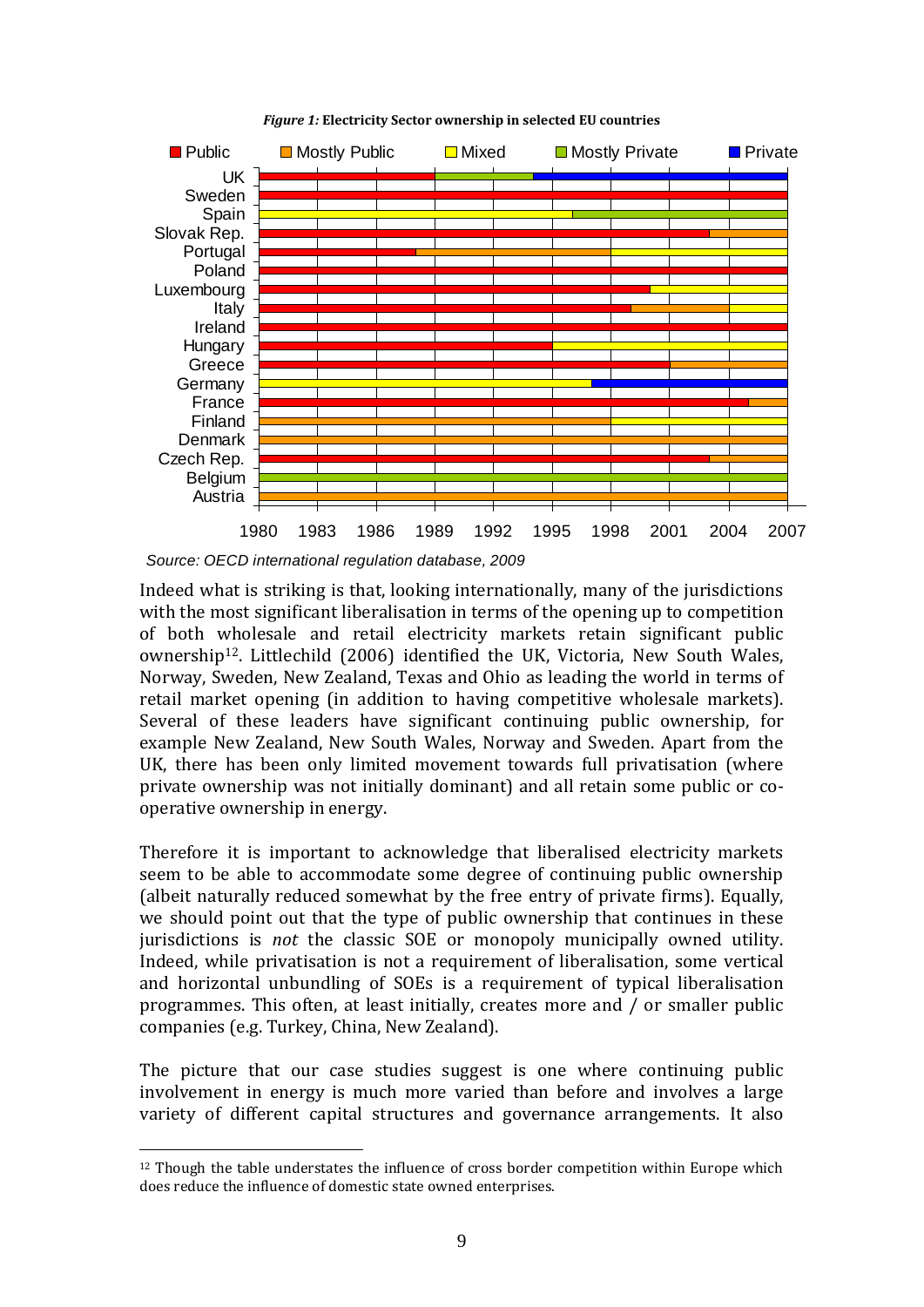reveals that public entities remain involved in all of the significant investment types in the power system.

Thus we chose six types of cases, where the current challenges can be clearly seen to be in operation. The first (section 4.1) is an offshore wind farm in Denmark and is a classic climate policy inspired investment, also motivated by a desire for domestic energy security, displaying significant local accountability and a range of sources of finance. The second (section 4.2) is a first-of-a-kind nuclear power plant in Finland. This is also climate policy and domestic energy security policy inspired and very risky for the private sector. The third (section 4.3) is a pair of LNG re-gasification (import) plants in Chile. These are large energy security inspired investments. They are difficult to finance in the context of a moderately sized developing country that might find attracting foreign capital for a large project difficult.<sup>13</sup> The fifth (section 4.4) examines local electricity distribution in New Zealand. Here we see a range of different types of public ownership co-existing within a competitive national wholesale and retail power market. These companies face the full range of current energy challenges with a particular emphasis on the need for local accountability. The fourth (section 4.5) is a group of three transmission infrastructure investments in Northern Ireland. These are classic price regulated sunk investments subject to significant appropriation risks and requiring local accountability in their use. The sixth (section 4.6) looks at models of combined heat and power (CHP) based energy service companies (ESCOs) in Great Britain. The impetus to set up these companies is the desire to reduce local council energy costs and to meet social objectives in providing cheap power and heat to poor tenants in council housing, hence requiring strong local accountability. They are further motivated by local climate change policy objectives, themselves inspired by national and international targets. Interestingly these ESCOs display a range of ownership forms. The linkages between the six cases studies are reviewed in section 4.7.

<sup>&</sup>lt;sup>13</sup> Though Chile has a very low country risk premium for a developing country. See <http://www.sjsu.edu/faculty/watkins/countryrisk.htm> (Accessed 24 September 2010).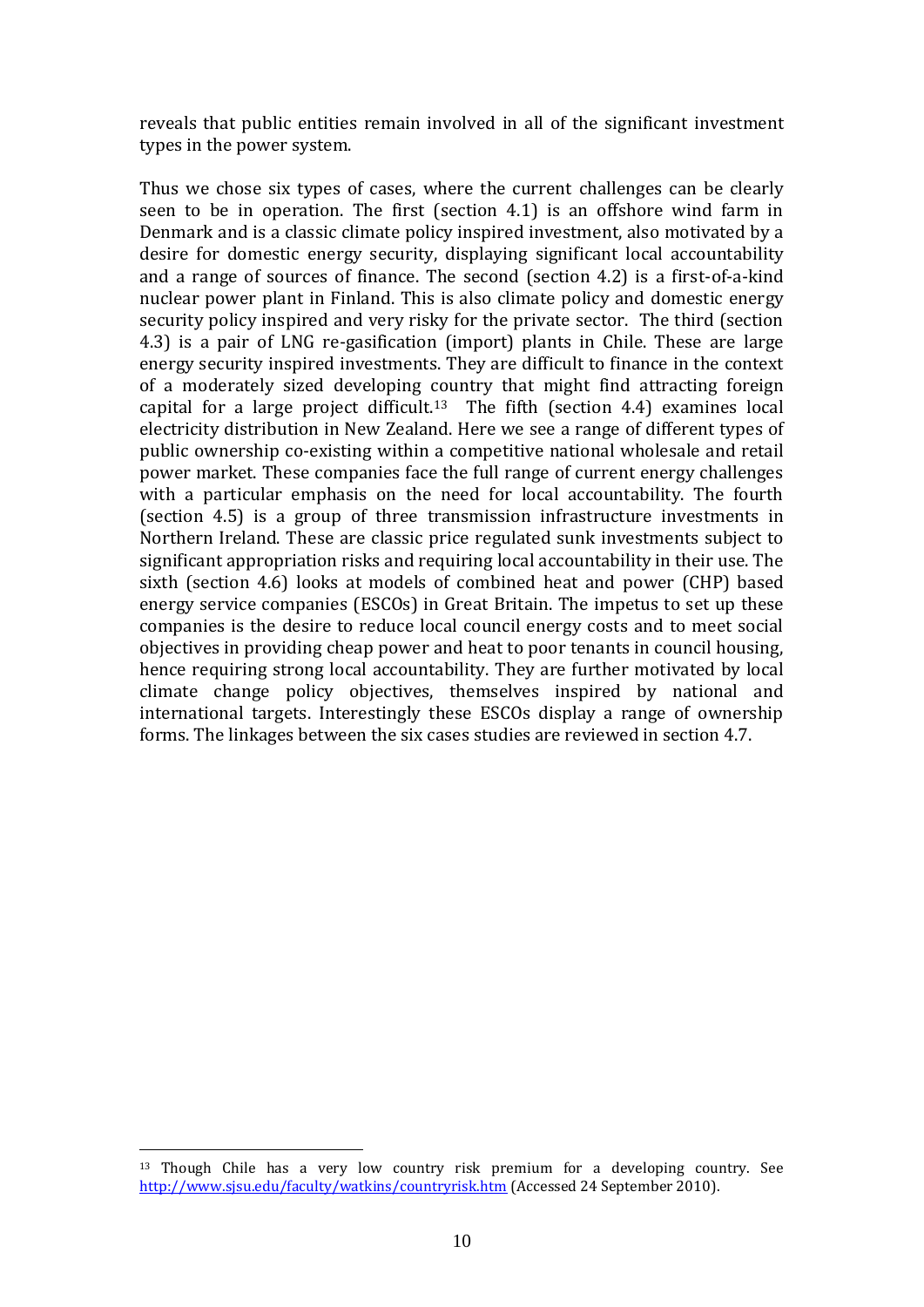## **4. Case studies in modern public ownership**

| Case study                | Industry         | Ownership                      | Share       |
|---------------------------|------------------|--------------------------------|-------------|
| 1. Denmark -              | Electricity      | Consumer cooperative           | 50%         |
| Middelgrunden offshore    | generation       | State ownership                | 37%         |
| wind farm                 |                  | Consumer-owned energy          | 13%         |
|                           |                  | companies                      |             |
| 2. Finland - Olkiluoto    | Electricity      | Large industrial consumers     | 57%         |
| nuclear power plant       | generation       | Utilities with part municipal  | 43%         |
|                           |                  | ownership                      |             |
| 3. (a) Chile – Quintero   | Gas production   | Private                        | 80%         |
| LNG terminal              |                  | State ownership                | 20%         |
| 3. (b) Chile - Mejillones | Gas production   | Private                        | 50%         |
| LNG terminal              |                  | State ownership                | 50%         |
| 4. (a) New Zealand $-$    | Electricity      | Consumer trust                 | 75.1%       |
| Vector                    | distribution     | Private                        | 24.9%       |
| 4. (b) New Zealand -      | Electricity      | Local authorities              | 100%        |
| Orion                     | distribution     |                                |             |
| 4. (c) New Zealand $-$    | Electricity      | Community trust                | 100%        |
| <b>Eastland Network</b>   | distribution     |                                |             |
| 5. Northern Ireland -     | Electricity      | Member-owned - mutual          | 100%        |
| Moyle interconnector      | transmission     | ownership model                |             |
| 6. (a) Great Britain -    | Electricity/heat | Local council - not-for-profit | 100%        |
| Aberdeen ESCO             | generation and   | status                         |             |
|                           | retail           |                                |             |
| 6. (b) Great Britain -    | Electricity/heat | Private finance initiative     | 100%        |
| Sheffield ESCO            | generation and   |                                | $(35$ -year |
|                           | retail           |                                | contract)   |

*Table 1***: Summary of ownership structures involved in the case studies**

## **4.1 Wind power in Denmark**

In 2008, Denmark had an installed wind capacity of 3157 MW (Danish Energy Agency). In absolute terms, a number of other European countries are ahead. Germany, for example, has the largest installed capacity with over 23,000 MW in 2008, followed by Spain with almost 17,000 MW14. What makes the Danish case unique is that wind capacity now makes up almost 20% of the country's total electricity production, as can be seen from *Figure 2*.

Achieving this high share of wind in the energy mix has not happened overnight. Danish energy policy has been supportive of renewable energy development since the 1980s. There has also been a bottom-up push for wind through an organized grass-roots movement (Lipp, 2007). During the 1970s, the first wave of modern wind turbine development came from private individuals without any

<u>.</u>

<sup>14</sup> See EWEA (undated).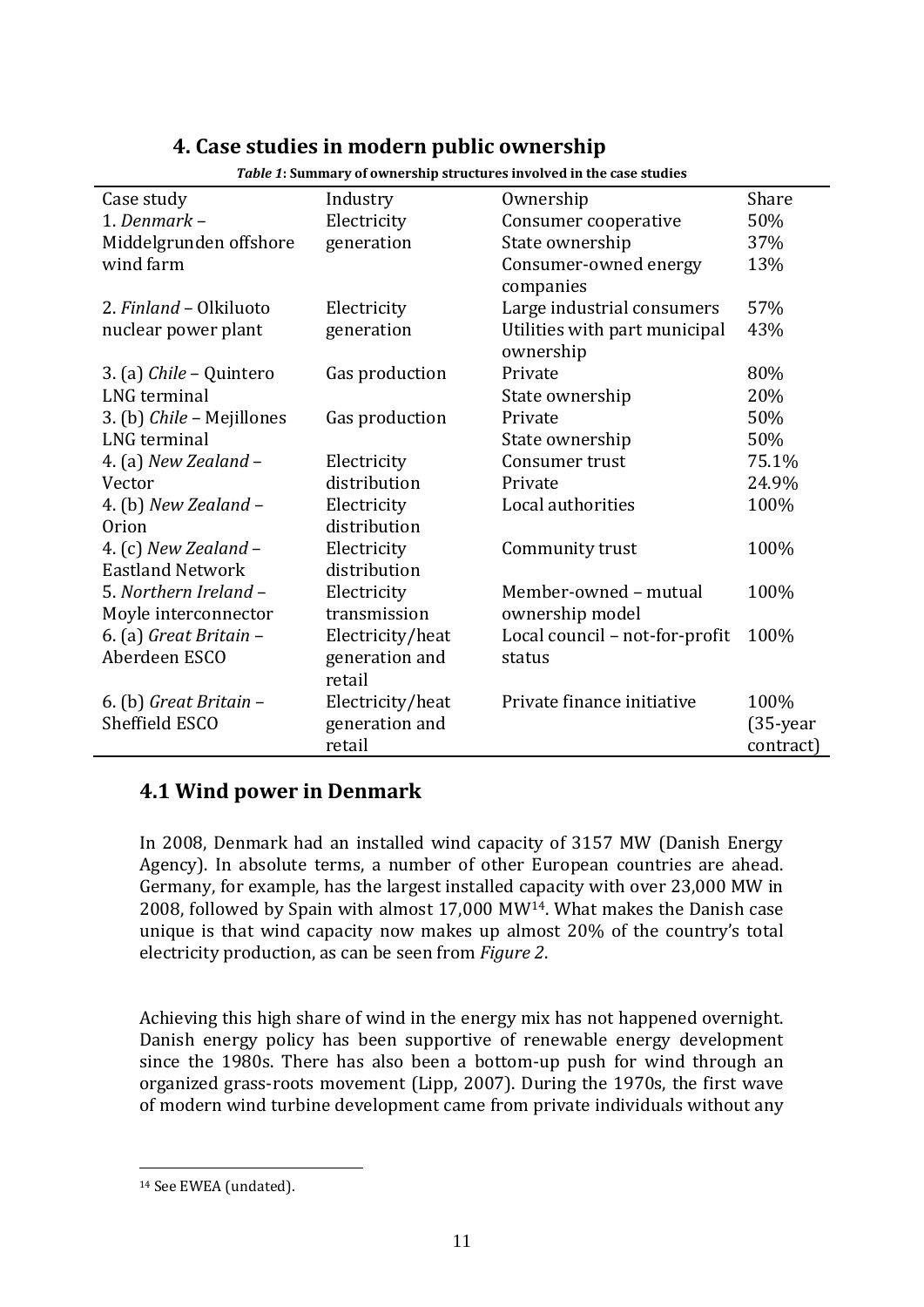government support. Since then, the Danish government has encouraged local private ownership of wind turbines.

| Table 2: Denmark at a glance |             |  |  |
|------------------------------|-------------|--|--|
| Total electricity generation | 36,413 GWh  |  |  |
| 2008                         |             |  |  |
| Total gas demand 2008        | 190,888 TJ  |  |  |
| GDP per capita 2008 (\$ PPP  | \$34,004    |  |  |
| constant 2005)               |             |  |  |
| GDP growth 2007              | 1.65%       |  |  |
| GDP growth 2008              | $-1.14%$    |  |  |
| Electricity price for        | \$0.396/kWh |  |  |
| households 2008 (including   |             |  |  |
| tax)                         |             |  |  |
| Population 2008              | 5,493,621   |  |  |
|                              |             |  |  |





*Source:* IEA – OECD Electricity and Heat Generation

A feed-in tariff was introduced in 1993. Since then, it has been central to the diffusion of wind energy in the country. The tariff obliged utilities to pay 85% of the price paid by consumers for wind-generated electricity. This represented a generous subsidy to wind because total taxes on household electricity use in Denmark are over 50% of final prices (IEA, 2009a, p. 112) There have been a number of complementary policies including subsidies (30% of investment) and tax exemptions (up to 7,000 kWh tax-free electricity generation) for private wind turbine owners (Lipp, 2007). The tax refund amounted to 0.27 DKK per kWh (3.7 eurocents per kWh) (Meyer, 2007). In 1999, Denmark decided to replace the feed-in tariff with a system based on a renewable portfolio standard and tradable green certificates. The feed-in tariff was removed gradually from 2001 (Bolinger, 2001). Wind generators are now paid the wholesale market price plus an environmental premium of approximately  $0.013 \text{ E/kWh}$  (Lipp, 2007).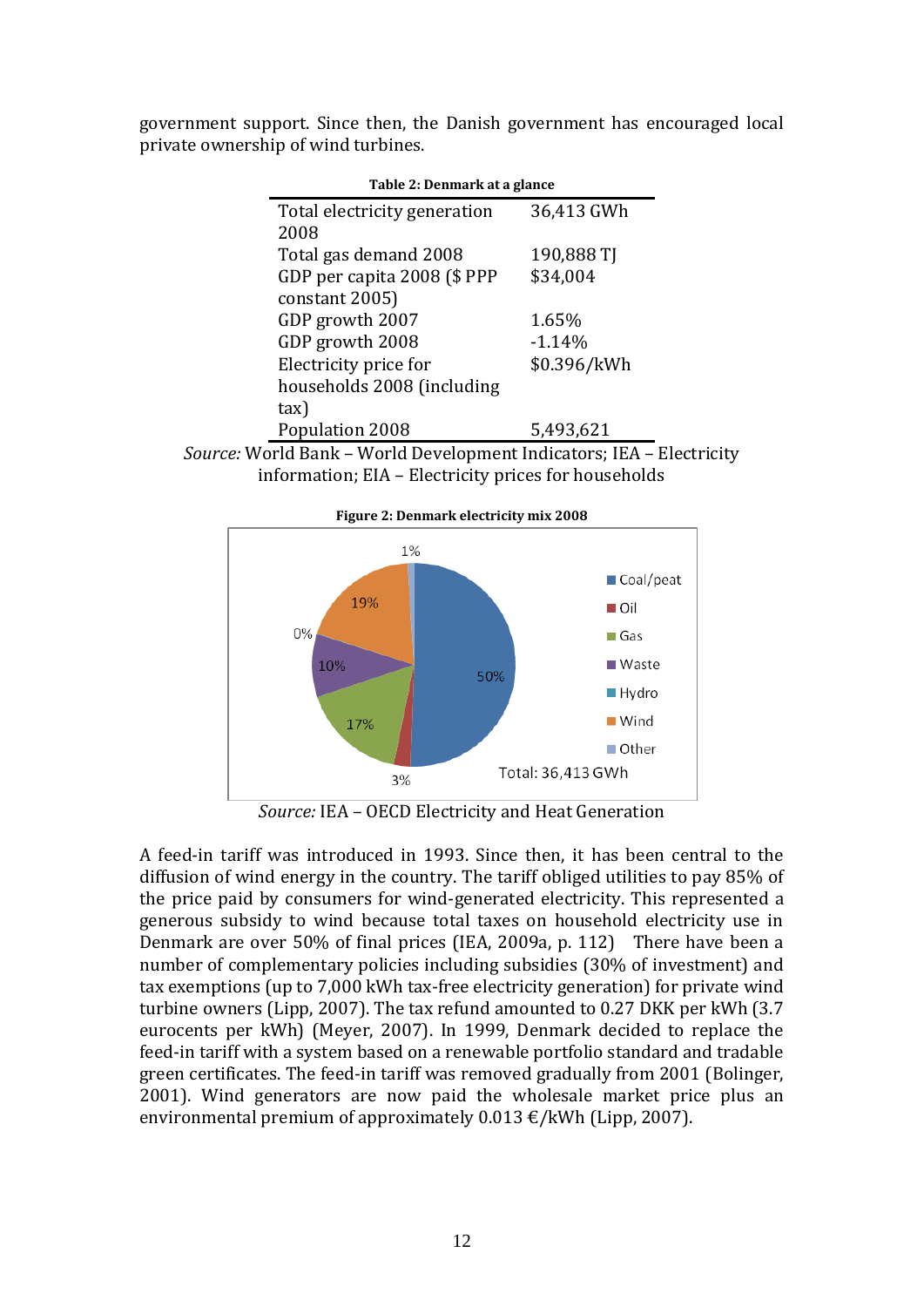| Table 3: Onshore wind ownership |                                    |       |              |                   |
|---------------------------------|------------------------------------|-------|--------------|-------------------|
|                                 | Utilities/corporate Farmers $(\%)$ |       | Cooperatives | <b>Total 2009</b> |
|                                 | owners $(\%)$                      |       | (%)          | wind              |
|                                 |                                    |       |              | capacity          |
|                                 |                                    |       |              | (MW)              |
| UK                              | 98                                 |       | 0.5          | 4,051             |
| Germany                         | 55                                 | 35    | 10           | 25,777            |
| Spain                           | $99+$                              | < 0.5 | 0            | 19,149            |
| Denmark                         | 12                                 | 63    | 25           | 3,465             |

*Source:* Pollitt (2010); The Wind Power

As shown in *Table 3*, wind ownership in Denmark has been largely communitybased in contrast to other European countries. This started out as a bottom-up push from communities and was later encouraged by government policy throughout the 1980s and 1990s. Middelgrunden offshore wind farm is an example of a hybrid form of ownership that started out as a partnership between a local municipal utility, Copenhagen Energy, and a local cooperative.

## **Middelgrunden offshore wind farm**

Middelgrunden wind farm was built in 2000. It has a total of 20 wind turbines with a capacity of 2MW each, supplying approximately 4% of total power for the city of Copenhagen (with a total population of approximately 530,000). Total investment costs for the project came to €44.9 million, €26.1 million of which were for the wind turbines. Copenhagen Energy and the Middelgrunden cooperative each own 10 wind turbines in the farm (Sorensen et al., 2002).

The Middelgrunden Wind Turbine Cooperative was established in 1997 as a private partnership under Danish law, i.e. a partnership between consumers who have direct ownership of the turbines. It was the first community-owned offshore wind project and also the largest community-owned wind project at the time (Bolinger, 2001). The cooperative had a total of 8,650 members at the outset with 40,500 shares (in total). Each share represents production of 1,000 kWh/year and was sold for 4,250 DKK (€567). An average shareholder would have invested a total of €2655. Over a 20-year period, the typical rate of return after depreciation would be 7.5% (Larsen et al., 2005). The transition away from the feed-in tariff may have an impact on the rate of return due to uncertainty over output sales. Some see this uncertainty as a barrier to further cooperativebased wind development in Denmark. The worst-case scenario for Middelgrunden is a rate of return of 4.44% if output cannot be sold once the feed-in tariff comes to an end (Bolinger, 2001).

Five partners of the cooperative are elected to a management committee as well as two substitutes by the partnership assembly, where each partner has one vote. Management partners are elected for a term of 2 years. Not more than one management partner can be from the same household. The management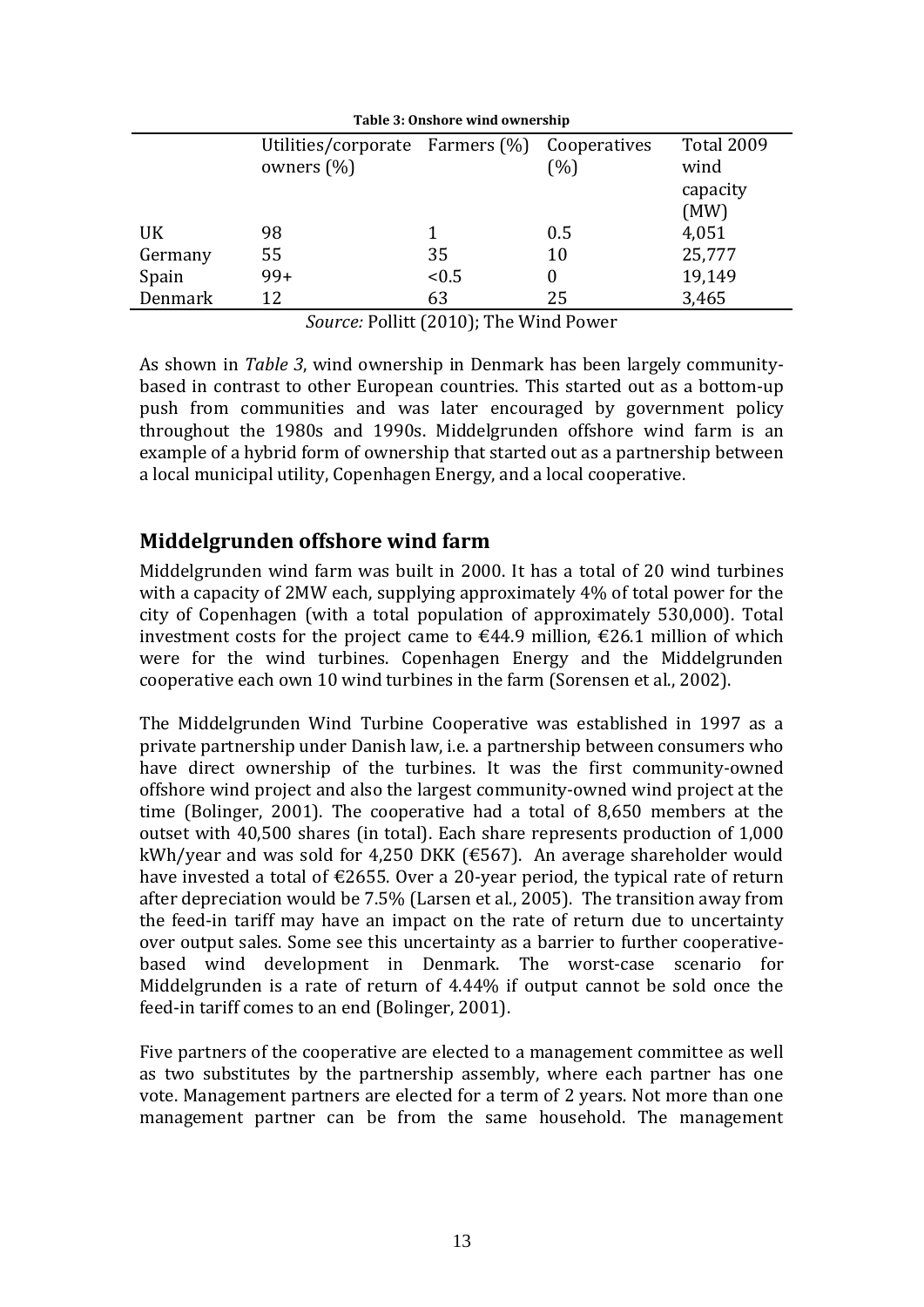committee as a whole or members of the committee can be dismissed by simple majority at the partnership assembly15.

| <i>Table 4:</i> Middelgrunden wind turbine ownership |       |                        |                   |  |  |
|------------------------------------------------------|-------|------------------------|-------------------|--|--|
| Organisation                                         | Share | Ownership              | Financing         |  |  |
| Middelgrunden Wind                                   | 50%   | Private partnership;   | Entirely equity-  |  |  |
| <b>Turbine Cooperative</b>                           |       | 8,650 members with a   | based through     |  |  |
|                                                      |       | total of 40,500 shares | members           |  |  |
| Dong Energy                                          | 50%   | 74% state-owned        | 57% equity and    |  |  |
|                                                      |       | utility                | 43% debt-financed |  |  |
|                                                      |       | 10.88% SEAS-NVE        |                   |  |  |
|                                                      |       | Holding 6.95% Syd      |                   |  |  |
|                                                      |       | Energy Net (both       |                   |  |  |
|                                                      |       | energy cooperatives)   |                   |  |  |

*Table 4:* **Middelgrunden wind turbine ownership**

The remaining 50% of the project is now owned by Dong Energy which was founded in 2006 after the merger of six Danish energy companies, including Copenhagen Energy. The Danish state is the principal shareholder with 74% ownership as of the beginning of 2010. Among the minority shareholders are two of the largest consumer-owned energy companies in the country. SEAS-NVE Holding has a 10.88% share and is Denmark's largest energy cooperative. Syd Energi Net has a 6.95% share and is Denmark's third largest energy company. Dong Energy as a whole is 57% equity and 43% debt-financed. The debt is predominantly fixed-rate with a high degree of certainty. In 2009, the company issued bonds in the Euro market totally €2 billion and secured loans of €250 million from the European Investment Bank (Dong Energy, 2009).

Middelgrunden wind farm illustrates how a number of different forms of public ownership can coexist and complement each other. The local community is involved directly through the wind farm cooperative. At the same time, the wider Danish community is involved indirectly through large consumer-owned energy companies. Finally, the state retains a central position as majority shareholder in Dong Energy.

<u>.</u>

<sup>15</sup> Source: Middelgrunden Wind Cooperative website.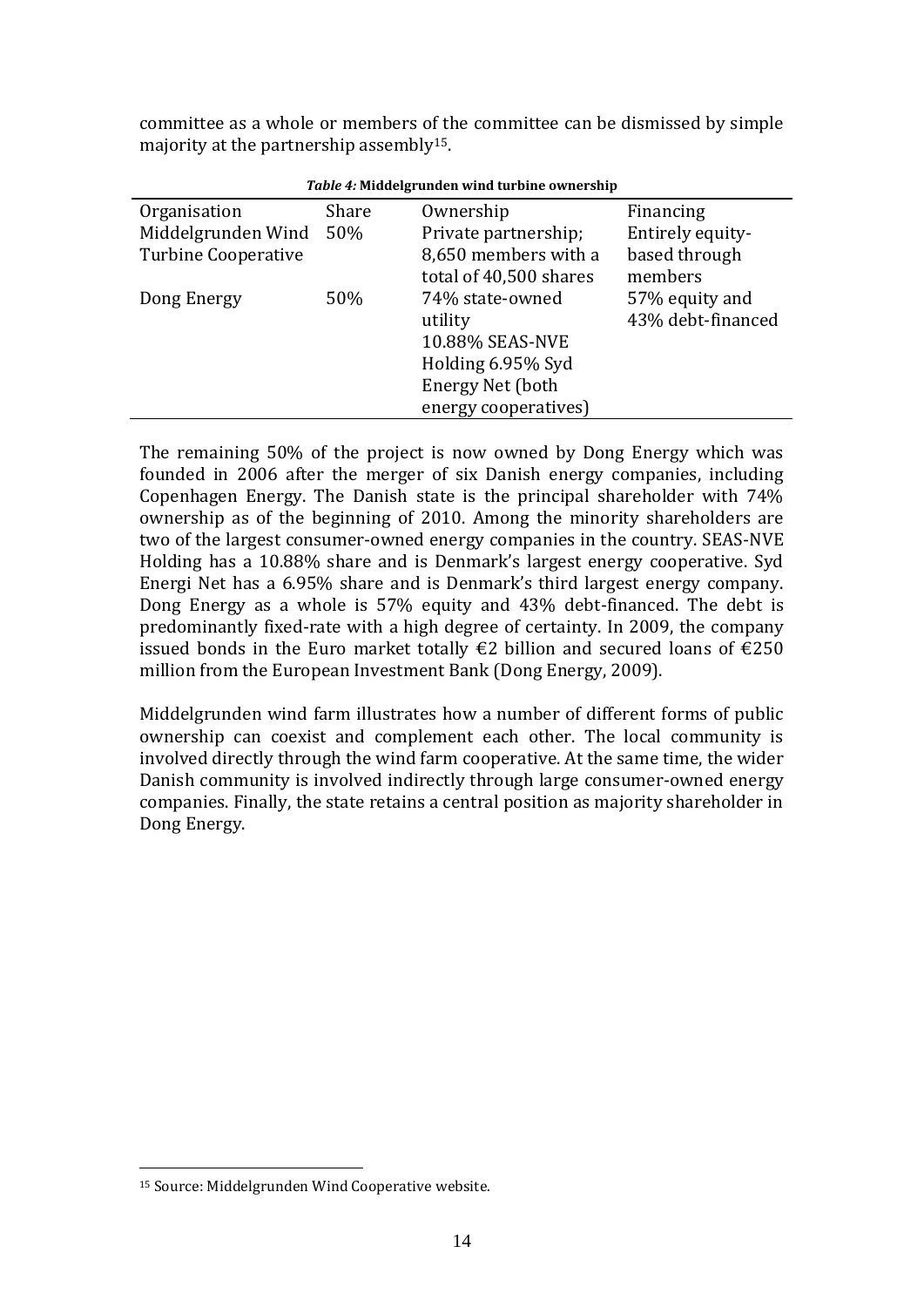## **4.2 Nuclear power in Finland: Olkiluoto nuclear power plant**

| Total electricity generation | 77,145 GWh  |
|------------------------------|-------------|
| 2008                         |             |
| Total gas demand 2008        | 179,080 TJ  |
| GDP per capita 2008 (\$ PPP  | \$33,377    |
| constant 2005)               |             |
| GDP growth 2007              | 4.2%        |
| GDP growth 2008              | 0.92%       |
| Electricity price for        | \$0.172/kWh |
| households 2008 (including   |             |
| tax)                         |             |
| Population 2008              | 5,313,399   |

#### **Table 5: Finland at a glance 5:**

*Source:* World Bank – World Development Indicators; IEA – Electricity information; EIA – Electricity prices for households

There are currently four operating nuclear power reactors in Finland, in two different power plants. A fifth is under construction at Olkiluoto power plant and is due to be completed in 2012. The government in April 2010 approved plans for a further two units to be constructed after 2012. The nuclear share of total electricity production was 30% in 2007, as can be seen from *Figure 3*.

Olkiluoto power plant is located on Olkiluoto island in western Finland. The plant has two operating nuclear reactors with installed capacity of 860 MW each. A third reactor is under construction with a net output of approximately 1,600 MW and a fourth is being planned. At present, the plant accounts for 64% of total nuclear installed capacity in Finland and this figure will increase when the third reactor becomes operational. Support for nuclear power in Finland has been relatively stable in the last few decades. A 2006 survey conducted by the nuclear industry shows that 50% are in favour and 20% are against nuclear power. Public acceptance of further nuclear developments – beyond those already planned – is, however, not so clear (IEA, 2007).

Olkiluoto 3, the third reactor under construction, is the first new nuclear build in a liberalized market (IEA, 2009a). The total cost of the project is approximately €3 billion. The financing structure is innovative and builds on the structure for the previous reactors. The three reactors are owned and operated by Teollisuuden Voima Oy (TVO). TVO was founded in 1969 by 16 Finnish industrial and power companies to produce electricity for shareholders at cost price. The first reactor was connected to the grid in 1978 and the second in 1980. The organization as a whole is 43% owned by local utilities and 57% by large industrial consumers. Pohjolan Voima OJ (PVO) and Fortum Power and Heat are the largest shareholders. The majority of PVO's shares are owned by companies in the Finnish pulp and paper industry. Municipalities and utilities owned by municipalities make up the remainder of the shareholders. Fortum is a stock market listed utility in which the state has a 51% stake (TVO, 2009).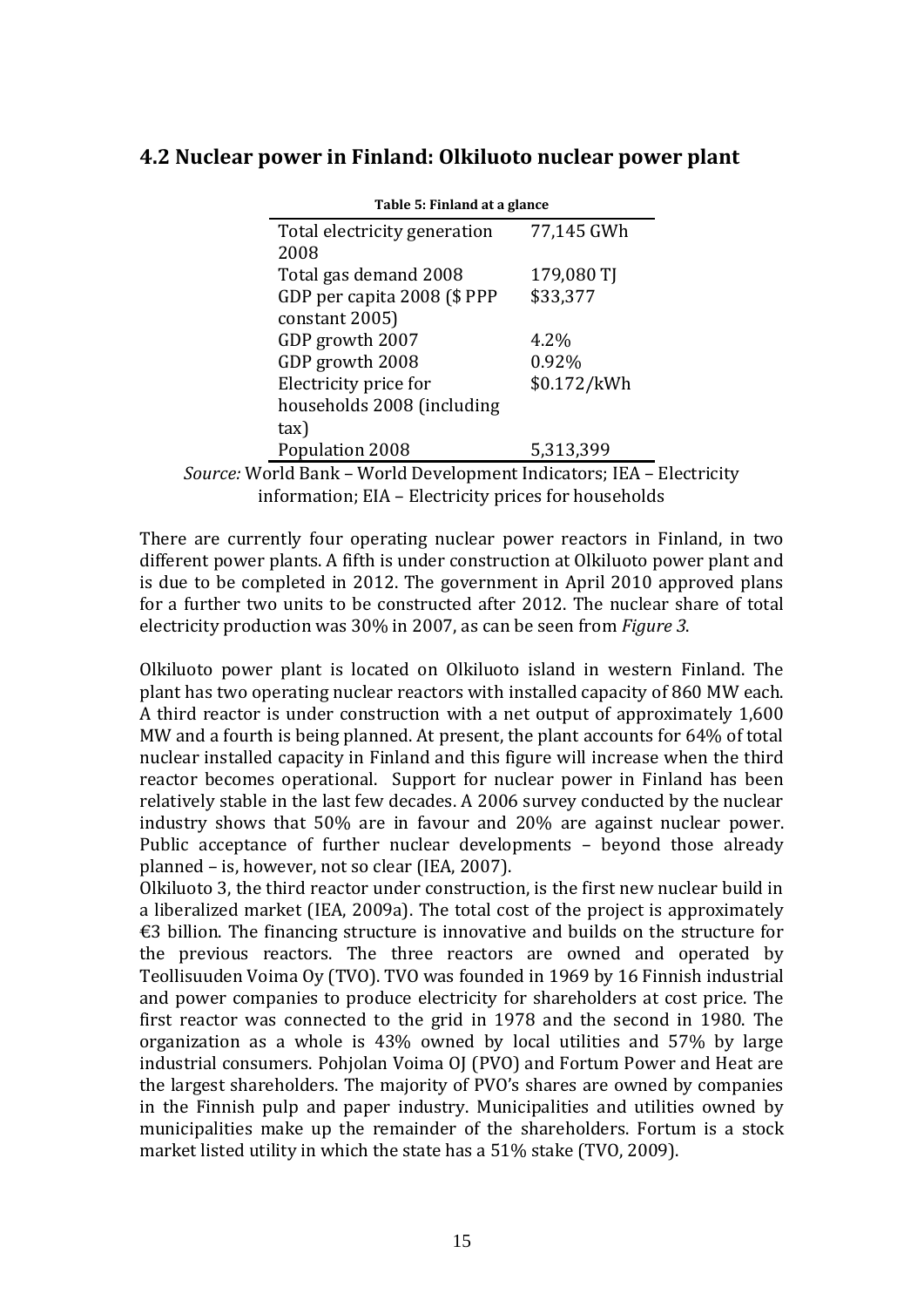

*Source:* IEA – OECD Electricity and Heat Generation

The board of TVO can have a minimum of 7 and a maximum of 10 members. Shareholders who own more than 20% and less than 50% have the right to appoint 3 members to the board. Elections take place annually at the shareholders' meeting.

| Table 6: Olkiluoto 3 shareholders |       |                                                                                                           |  |  |
|-----------------------------------|-------|-----------------------------------------------------------------------------------------------------------|--|--|
| Organisation                      | Share | Ownership                                                                                                 |  |  |
| <b>PVO</b>                        | 60.2% | Several companies in the<br>pulp and paper industry;<br>municipalities;<br>municipally owned<br>utilities |  |  |
| Fortum                            | 25%   | 51% state-owned stock-<br>market-listed utility                                                           |  |  |
| Oy Mankala AB                     | 8.1%  | Subsidiary of a utility<br>owned by the city of<br>Helsinki                                               |  |  |
| <b>EPV</b>                        | 6.6%  | Regional energy<br>procurement company<br>owned by 21 local<br>utilities, mainly<br>municipally owned     |  |  |

*Source:* IEA (2007)

TVO has released 3 series of shares: the first is for electricity produced by current nuclear units; the second for electricity produced by Olkiluoto 3; and the third for TVO's share of electricity produced by the Finnish Meri-Pori coal plant. A majority of the Olkiluoto 3 shares are privately owned, however there is also considerable state and municipal ownership. *Table 6* summarises the shareholders involved and their ownership structures (IEA, 2007).

Olikiluoto 3 is 75% debt-financed. The remaining 25% is provided by subordinated debt and equity from the shareholders. The project is financed on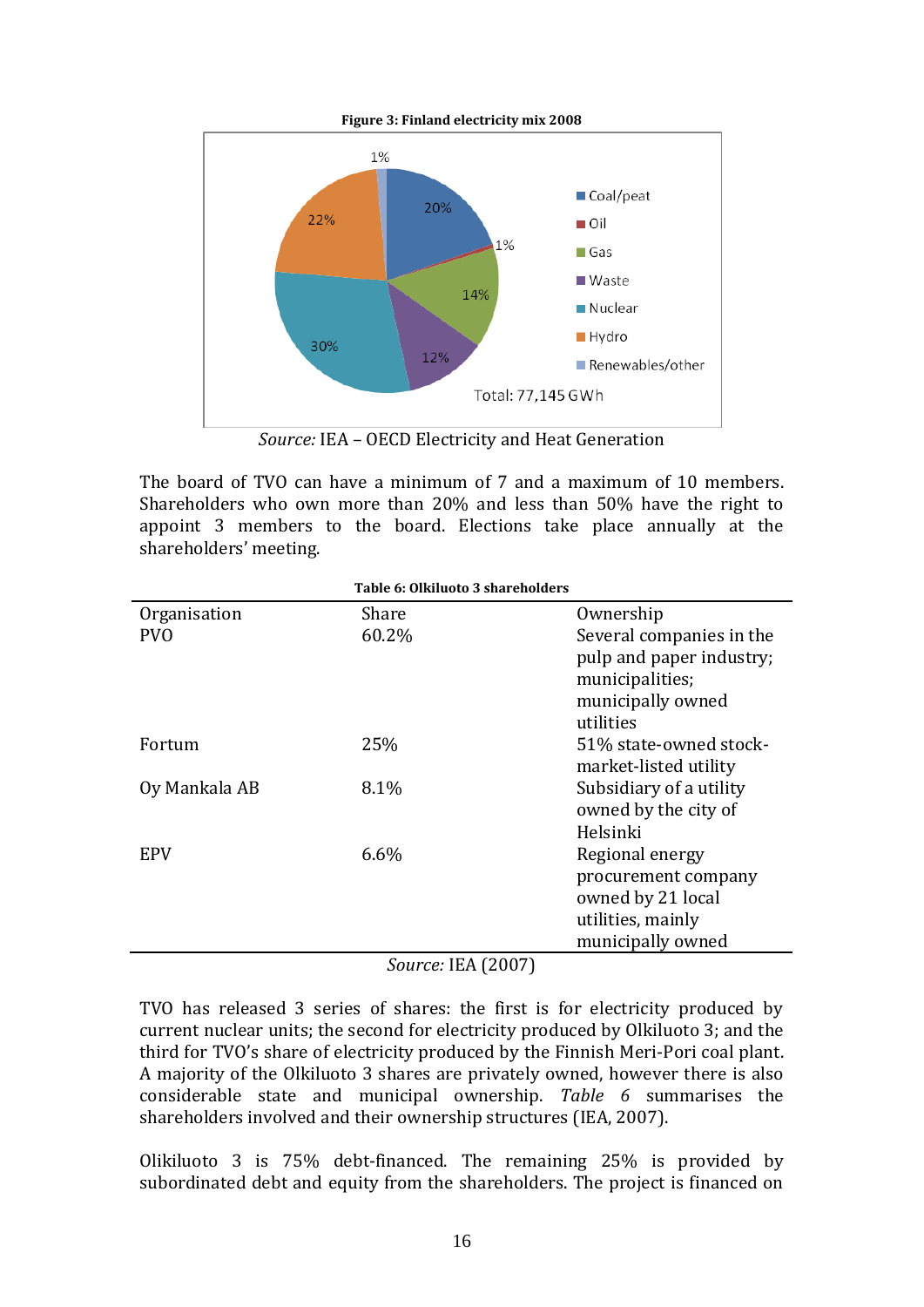TVO's balance sheet, which means that recourse on loans is tied to TVO as a company and not just to the Olikiluoto3 project itself. The long-term contracts to provide shareholders with electricity at production cost essentially transfer the project risks to the shareholders. This allows for a higher level of low-cost debt financing. This model of financing is particularly appropriate in the Finnish nuclear context given the high capital costs and high levels of industrial electricity demand. It also allows for risks to be shared across different types of actors, i.e. public, private and municipal (IEA, 2007).

The project itself has had significant construction cost problems. The reactor technology – third generation nuclear plant using the European Pressurised water Reactor (EPR) design – is new and very advanced. Construction cost risk lies with the consortium of Areva and Siemens that is delivering the reactor as a turnkey project (IEA, 2007). Costs are currently estimated to be around 50% over budget and the project was originally due to be delivered in 2009 but is now not expected to start commercial operation until 2012 (Kanter, 2009).

## **4.3 LNG in Chile**

| Table 7: Chile at a glance   |                        |
|------------------------------|------------------------|
| Total electricity generation | 58,509 GWh             |
| 2007                         |                        |
| Total gas demand 2008        | 84,028 TJ              |
| (2007)                       | $(155,995 \text{ T}])$ |
| GDP per capita 2008 (PPP)    | \$13,333               |
| constant 2005)               |                        |
| GDP growth 2007              | 4.68%                  |
| GDP growth 2008              | 3.16%                  |
| Electricity price for        | \$0.195/kWh            |
| households 2008 (including   |                        |
| tax)                         |                        |
| Population 2008              | 16,803,952             |



The role of the state in LNG terminal ownership in Chile is driven above all by the need to diversify the Chilean energy mix. Chile does not have any significant local gas resources. Imports of gas from Argentina commenced in 1997, mainly for use in thermal power generation and for the industrial sector. Argentina has had difficulty meeting its own gas supply needs, however, and since 2005 exports to Chile have been falling. Supply cuts from Argentina started in 2004. In 2007, cuts reached up to 95% of committed volumes (Barroso et al., 2008). This has had a significant impact on the share of gas in electricity generation in Chile. In 2007, the share of gas in total electricity production was 8%. As can be seen from *Figure 5*, this comes at the end of a phase of expansion starting at the end of the 1990s and subsequent decline from 2004 onwards (IEA, 2009b).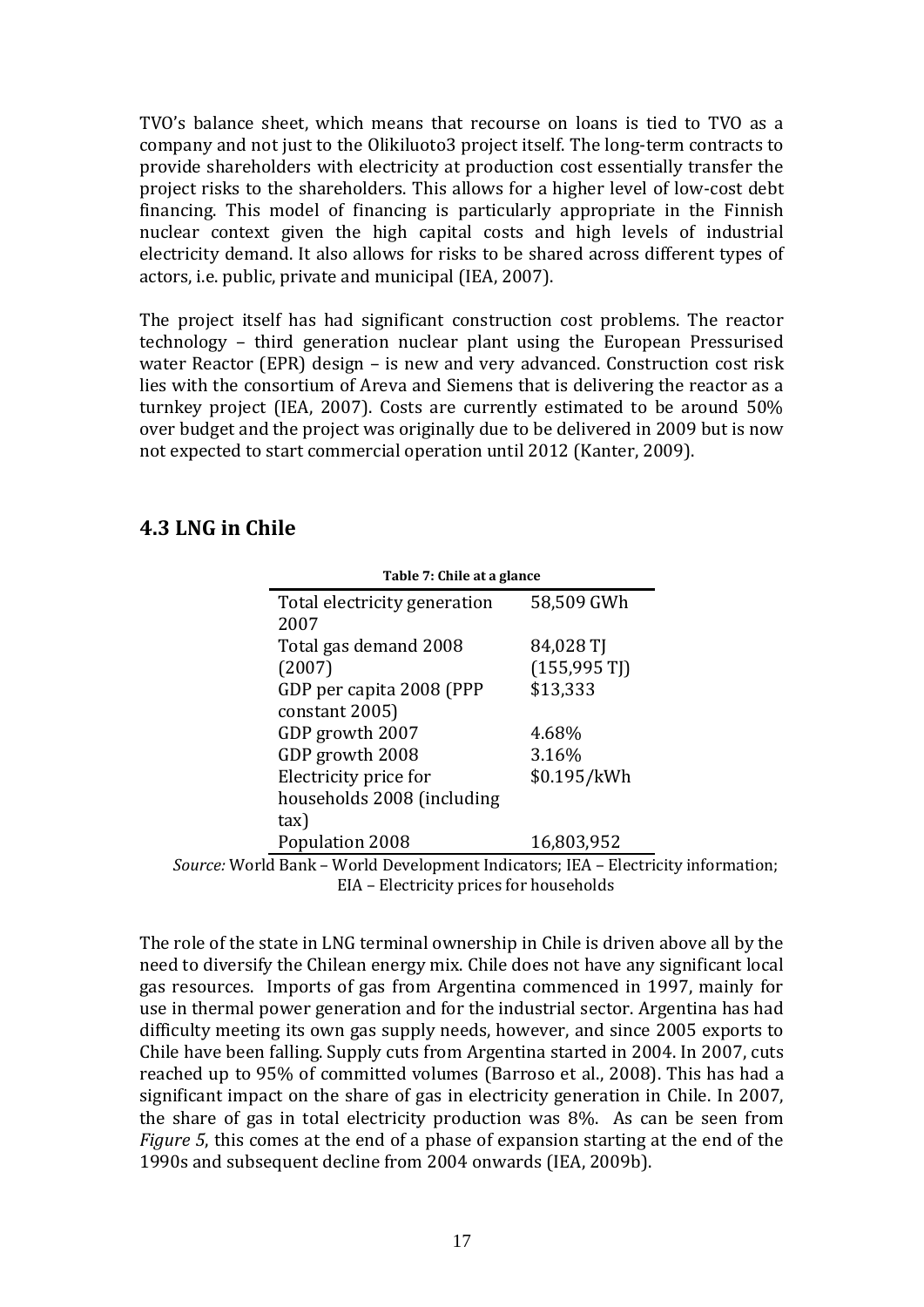

*Source:* IEA – OECD Electricity and Heat Generation

Chile's LNG programme is thus designed to reduce uncertainty in gas supply as well as to meet growing demand. The country's first LNG terminal was constructed in Quintero in central Chile. The first delivery to the terminal took place in July 2009 and the terminal is expected to be fully operational by the third quarter of 2010. The development of the terminal was phased in this way to accelerate the initial opening. The capacity of the terminal is 3.5 bcm but could later be expanded to 7 bcm (IEA, 2009b). This corresponds to between 1.5mt and 2.5 mt per annum. The initial capacity of the terminal is equivalent to approximately 40% of Chile's current demand for natural gas (BG Group, 2009).

The total capital cost of the terminal is \$1.1 billion. GNL Quintero S.A. was incorporated in 2007 as a public-private joint venture between ENAP, Endesa Chile, Metrogas S.A. of Santiago and BG Group. BG Group has a 40% share and the other three partners have 20% shares. ENAP is the state-owned oil and gas company; Endesa Chile is a private power generator and Metrogas is a private gas distributor. BG Group's partners have capacity rights in the terminal. They have entered into a 21-year contract with BG Group to off-take up to 2.3 bcm from its global supply portfolio. Financing for the project is through a 15-year deal with 9 banks and BG Group affiliates. The loan is structured as non-recourse senior secured financing (BG Group, 2009).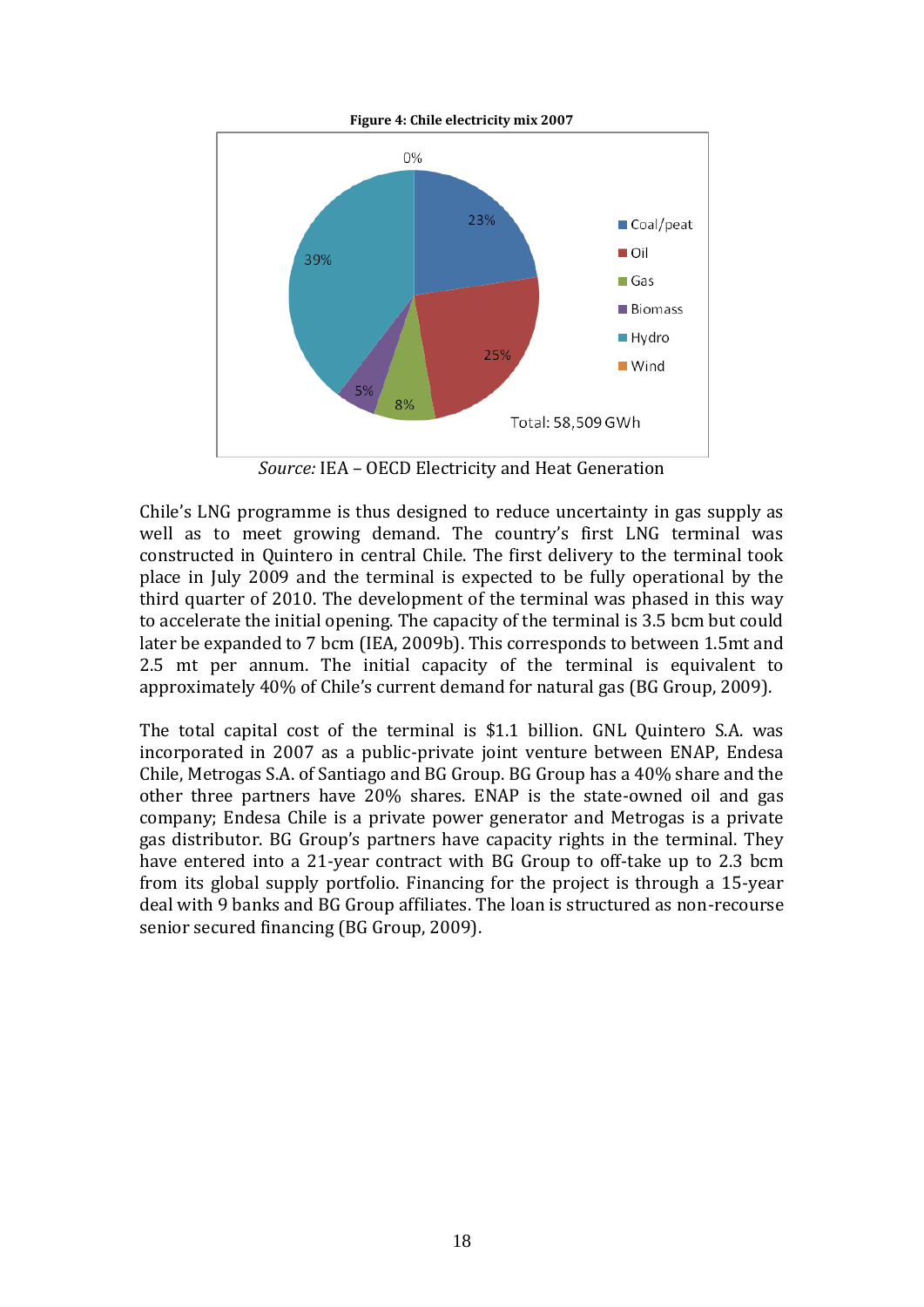



*Source:* World Development Indicators, World Bank

The second Chilean LNG terminal is located in the North at Mejillones, a region rich in minerals. This part of the country is even more dependent on gas and has few alternatives in the short-term. The project is a joint venture between multinational energy company GDF Suez and the state-owned copper mining company Codelco. Each partner owns 50% of the 1.8 bcm capacity terminal. The total investment cost came to \$500 million. The terminal received its first shipment in February 2010 and started full commercial operations in May 2010. Capacity of the terminal is equivalent to approximately 1,100 MW of electricity generation. This is a substantial addition to the existing 3,596 MW capacity in the SING market of Northern Chile (GNL Mejillones, 2010).

| Table 8: Summary of LNG terminal ownership Chile |                 |       |                                    |                       |
|--------------------------------------------------|-----------------|-------|------------------------------------|-----------------------|
| <b>LNG Terminal</b>                              | Organisation    | Share | Ownership                          | % public<br>ownership |
| Quintero<br>(Central)                            | BG Group        | 40%   | Publicly listed on LSE             | 20%                   |
|                                                  | <b>ENAP</b>     | 20%   | State-owned oil and gas<br>company |                       |
|                                                  | Endesa Chile    | 20%   | Private power generator            |                       |
|                                                  | Metrogas        | 20%   | Private gas distributor            |                       |
| Mejillones                                       | <b>GDF Suez</b> | 50%   | Multinational publicly             | 50%                   |
| (North)                                          |                 |       | listed energy company              |                       |
|                                                  | Codelco         | 50%   | State-owned copper                 |                       |
|                                                  |                 |       | company                            |                       |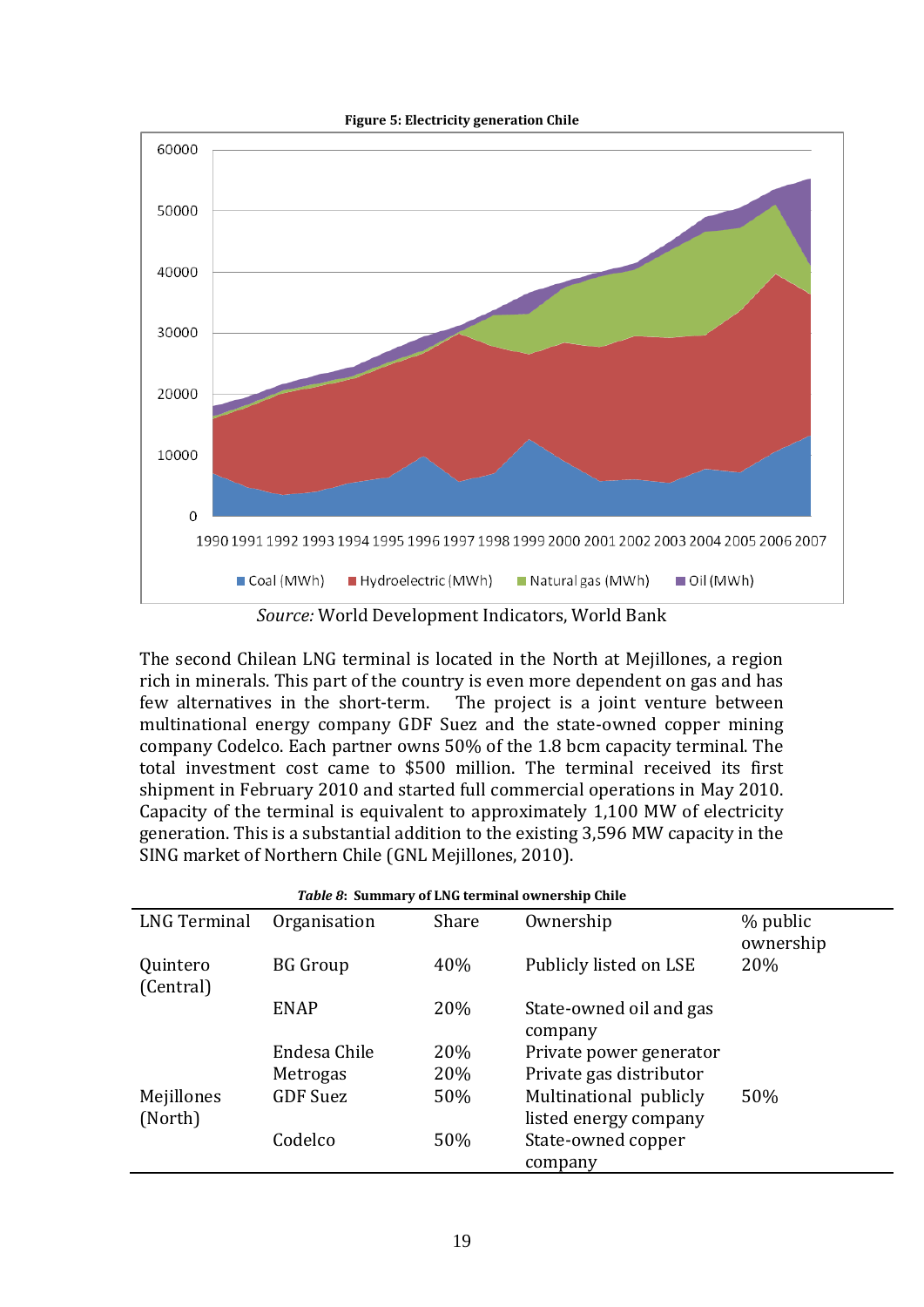The strong mining customer base in the northern region is central to the viability of the project. LNG supply has been contracted by mining clients, including Codelco, BHP Billiton, Xstrata and Anglo America, as well as power generators in Chile's northern SING grid. Price agreements for LNG supply are tied to investment in the project rather than to market prices for the initial contract period from the beginning of 2010 to September 2012. After this initial phase, the clients will be able to avail of LNG supply at a lower price (Business News Americas, 2008; GNL Mejillones, 2010)

| Table 9: LNG regasification terminals in South America |                    |                  |                |  |
|--------------------------------------------------------|--------------------|------------------|----------------|--|
| Country                                                | Terminal           | Start up         | Capacity (bcm) |  |
| Argentina                                              | Bahía Bianca       | May 2008         | 1.5            |  |
|                                                        | GasPort (South)    |                  |                |  |
|                                                        | Pecém FSRU         | January 2009     | 2              |  |
|                                                        | (North)            |                  |                |  |
| <b>Brazil</b>                                          | Guanabara Bay      | March 2009       | 4.8            |  |
|                                                        | (Rio de Janeiro)   |                  |                |  |
|                                                        | Tergas, Rio        | 2013             | 2.2            |  |
|                                                        | Grande             |                  |                |  |
| Chile                                                  | Quintero (Central) | <b>June 2009</b> | 3.4            |  |
|                                                        | (BG)               |                  |                |  |
|                                                        | Mejillones (North) | 2010             | 1.8            |  |
|                                                        | (GDF Suez)         |                  |                |  |
| $S_{OU}$ $rca$ IFA 2009b                               |                    |                  |                |  |

*Source:* IEA, 2009b

Chile is not alone in developing LNG capacity. *Table 9* summarises recent LNG developments in South America. One of the main issues in developing LNG infrastructure is the cost of LNG relative to other sources of power generation, particularly coal. In the Chilean case, consumers may be willing to pay a premium for LNG as a substitute for imports from Argentina. It is not so clear, however, whether LNG can be competitive with coal for power generation (Barroso et al., 2008; IEA, 2009b).

## **4.4 Electricity distribution in New Zealand**

In 1993, electricity supply authorities in New Zealand were corporatized. Ownership of most of the assets was transferred to trusts, cooperatives and a small number of privately owned companies. The prevalence of the trust model of ownership owes itself to the process of corporatizing rural Electric Power Boards (EPBs). The boards had been established in the early 1900s to install and manage network assets on behalf of consumers. When it came to transforming the boards into commercial companies, it was not clear who the owners should be. All consumers served by the boards at the time of restructuring were deemed to own the EPBs. As a result, a large number of trust-owned companies emerged (Bertram, 2006).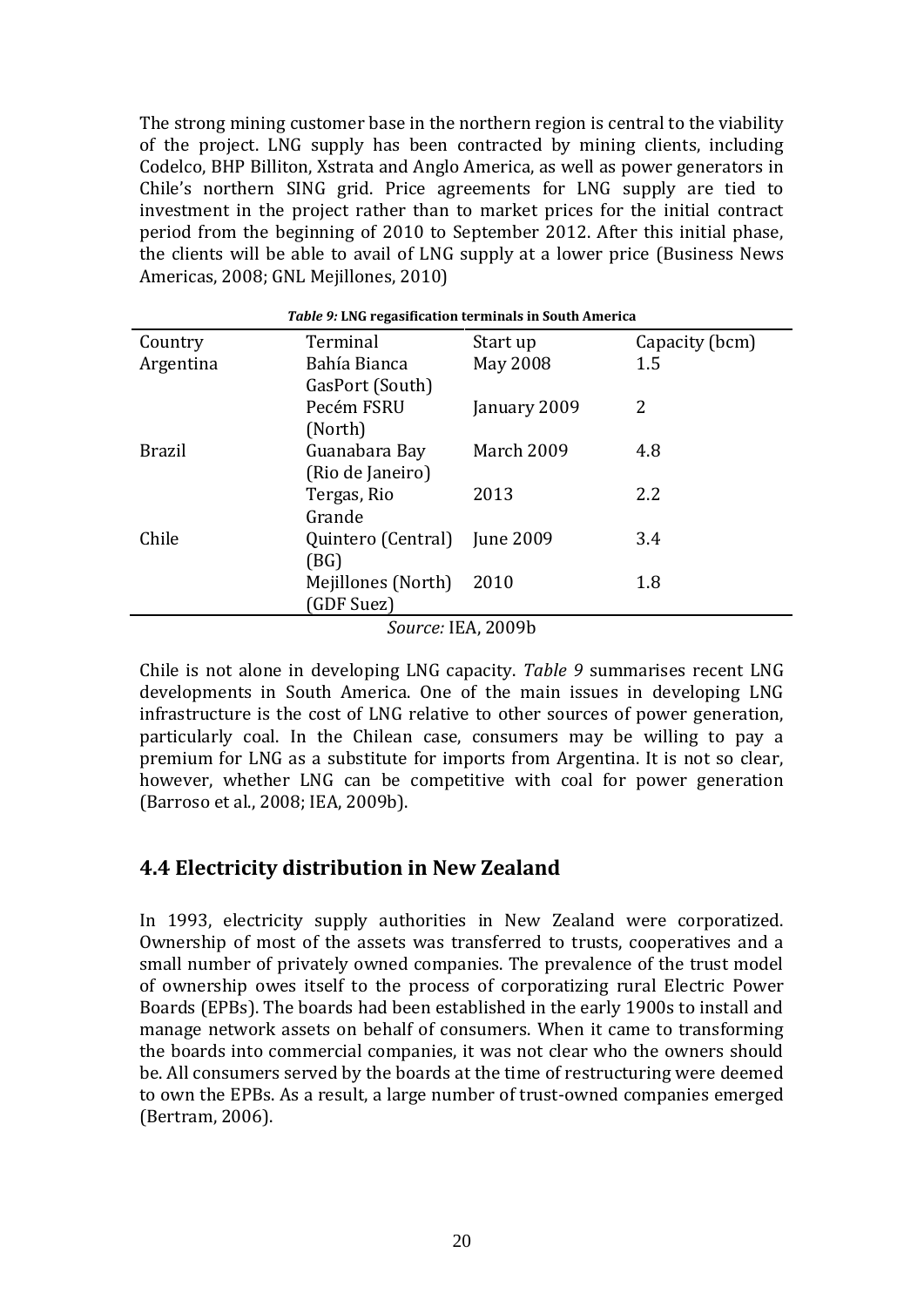| Table 10: New Zealand at a glance                                   |             |
|---------------------------------------------------------------------|-------------|
| Total electricity generation                                        | 43,774 GWh  |
| 2008                                                                |             |
| Total gas demand 2008                                               | 159,936 TJ  |
| GDP per capita 2008 (PPP                                            | \$25,011    |
| constant 2005)                                                      |             |
| GDP growth 2007                                                     | 3.09%       |
| GDP growth 2008                                                     | $-1.1%$     |
| Electricity price for                                               | \$0.164/kWh |
| households 2008 (including                                          |             |
| tax)                                                                |             |
| Population 2008                                                     | 4,268,900   |
| u <i>rce:</i> World Bank – World Development Indicators: IEA – Elec |             |

*Source:* World Bank – World Development Indicators; IEA – Electricity information; EIA – Electricity prices for households

Since 1999, distribution companies have been required to specialize in distribution services and to be owned separately from competitive activities such as generation and retail (Bertram, 2006). *Table 11* summarises the main types of ownership structure and gives some examples from the power sector.



**Figure 6: New Zealand electricity mix 2008**

*Source:* IEA – OECD Electricity and Heat Generation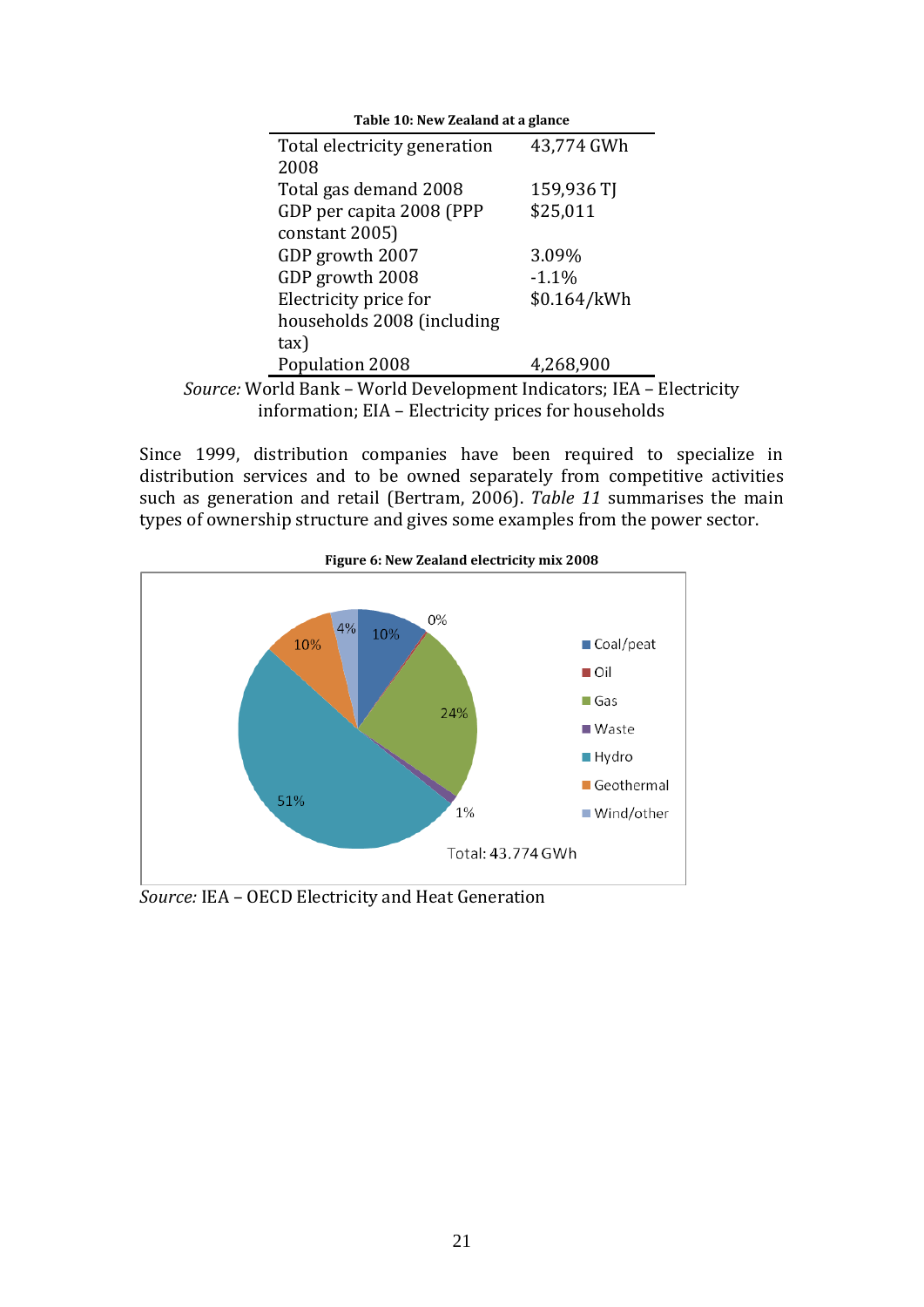| Ownership type  | Total                       | Examples                                |
|-----------------|-----------------------------|-----------------------------------------|
| Consumer trust  | 18 (plus 1 with             | Counties Power, Mainpower New           |
|                 | minority ownership)         | Zealand, The Lines Company,             |
|                 |                             | Vector, Alpine Energy (40%              |
|                 |                             | consumer trust; 60% local               |
|                 |                             | authority)                              |
| Local authority | 4                           | Aurora Energy, Orion New                |
|                 |                             | Zealand                                 |
| Community trust | 2                           | Eastland Network, WEL Networks          |
| Public          | 1 (plus 2 with              | Powerco, Horizon Energy                 |
|                 | minority ownership)         | Distribution (77% consumer              |
|                 |                             | trust, $23\%$ public), Vector $(75.1\%$ |
|                 |                             | consumer trust, 24.9% public)           |
| Cooperative     |                             | <b>Electricity Ashburton</b>            |
| Other           | $\mathcal{D}_{\mathcal{L}}$ | Nelson Electricity (equal ownership     |
|                 |                             | by two consumer trusts; OtagoNet        |
|                 |                             | Joint Venture (2 consumer trusts        |
|                 |                             | and local authority)                    |
| Total           | 28                          |                                         |
|                 | $\sqrt{ }$                  | $1.11 \quad 1.00007$                    |

**Table 11: Electricity distribution companies in New Zealand**

*Source:* Evans and Meade (2005)

In the early years of reform, New Zealand adopted a light-handed approach to regulating electricity distribution networks that relied solely on information disclosure. In 2001, the Commerce Commission was given the task of regulating both distribution and transmission networks. Following a thorough review of pricing practices in the industry by the Commission, the government decided to establish a dedicated industry regulator to oversee developments going forward. The Electricity Commission was created in 2003 and is now tasked with setting price and revenue caps, managing information disclosure, guiding new investment and coordinating the investment plans of different industry actors (Bertram 2006). Since 2008, the Commerce Commission has been responsible for setting and monitoring price path and quality thresholds for distribution and transmission. The main responsibility of the Commerce Commission over and above the Electricity Commission is to promote market competition and safeguard the long-term interests of consumers (Commerce Commission, 2007). Electricity distribution companies that are fully owned by consumer trusts, community trusts or cooperatives are exempt from price-quality regulation. They are still, however, subject to information disclosure rules set out by the Electricity Commission.

In the next three subsections, we describe the ownership model, board appointment process, capital and share structure for three markedly different electricity distribution companies in New Zealand.

#### **Consumer trust**

Vector is the largest electricity distribution company in New Zealand. It started out in 1994 as Mercury Energy Limited and was owned in full by the Auckland Energy Consumer Trust (AECT). In 1999 when it sold its electricity retail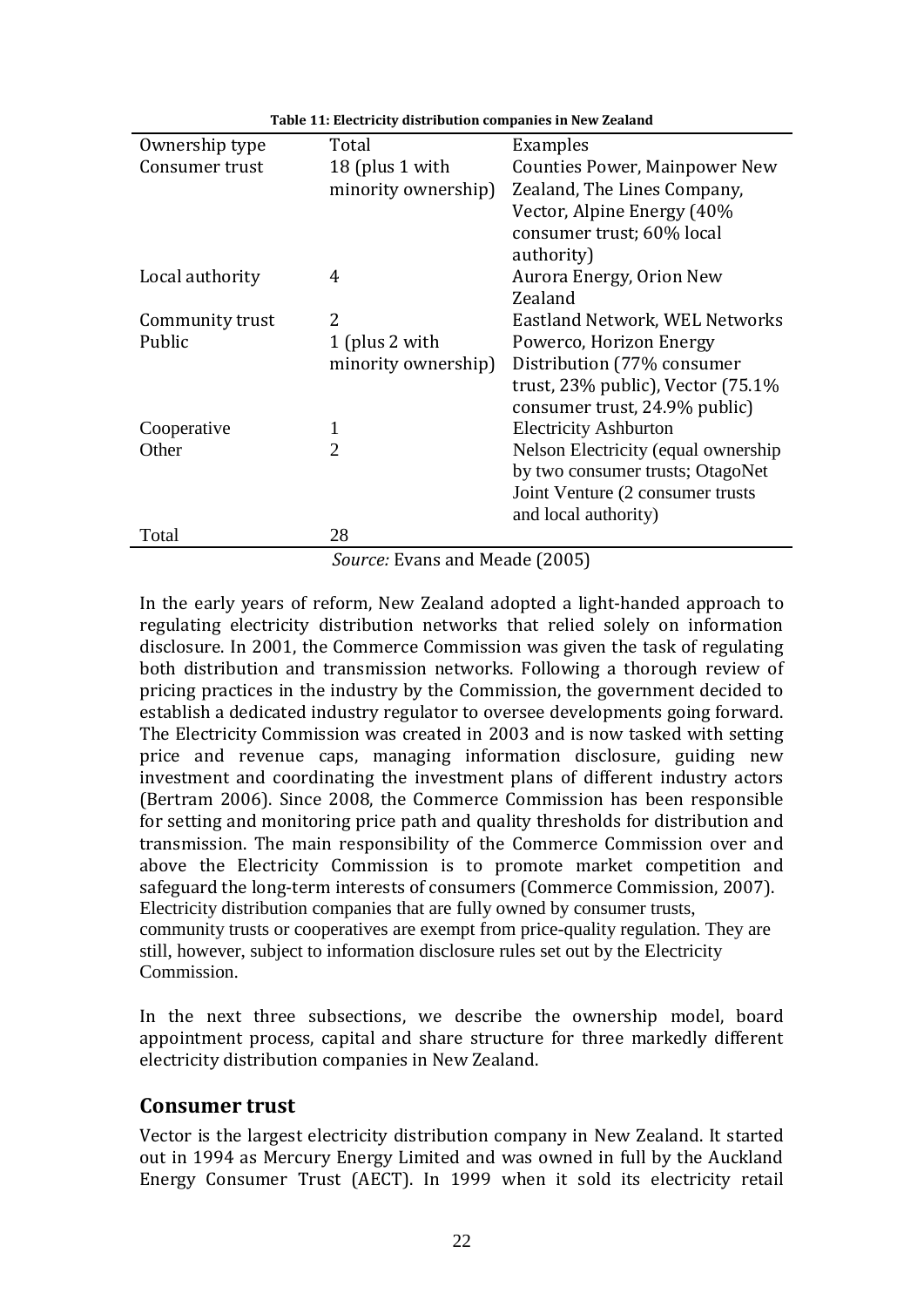business, it changed its name to Vector Limited. In 2005, the company was floated on the New Zealand stock exchange in order to raise capital to buy gas company NGC Holdings. The AECT remains the majority shareholder with 75.1% ownership. The remaining shares are held by a variety of individual and institutional shareholders. Two of Vector's seven board members are AECT trustees. Trustee elections take place every three years. All elected trustees are electricity customers that live within the area of the Trust.

Vector has expanded its portfolio to include not only electricity distribution assets but also gas transmission pipelines, fibre optic networks, energy metering businesses and wind generation. Total electricity assets came to NZD 3.2 billion in 2009 (USD 2 billion)16. Vector's capital structure is divided almost equally between debt and equity: 48% debt and 52% equity (a total of NZD 5.5 billion or USD 3.5 billion) (Vector, 2009).

AECT is fully equity-financed (total of NZD 300 million – USD 190.7 million – in 2009). In 2009, AECT received a total of 99.5 million in dividends from Vector. This was distributed as a NZD 320 (USD 203) dividend to all 304,906 eligible beneficiaries, i.e. electricity customers living in the Trust's area (AECT).

## **Local authority**

1

Orion New Zealand Limited was originally called Southpower when it was established in 1989 as a joint venture between Christchurch City Council, the Central Canterbury Electric Power Board, Riccarton Electricity and the Port Hills energy authority. Ownership was transferred to three local authorities in the supply area in 1992: Christchurch City Council, Selwyn District Council and Banks Peninsula District Council. Southpower sold its retail business in 1998 and the networks business was renamed Orion New Zealand Limited. In 1999, the company was delisted. Orion now has two shareholders: Christchurch City Council (89.275%) and Selwyn District Council (10.725%). The debt to equity ratio of the company for 2009 (total liabilities/shareholder equity) was 0.39. The group's policy is to maintain a strong capital base in order to ensure confidence from the market, investors and creditors in the future of the business.

Total financial liabilities on the 2009 balance sheet for Orion were NZD 69.2 million (USD 44 million). Almost 70% of these liabilities took the form of unsecured loans. Interest rates are floating based on bank bill rates plus a margin. The average rate as at the end of March 2009 was 3.83% and was 8.95% the previous year.

There are six non-executive directors in Orion. Five of these are appointed by the company's majority shareholder and one by the minority shareholder. At least one third of the directors must retire at the annual meeting but they can be reappointed (Orion, 2009).

<sup>&</sup>lt;sup>16</sup> All figures in USD in this section are calculated at the average 2009 exchange rate from the Federal Reserve Statistical Release, historical rates for New Zealand.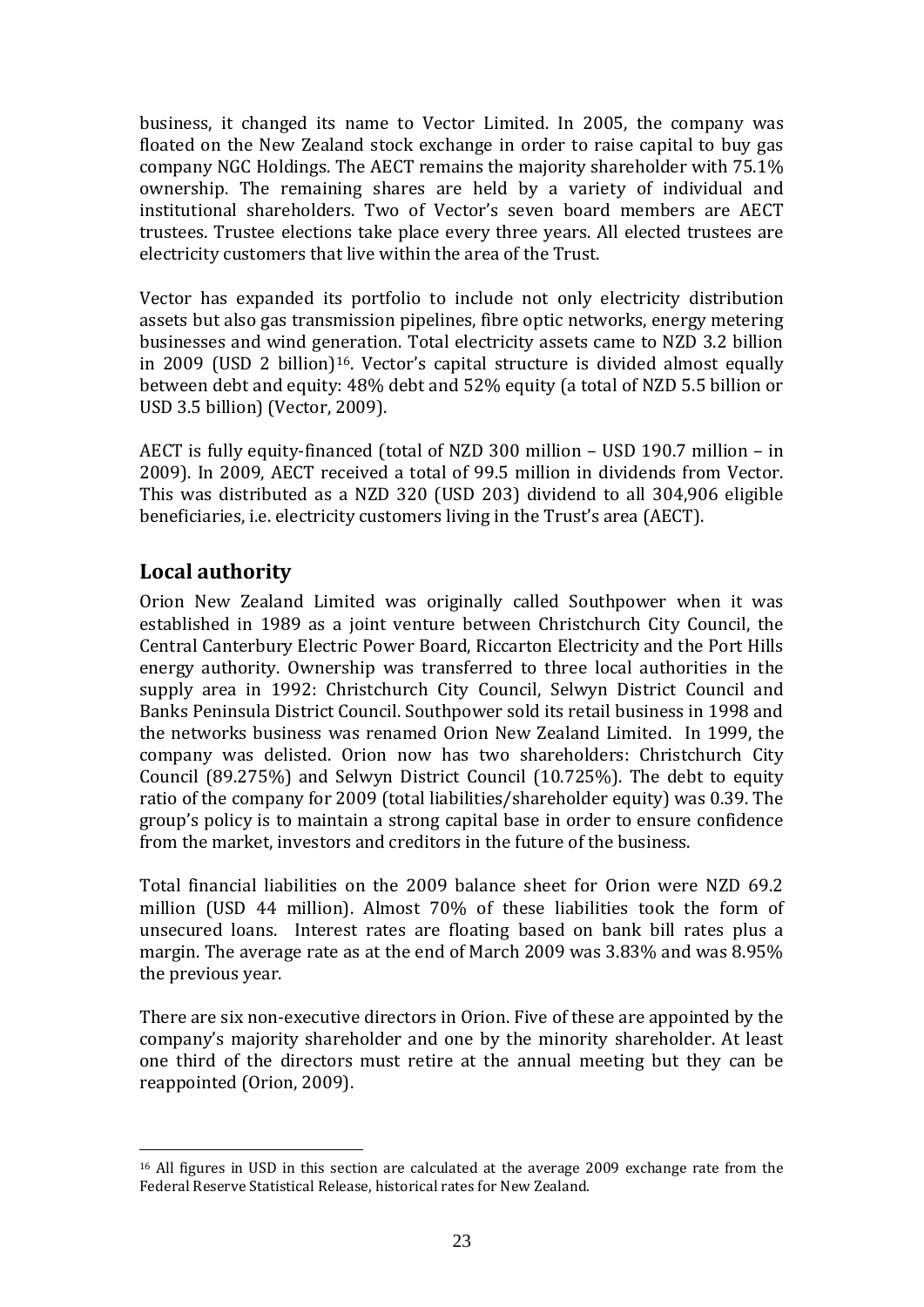## **Community trust**

Eastland Network is an example of an electricity distribution company wholly owned by a community trust. The Eastland Energy Community Trust was created in May 1993. Since then, it has expanded its involvement beyond the energy sector. Assets include Eastland Port, Gisborne Airport, as well as land and property in the commercial sector. Electricity network assets totalled NZD 152 million in 2009 (USD 96.6 million) (ECT, 2009). The Trust can have no less than five and no more than seven trustees. All trustees are appointed by Gisborne District Council. Applications for appointment are advertised each year throughout the district. The main criteria for appointment are that the trustees are able to represent the interests of the community, as well as to ensure the successful operation of the Trust as a business (ECT, 1993).

| Table 12: Outstanding loans Eastland Community Trust |            |                       |                 |  |
|------------------------------------------------------|------------|-----------------------|-----------------|--|
| <b>Bank loans</b>                                    | Currency   | Nominal interest rate | Face value 2009 |  |
|                                                      |            |                       | \$'000          |  |
| Commonwealth bank                                    | <b>NZD</b> | 3.94%                 | 30,000          |  |
| Commonwealth bank -                                  | <b>NZD</b> | 3.3%                  | 1,250           |  |
| call                                                 |            |                       |                 |  |
| Commonwealth bank                                    | <b>USD</b> | 0.5%                  | 3,243           |  |
| <b>Westpac Banking</b>                               | <b>NZD</b> | 3.89%                 | 36,000          |  |
| Corporation                                          |            |                       |                 |  |
| <b>Westpac Banking</b>                               | <b>NZD</b> | 3.6%                  | 1,000           |  |
| Corporation - call                                   |            |                       |                 |  |
| Total                                                |            |                       | 71,493          |  |

## *Source:* ECT 2009, p. 28

The purpose of the Trust is to protect the interests of its beneficiaries, i.e. electricity consumers in the Trust's area. In particular, the Trust ensures that adequate and affordable electricity supplies reach areas where installation and/or maintenance may not be commercially viable. Sustaining economic growth in the district by supporting business, community and other initiatives is also part of its broader mission.

The debt to equity ratio for the Eastland Community Trust as a whole for 2009 was 0.69. Borrowings from banks constituted over 60% of total liabilities in 2009. *Table 12* summarises the interest rates and amounts for each of the outstanding loans.

Even though the company is wholly owned by a community trust, only 81% of the network's customers are beneficiaries. This means that the company is not exempt from price/quality reviews and must submit information annually to the Electricity Commission (ECT, 2009).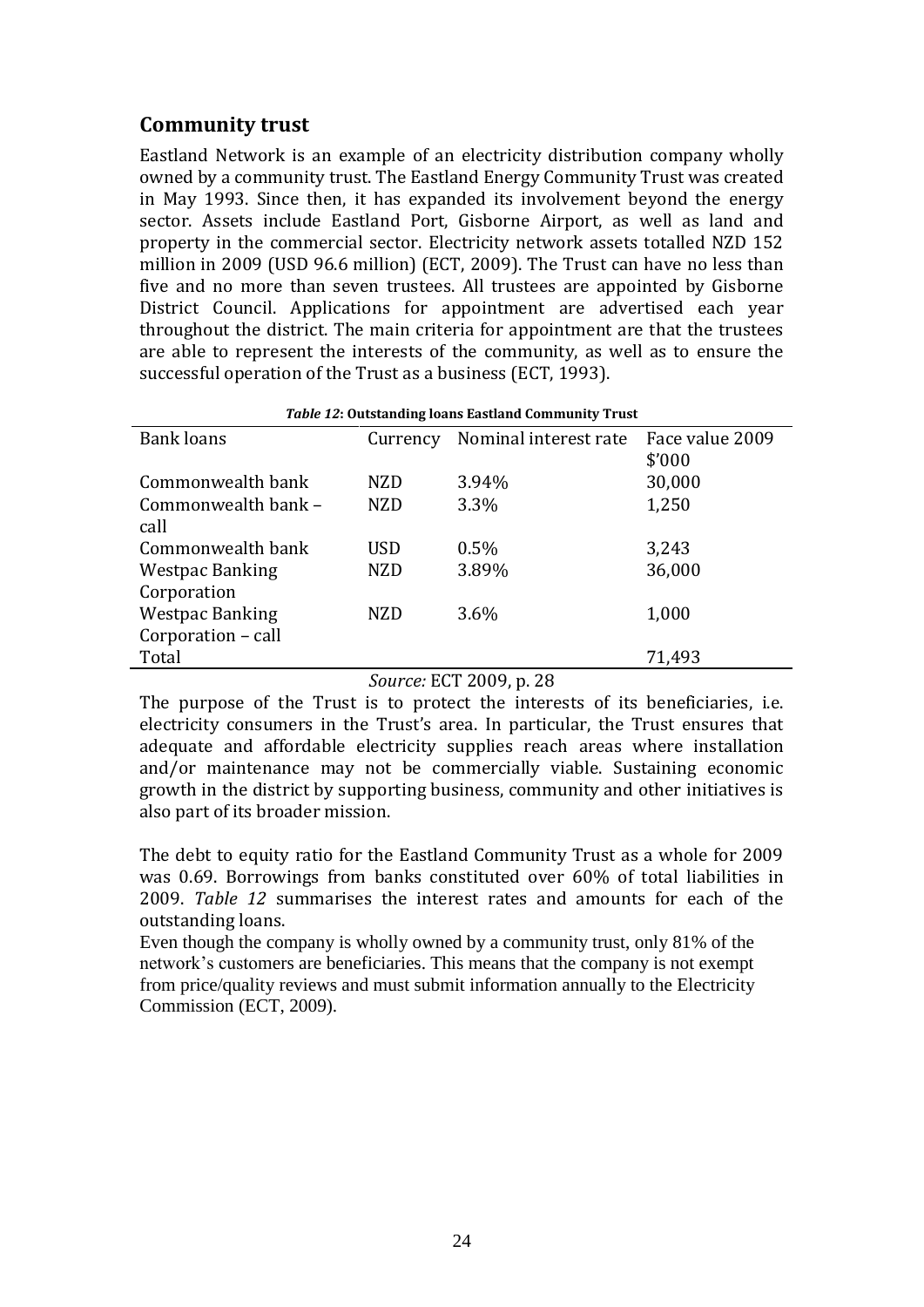## **4.5 Electricity and gas transmission in Northern Ireland**

| Table 13: United Kingdom at a glance       |              |  |  |
|--------------------------------------------|--------------|--|--|
| Total electricity generation               | 390,321 GWh  |  |  |
| 2008                                       |              |  |  |
| Total gas demand 2008                      | 3,928,633 TJ |  |  |
| GDP per capita 2008 (PPP<br>constant 2005) | \$34,204     |  |  |
|                                            |              |  |  |
| GDP growth 2007                            | 3.02%        |  |  |
| GDP growth 2008                            | 0.71%        |  |  |
| Electricity price for                      | \$0.231/kWh  |  |  |
| households 2008 (including                 |              |  |  |
| tax)                                       |              |  |  |
| Population 2008                            | 61,414,062   |  |  |
| (Northern Ireland                          | 1,775,000)   |  |  |
|                                            |              |  |  |

Mutual Energy Northern Ireland owns the Moyle Interconnector between Northern Ireland and Scotland, the Scotland to Northern Ireland gas pipeline (SNIP) and the Belfast gas transmission line. The Moyle interconnector was the first asset acquired by the company in 2003 from previous owners Viridian, with a capital value of £135 million. The interconnector began full commercial operation in 2002. The company, then known as Northern Ireland Energy Holdings, purchased SNIP (valued at £107 million) in 2005 and the Belfast gas transmission line in 2008 (£109 million). The company was renamed Mutual Energy Limited in November 2009.

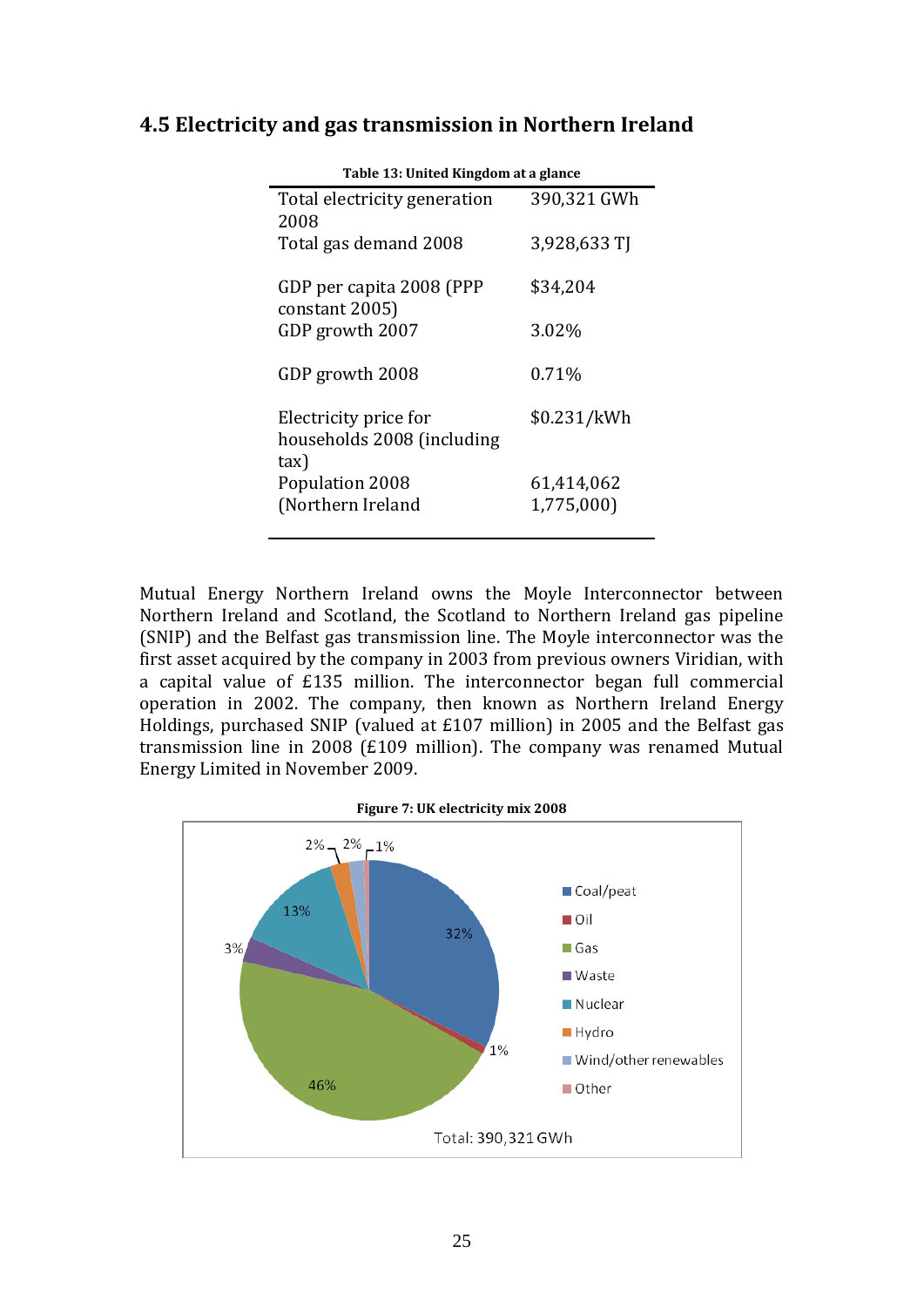These three assets are central to the energy infrastructure in Northern Ireland and, in the case of the interconnector, to the electricity infrastructure of the whole island of Ireland. The interconnector has a total capacity of 500MW and provides an opportunity to increase competition in Ireland's Single Electricity Market. *Figure 8* shows the power transfers between Northern Ireland and Scotland from June 2009 to May 2010, including the percentage of total Northern Ireland electricity consumption on the right axis. The SNIP is a 24-inch diameter pipeline that is 135km long. The pipeline transports gas to Ballyumford Power Station which provides over 50% of Northern Ireland's power. The Belfast gas transmission pipeline is connected to the SNIP at Ballyumford and is a 26km cross-country pipeline.

The mutual ownership model or the company limited by guarantee is essentially owned by members for the benefit of members. It is similar in purpose and structure to the consumer or community trust. In companies limited by guarantee, the members act as guarantors and there is usually no share capital and no shareholders. Financing for each of Mutual Energy's assets has been entirely debt-based.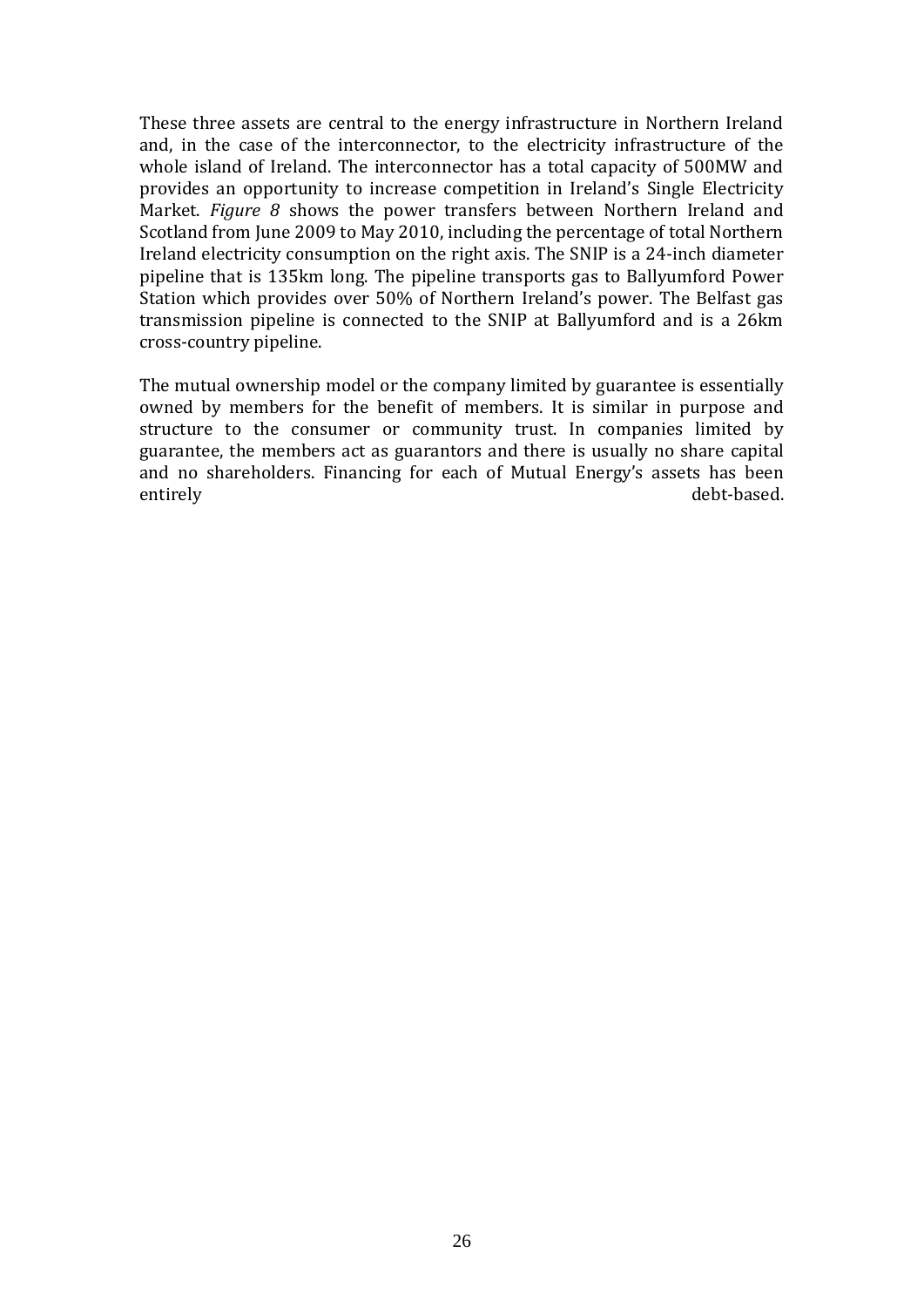Table 14 summarises the details of the bonds for each of the three assets.

The board of directors of Mutual Energy is elected at the Annual General Meeting by company members. There are at least 30 members in the company. They are appointed by the board on the recommendation of a selections committee. The selections committee includes two non-executive directors, two members and two independent representatives nominated by the Northern Ireland Authority for Utility Regulation (NIAUR). Members do not receive remuneration and have no financial interest in the company. They are selected to ensure adequate representation from all stakeholder groups, but particularly from consumers.



#### *Figure 8:* **Power transfers between Northern Ireland and Scotland**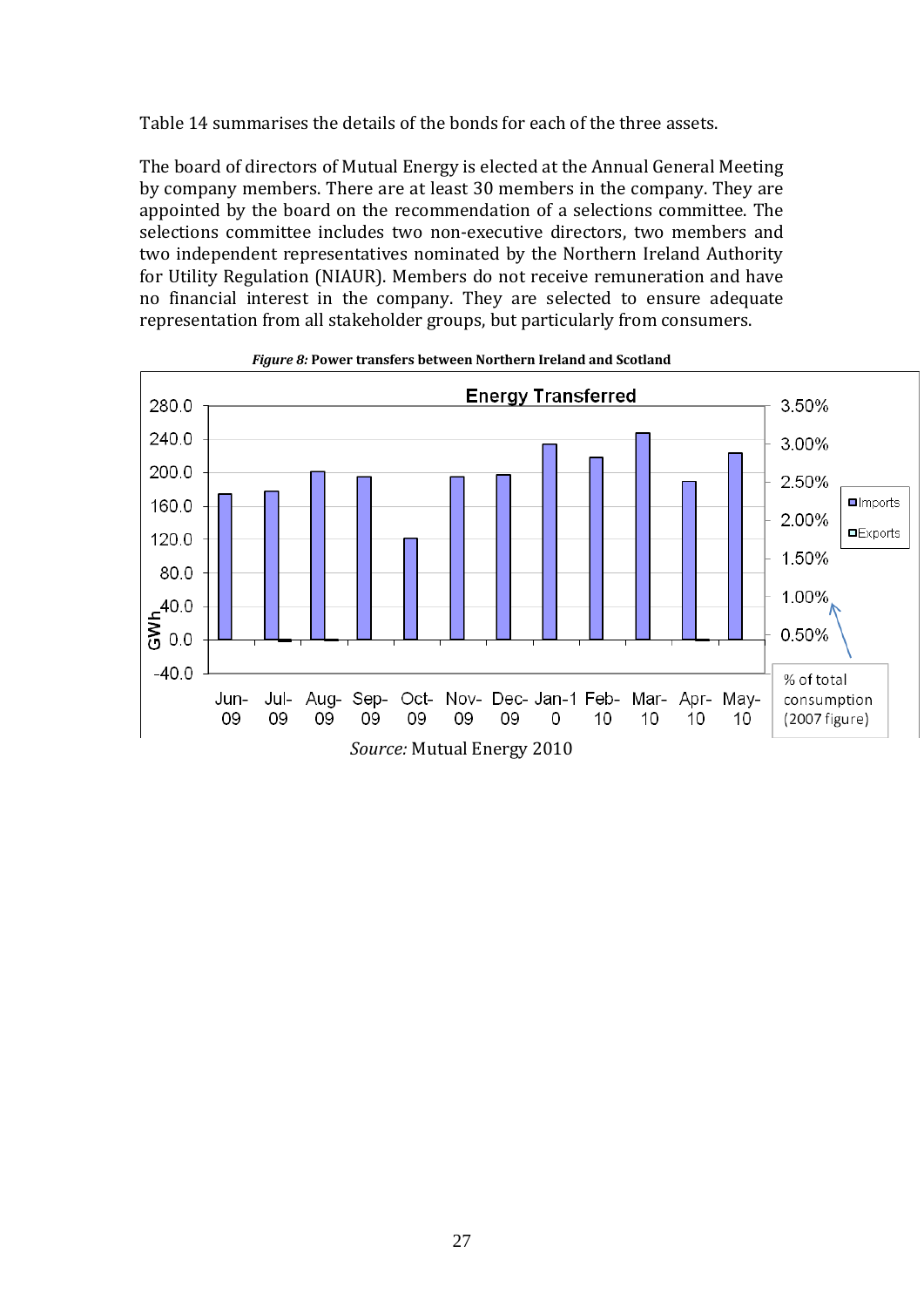| Table 14: Mutual Energy's acquisitions              |                          |                             |         |           |
|-----------------------------------------------------|--------------------------|-----------------------------|---------|-----------|
| Asset                                               | Acquired                 | Associated<br>bond issuance | Term    | Real rate |
| Moyle                                               | April 2003               | £135m                       | 30-year | 2.94%     |
| Interconnector                                      |                          |                             |         |           |
| Scotland to                                         | <b>March 2005</b>        | £107m                       | 25-year | 2.46%     |
| <b>Northern</b>                                     |                          |                             |         |           |
| Ireland                                             |                          |                             |         |           |
|                                                     |                          |                             |         |           |
|                                                     |                          | £109m                       | 40-year | 2.21%     |
|                                                     |                          |                             |         |           |
|                                                     |                          |                             |         |           |
| pipeline<br>Belfast gas<br>transmission<br>pipeline | March 2008<br>$\sqrt{ }$ | $\frac{1}{2}$               |         |           |

#### *Source:* NIEH 2009

Mutual Energy is regulated through licence agreements with NIAUR. Revenue of both the gas and electricity businesses is regulated to match debt service costs and operating expenditure. In October each year, the actual revenue is reconciled with forecast revenue. If there is a shortfall, this can be collected through the system operator from electricity customers (NIEH, 2009).

The mutual model transfers equity risk to customers. On the one hand, this arrangement allows for reduced cost of capital. In the case of Northern Ireland, the model has been justified on the basis that the reduction in costs helps to tackle high energy prices. Performance to date shows that this has indeed been the case. For the Moyle interconnector, there has been a reported 25% saving on the cost of capital over a non-mutual model. It has not been necessary to call on electricity customers for any shortfall in revenues. In fact, £11.9m had been set aside in accumulated reserves at the end of the 2008/9 financial year (NIEH, 2009).

On the other hand, one of the main problems identified with the mutual model is the lack of internal control. Equity-holders usually perform this role. In Mutual Energy, members of the company are appointed to fill this gap. Some argue, however, that the regulator essentially steps in and that the mutual model becomes nothing more than a "public delivery agency" (Helm and Tindall, 2009, p. 430). The share of debt in the capital structure of UK utilities has grown since privatisation. As we discussed in the case of the Moyle interconnector, this leads to a lower cost of capital because debt-holders have a higher incentive than equity-holders to limit risk. Access to debt markets, however, requires a healthy balance sheet. Financing new capital investments may become problematic particularly at times of economic uncertainty (Helm and Tindall, 2009). Some of this risk can, however, be limited as long as existing assets perform well and allow reserves to be accumulated, as in the case of the Moyle interconnector.

### **4.6 ESCOs in Great Britain**

Energy Service Companies (ESCO) take many different forms both in Great Britain and internationally. There is no single definition of an ESCO. The term generally implies that an entity is engaged in activities that aim to improve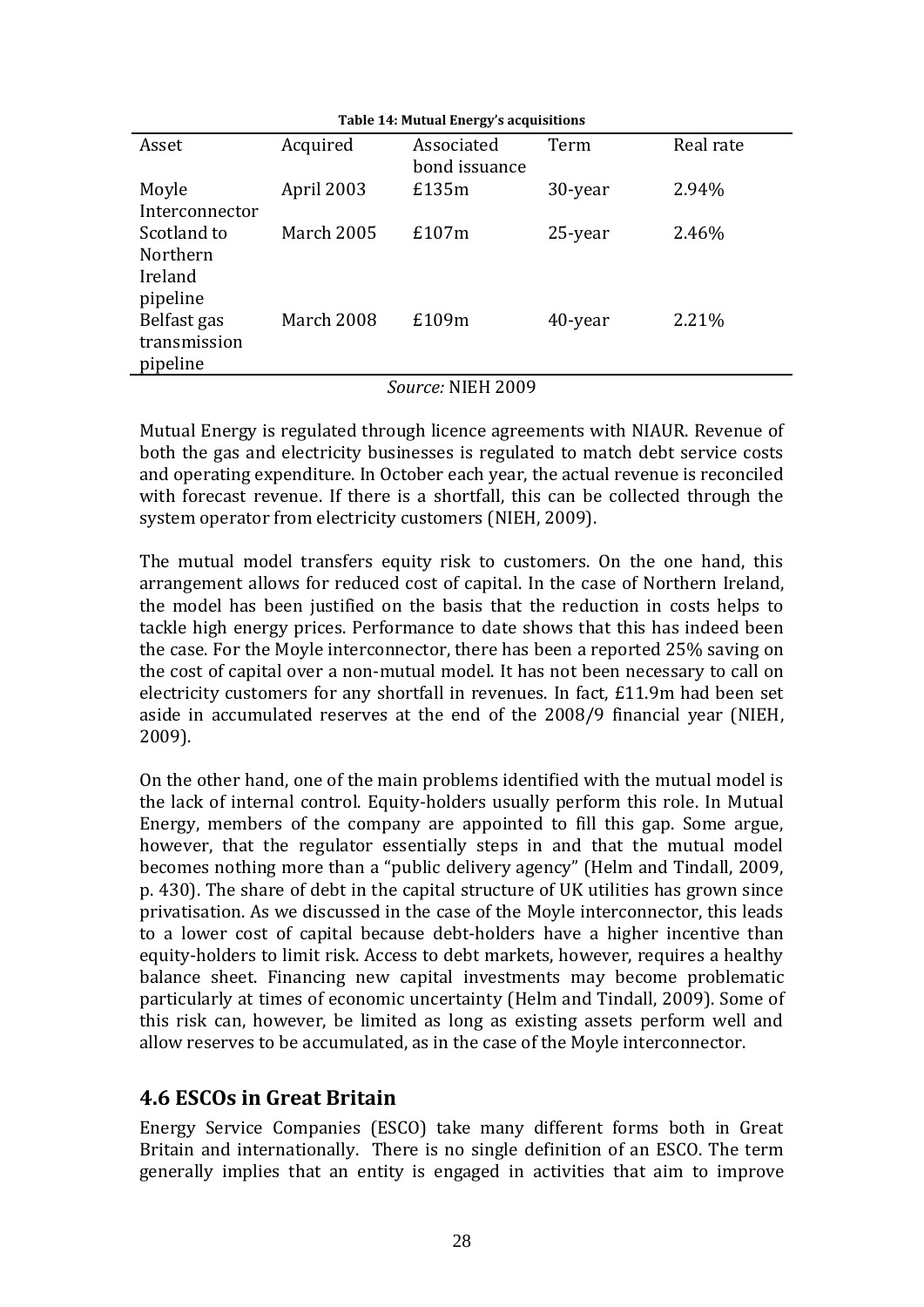energy efficiency, provide energy savings or reduce carbon emissions (London Energy Partnership, 2007). In Great Britain, there have been a number of ESCOs established as a means of developing Combined Heat and Power with District Heating schemes (CHP-DH). These schemes are community-based and have the potential to improve energy efficiency and to provide electricity and heat at lower cost to local consumers (Kelly and Pollitt, 2009).

London Energy Partnership (2007, p.4) illustrates how existing schemes in Great Britain vary according to the level of public and private sector involvement (which ranges from fully public, through mixed ownership to fully private). When the private sector enters, there is a degree of risk transfer depending on the degree of involvement.

*Table 15* compares some CHP-DH schemes by assets, turnover and profit. In the next two subsections, we focus on the Aberdeen scheme as an example of an initiative driven by a local council and the Sheffield scheme which started out with public involvement but was transferred to the private sector.

| Table 15: GB District Heating schemes |                      |                                                                                  |           |                             |
|---------------------------------------|----------------------|----------------------------------------------------------------------------------|-----------|-----------------------------|
| Scheme                                | Cost to build CHP-DH | Annual turnover<br>Fixed assets (Present<br><b>Value 2006)</b><br>$(3$ year avg) |           | Profit (loss) before<br>tax |
|                                       |                      |                                                                                  |           | $(3$ year avg)              |
|                                       | £ million nominal    | £ million                                                                        | £ million | £                           |
| <b>Barkantine</b>                     | 6.0                  | 3.4                                                                              | 1.1       | 96,000                      |
| Woking                                | 4.2                  | 13.0                                                                             | 2.3       | (41,000)                    |
| Aberdeen                              | 6.5                  | 5.4                                                                              | 0.23      | 14,522                      |
| Southampton                           | 8.0                  | 6.2                                                                              | 2.8       | 33,509                      |
| Sheffield                             | Unavailable          | 6.5                                                                              | 25.6      | 2,890,000                   |
|                                       |                      |                                                                                  |           |                             |

**Table 15: GB District Heating schemes**

*Source:* Kelly and Pollitt (2009), p. 14

## **Aberdeen**

Aberdeen Heat and Power Ltd (AH&P) was established in 2002 as a not-forprofit company owned in full by Aberdeen City Council. The company was set up to manage Combined Heat and Power (CHP) district heating schemes in the city. There are currently three completed schemes that provide 900 homes and 7 council-owned public buildings with space and water heating. The schemes are fuelled by mains gas. Plans to expand one of the schemes by installing a biomass CHP unit to supply heat to commercial buildings are under way (SSN 2009). The initial impetus for the schemes came from the need to address fuel poverty in Aberdeen's council-owned buildings and flats. CHP was found to be the most technically and economically efficient way of improving energy efficiency and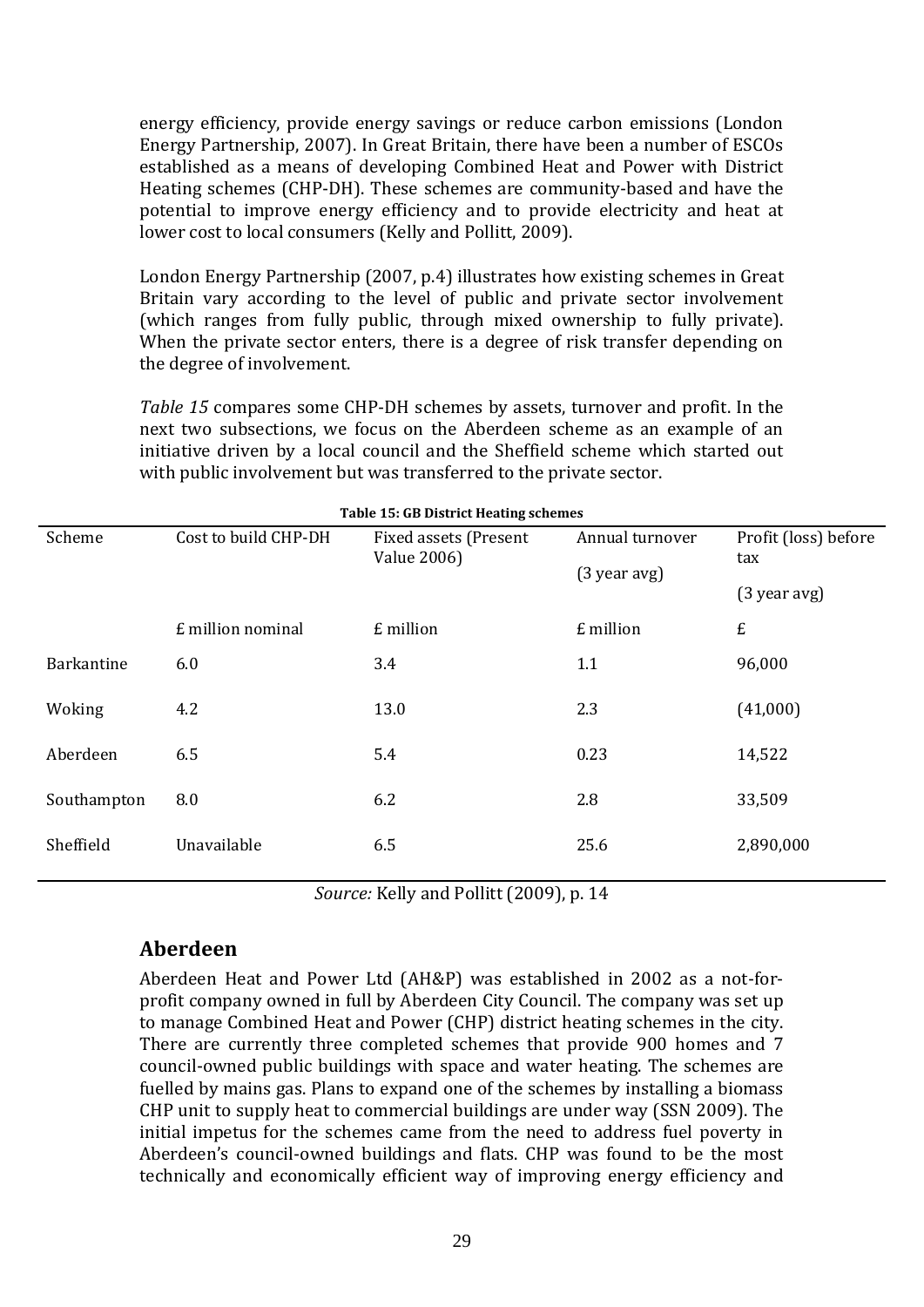affordability. The three schemes currently operating are: Stockethill (210kWe); Hazlehead (300kWe); and Seaton (1MWe) (Kelly, 2008).

*Table 16* describes the financing arrangements for the Aberdeen district heating schemes. The investment is supported through a combination of grants and a loan underwritten by the City Council. Financing for the bank loan is provided by the savings from newly installed energy efficiency measures. This type of financing arrangement ensures that the energy efficiency goals of the project remain central to its operation.

| Table 16: Financing arrangements for Aberdeen Heat and Power |                                       |                                                                                  |  |
|--------------------------------------------------------------|---------------------------------------|----------------------------------------------------------------------------------|--|
| Source of financing                                          | Amount (share of<br>total investment) | Details                                                                          |  |
| Energy Saving Trust,                                         | £2.68 million                         | Grant to stimulate the                                                           |  |
| <b>Community Energy</b>                                      | $(41\%)$                              | development of CHP                                                               |  |
| Programme                                                    |                                       | community heating networks<br>$(2000 - 2005)$                                    |  |
| Bank loan                                                    | £3.51 million                         | Underwritten by Aberdeen                                                         |  |
|                                                              | (54%)                                 | City Council; financed through<br>savings from new energy<br>efficiency measures |  |
| <b>Energy Efficiency</b>                                     | £273,000 $(4%)$                       | Small number of grants for                                                       |  |
| Commitment                                                   |                                       | energy efficiency investments                                                    |  |
|                                                              |                                       | associated with the CHP                                                          |  |
|                                                              |                                       | schemes                                                                          |  |

AH&P is owned by Aberdeen City Council but was established as an independent, not-for-profit company limited by guarantee. This was an innovative way for the Council to overcome its own financial constraints which would have delayed the development of a community district heating network considerably. The company has a contract with the City Council to provide heat to council buildings (King, 2007). AH&P has a board of unpaid directors including two tenant representatives, two elected members and five independent directors. A number of specialist advisors provide project design and management expertise. The company has a contract, for example, with a CHP consultant (ACC, 2004). Any surplus income generated from the schemes provides part of the capital for the next phases of development of Aberdeen's district heating network. Current expansion plans aim to expand capacity to 3 MWe of electricity and 4.2 MW heat, with an estimated total cost of £2.9 million (AH&P, 2010).

## **Sheffield**

The dominant model for ESCO development in the UK has centred on direct municipal involvement. Sheffield Heat and Power (SH&P) started out this way in 1988 but is now an example of an ESCO on the private sector end of the spectrum. In 2001, Onyx (now Veolia Environmental Services) was awarded a 35-year Integrated Waste Management contract for Sheffield City Council. The company paid the council £47 million at the time (Onyx, 2001). Included in the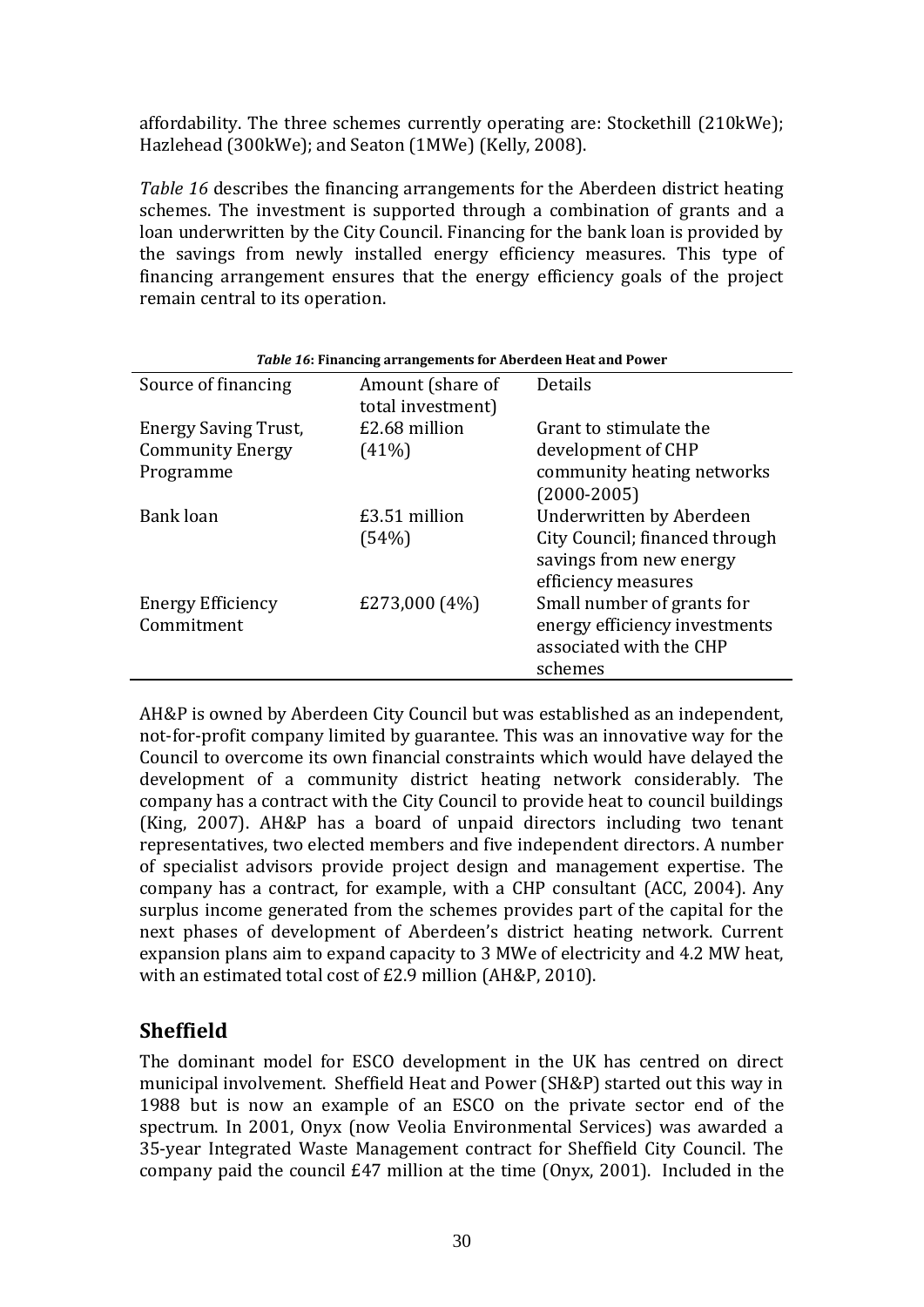contract is the management of a waste-to-energy plant (an energy recovery facility) as well as the district heating network and the refuse collection and recycling service. The waste-to-energy plant was rebuilt in 2006 as part of the agreement with the Council. It now generates up to 21MW of electricity and 60MW of heat, making it the largest CHP plant to serve a district heating scheme in the UK (Kelly, 2008). Over 140 commercial and public as well as 2,800 residential buildings are connected to the district heating network (Veolia, 2008).

When Onyx was awarded the waste management contract for Sheffield in 2001, Onyx Sheffield was predominantly debt-financed as can be seen from *Table 17*. The split between debt and equity has, however, become more equal since then.

Veolia Environmental Services is the largest private waste disposal company in the UK with over 12,500 employees and revenues above £1.3 billion. Veolia has a contract with the Sheffield City Council to operate and maintain the district heating scheme. The contract covers the entire cycle from waste collection to energy delivery. Veolia enters into contracts directly with private customers for heat supply. Council-owned housing and public buildings constitute a large part of the customer based. Any electricity that is generated is sold to the National Grid under an agreement with a guaranteed long-term supply price (Kelly, 2008). *Table 17:* **Onyx Sheffield's capital structure**

| <i>Table 17:</i> Onyx Shemeld's capital structure |        |            |                     |  |
|---------------------------------------------------|--------|------------|---------------------|--|
| Year                                              |        | Total debt | Total shareholders' |  |
|                                                   |        |            | equity              |  |
| 2001                                              |        | £3,820,000 | £230,000            |  |
| 2008                                              |        | £2,827,000 | £2,421,000          |  |
|                                                   | $\sim$ | $\sim$     |                     |  |

*Source:* Onyx Sheffield, 2001; Veolia ES Sheffield, 2008

The parent company of Veolia Environmental Services is Veolia Environnement. Covering a wide spectrum of energy and environmental services, Veolia Environnement operates in 72 countries with 2008 revenues of more than  $\epsilon$ 36 billion. One of Veolia's main strengths is its ability to approach waste disposal in an integrated way. They support an integrated approach to Private Finance Initiatives as a means of building new infrastructure for waste management (Veolia, 2008). Sheffield district heating network is a good example of this longterm integrated approach.

## **4.7 Drivers of ownership models**

The ownership models we have explored have arisen for a variety of reasons, often dependent on country or regional context. Looking at our six case studies, we can identify three categories of drivers for public or consumer involvement. The first is demand-related. Consumers in Denmark, Finland and Chile played a central role in pushing for new ownership arrangements in wind, nuclear and LNG. In Denmark, the push from communities for wind power development was later supported and sustained by policy changes. In Finland and Chile, industrial consumer needs as well as uncertainty, particularly in the Chilean case due to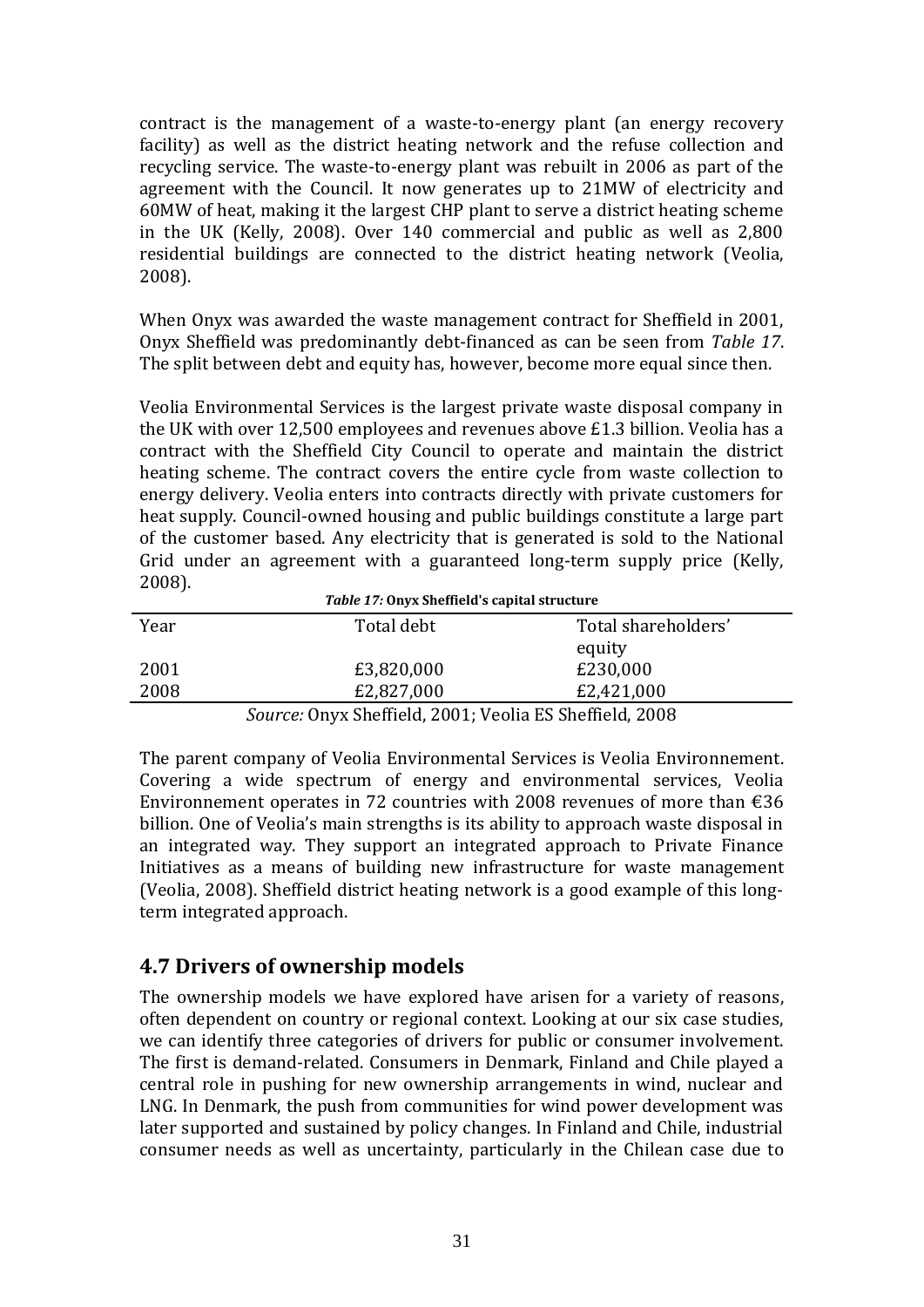difficulties with Argentinian supply, led to the creation of new partnerships and innovative financing arrangements.

The second category is social objectives. Meeting the needs of vulnerable consumers has been at the heart of many ESCO schemes in Great Britain. Tackling fuel poverty has required involvement from local authorities to start with. Some of the schemes have developed to the point where additional services have been integrated, making it more attractive for private sector entry. In Northern Ireland, the driving force behind the creation of a new ownership model for transmission assets came from the desire to protect all consumers from traditionally high energy prices. Consumer involvement was seen as the best way of achieving this. The regulatory framework in New Zealand also encourages direct consumer ownership by exempting wholly owned trusts from price-quality regulation.

The high levels of consumer involvement as well as direct public involvement through local authorities in New Zealand are also a legacy of the transition to corporatisation. This is also true to a certain in extent in the case of Finland. The large share of nuclear in power system sustains new types of financing for new investment but is a legacy of past arrangements, particularly the establishment of TVO in the 1960s by Finnish industrial and power companies.

## **5. Conclusions**

Public ownership remains potentially significant in and for the power sector. The above case studies provide a variety of examples of the nature of modern public ownership. They show that public involvement can co-exist with generally liberalised electricity markets, including at the retail market level. They also demonstrate that public 'ownership' can take a significant number of forms including: mutual ownership (e.g. Mutual Energy Holdings in Northern Ireland), consumer trusts (e.g. some EPBs in New Zealand), state ownership (e.g. ENAP in Chile, Fortum in Finland) and municipal ownership (e.g. some EPBs in New Zealand and some ESCOs in Great Britain). They further illustrate the mechanisms by which accountability operates via the selection processes for boards of directors.

There are good reasons to think that the case for mixed public-private ownership models in energy is improving. However it is important to point out that the theoretical case for significant private ownership within most national energy systems remains strong. Many countries have in fact yet to introduce any significant private involvement in their electricity and gas sectors. Furthermore, while allowing multiple ownership forms to co-exist sounds attractive, it may impose significant whole system costs. For instance, the move towards privatising almost all publicly owned energy assets in the UK allowed the government to close the Department of Energy between 1992 and 2008 (when it reopened as a Department of Energy and Climate Change) largely because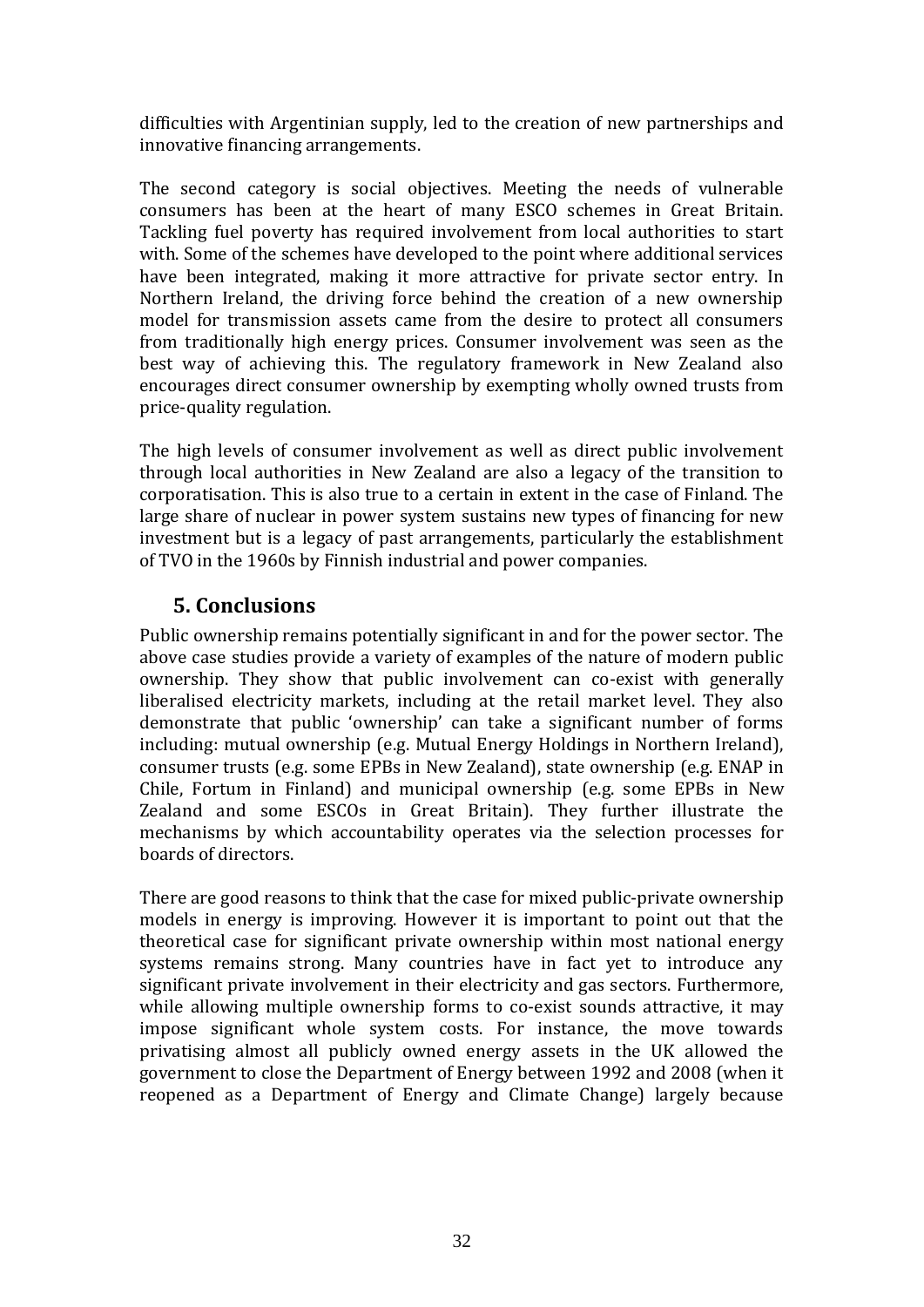energy policy for that period could be summarised in one phrase: 'leave it to the market'.<sup>17</sup>

Several key questions are suggested by the paper:

The ability of public entities to reduce the amount of equity in their businesses and to borrow at very low interest rates remains a clear motivation for public ownership. This has always been a key driver (see Kwoka, 1996). This raises the issue of whether the benefits of public ownership are related to a genuine reduction in risk relative to private ownership (say due to reduced risk of appropriation). They could simply be due to a potentially inefficient (and unclear) shifting of risks on to taxpayers, away from private investors who would be better able to manage them. Equally, the lower borrowing cost associated with special purpose vehicles for electricity transmission assets (e.g. in Northern Ireland) or low risk electricity distribution utilities (e.g. in New Zealand) may be more to do with the market's preference for unbundling low risk assets from higher risk ones (in other jurisdictions or in other parts of the supply chain) rather than public ownership and governance arrangements per se. **Simply put, are the nominal financing cost reductions observed under public ownership actually genuine improvements in social welfare requiring public ownership?**

Innovative forms of new public ownership exist in institutional environments which are open to institutional innovation and willing to experiment with ownership and governance arrangements. **If competition in ownership forms and innovation in terms of ownership and governance structures is desirable, what prevents different ownership forms from emerging?**

New forms of public ownership have been sharpened by competition with the private sector. Indeed one could argue that the very success of privatisation forced a benchmarking of public enterprises against their private peers. There does not appear to be any justification for a return to the large wholly government owned monopoly SOEs of the past. In all the jurisdictions represented by our case studies, private ownership exists and is clearly an institutional option for underperforming publicly owned firms. If public ownership is to be encouraged, this needs to be within a context where the benefits of competition from the private sector are maintained. **Thus, how can we maintain benefits of both private and public involvement?**

Finally, it is important to stress that the current challenges facing the power sector are not uncontroversial, in the sense that they may be self-imposed, illusory and subject to other forms of mitigation rather than public ownership of energy assets. Thus the incompleteness of energy market reform is not necessarily desirable in many jurisdictions. Climate change policy could be significantly simplified and more effective if it involved the imposition of a high, stable and credible carbon price. Energy security concerns are best handled by

<sup>17</sup> The costs of having different ownership forms do not have to be significant, if publicly owned firms are operated as if they were privately owned firms. However this would obviate the rationale for public ownership.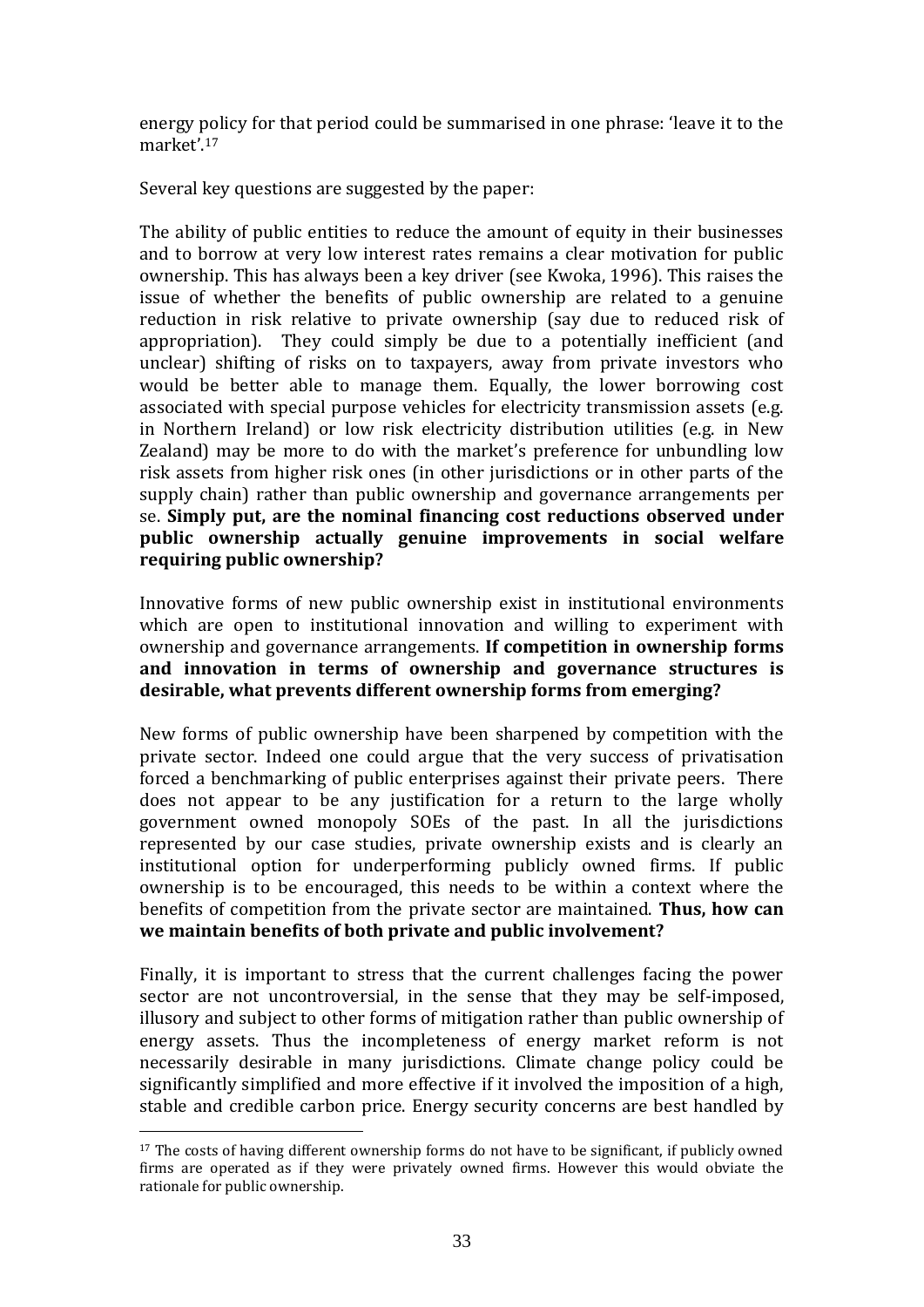allowing private investors to assess risks in a world of increasingly globally integrated oil and gas markets. Consumer engagement can be organised via effective regulation or public advocacy. Finally, the impact of the financial crisis on investment in energy may be best mitigated by redoubling efforts to create well-functioning market and regulatory institutions. **Thus in the end, we should ask, to what extent is improving case for public involvement in energy driven by ill-defined policy objectives and incomplete markets?**

In closing, we acknowledge that our analysis poses more questions than it is capable of resolving. Revisiting our case studies in the near future would allow us to evaluate how successful they have been in achieving their objectives.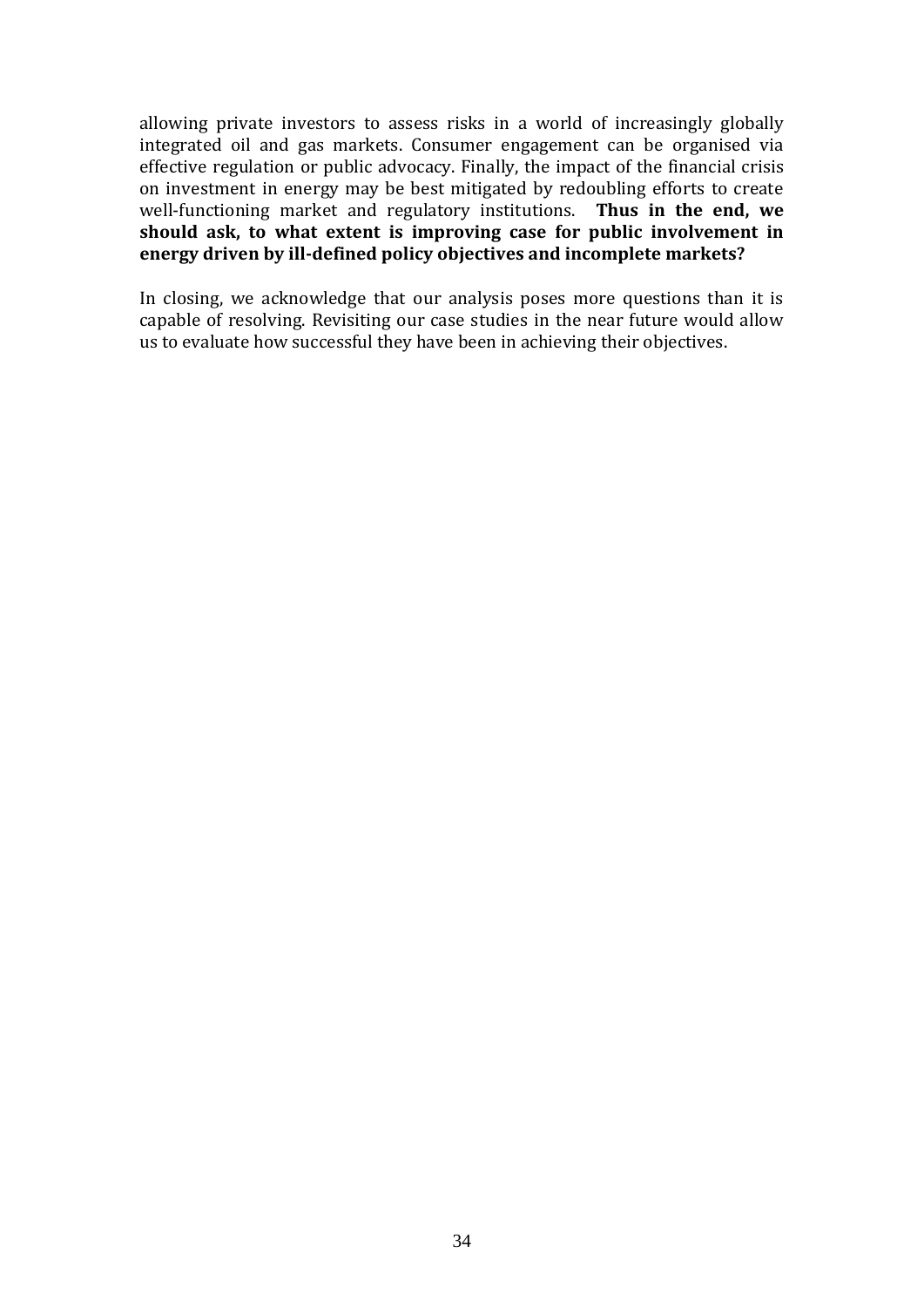### **References**

- ACC (2004). *Combined Heat and Power developments linked to multi-storey flats at Seaton and Hazlehead.* Aberdeen City Council, March 30.
- AECT. "About your AECT dividend". Auckland Energy Consumer Trust, accessed 23 June 2010, available at: [http://www.aect.co.nz/dividend/about-the](http://www.aect.co.nz/dividend/about-the-dividend)[dividend](http://www.aect.co.nz/dividend/about-the-dividend)
- Barroso, L.A., H. Rudnick, S. Mocarquer, R. Kelman, B. Bezerra (2008)."LNG in South America: the markets, the prices and the security of supply," *Power and Energy Society General Meeting - Conversion and Delivery of Electrical Energy in the 21st Century, 2008 IEEE*, Pittsburgh, 20-24 July 2008.

Bertram, G. (2006). Restructuring the New Zealand Electricity Sector 1984-2005. *Electricity market* 

*reform: An international perspective*. F. P. Sioshanis and W. Pfaffenberger. Oxford, UK, Elsevier Ltd.**:** 203-234.BG Group (2009). *Annual report and accounts 2009.* BG Group plc, Reading, Berkshire.

- Birchall (2002). "Mutual, non-profit or public interest company? An evaluation of options for the ownership and control of water utilities." *Annals of Public & Cooperative Economics* **73**(2): 181.
- Bolinger, M. (2001). Community wind power ownership schemes in Europe and their relevance to the United States. Berkeley, California, Lawrence Berkeley National Laboratory. Business News Americas (2008). "GDF Suez official: Mejillones LNG price tied to project cost". *Business News Americas,* October 14. Downloaded 15 June 2010, Factiva.
- Commerce Commission (2007). "Memorandum of Understanding between the Electricity Commission and the Commerce Commission", August 16 2007, available at:<http://www.comcom.govt.nz/electricity-resources/>
- Danish Energy Agency. *Danish Key Figures 2008*, accessed 22 June 2010. Available at: [http://www.ens.dk/en-](http://www.ens.dk/en-US/Info/FactsAndFigures/KeyFigures/Sider/DanishKeyFigures.aspx)[US/Info/FactsAndFigures/KeyFigures/Sider/DanishKeyFigures.aspx](http://www.ens.dk/en-US/Info/FactsAndFigures/KeyFigures/Sider/DanishKeyFigures.aspx)
- Domah, P. and Pollitt, M.G. (2001). 'Restructuring and privatisation of electricity distribution and supply businesses in England and Wales: a social costbenefit analysis', *Fiscal Studies*, 22(1): 107-146.

Dong Energy (2009). *Annual report 2009,* Fredericia, Denmark.

- Dorigoni, S. and S. Portatadino (2008). "LNG development across Europe: Infrastructural and regulatory analysis." *Energy Policy* **36**(9): 3366-3373
- ECT (2009). *Annual report 2009,* Eastland Community Trust, Gisborne, New Zealand.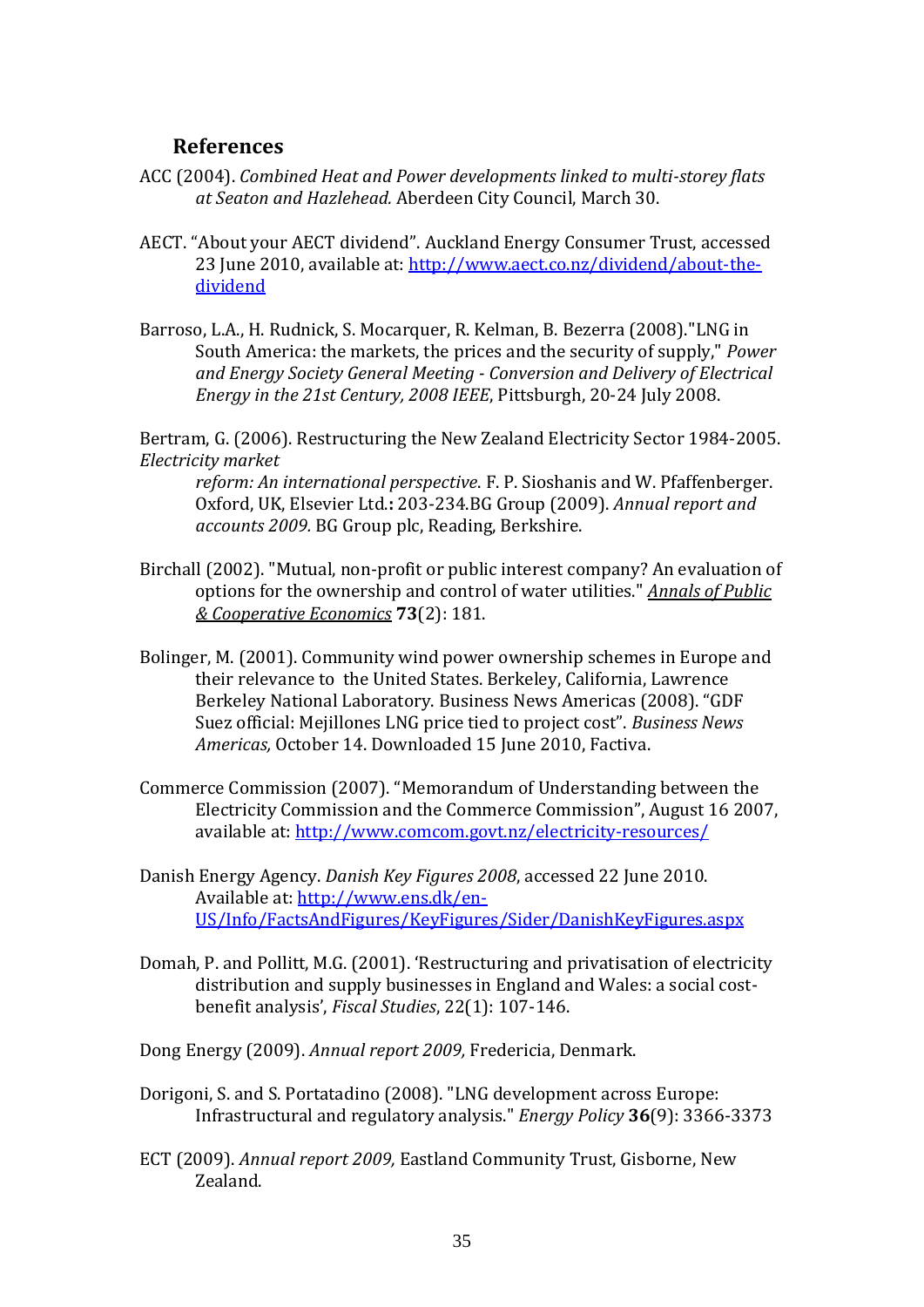- ECT (1993). *Deed creating the Eastland Energy Community Trust.* Eastland Energy Community Trust, Gisborne, New Zealand.
- Evans, L. T. and R. B. Meade (2005). *Alternating currents or counter-revolution?: Contemporary electricity reform in New Zealand*. Wellington, Victoria University Press.
- EWEA (undated). *Wind energy development in the EU 1998 to 2009*. European Wind Energy Association. Available at: <http://www.ewea.org/index.php?id=1486> Accessed June 2010.

Fouquet, R. and Pearson, P.J.G. (2006). 'Seven Centuries of Energy Services: The Price and Use of

Light in the United Kingdom (1300-2000)', *Energy Journal*, 27 (1), pp.139- 177.

- Gilbert, R. J. and D. M. Newbery (1994). "The Dynamic Efficiency of Regulatory Constitutions." *The RAND Journal of Economics* **25**(4): 538-554**.**
- GNL Mejillones (2010). "LNG as a cornerstone for reliable power supply in the north of Chile". *Platts 9th Liquefied Natural Gas Conference,* February 25, Houston.
- Hart, O. and J.Moore (1990). ["Property Rights and the Nature of the Firm,](http://ideas.repec.org/a/ucp/jpolec/v98y1990i6p1119-58.html)" *[Journal of Political Economy,](http://ideas.repec.org/s/ucp/jpolec.html)* 98(6): 1119-58.
- Hart, O., A.Shleifer and R.W.Vishny (1997), 'The proper scope of government: Theory and application to prisons', *Quarterly Journal of Economics*, **112**(4): 1127-58.
- Helm, D. and T. Tindall (2009). "The evolution of infrastructure and utility ownership and its implications." *Oxford Review of Economic Policy* **25**(3): 411-434.
- IEA (2009a). *Energy prices and taxes: Fourth quarter 2009.* Paris, International Energy Agency.
- IEA (2009b). *Natural Gas Market Review 2009.* Paris, International Energy Agency.
- IEA (2007). *Energy policies of IEA countries: Finland 2007 review*. Paris, International Energy Agency.
- Jamasb, T., Mota, R., Newbery, D. and Pollitt, M. (2005). 'Electricity sector reform in developing countries: a survey of empirical evidence on determinants and performance', *World Bank Policy Research Working Paper Series*, No.3549. World Bank.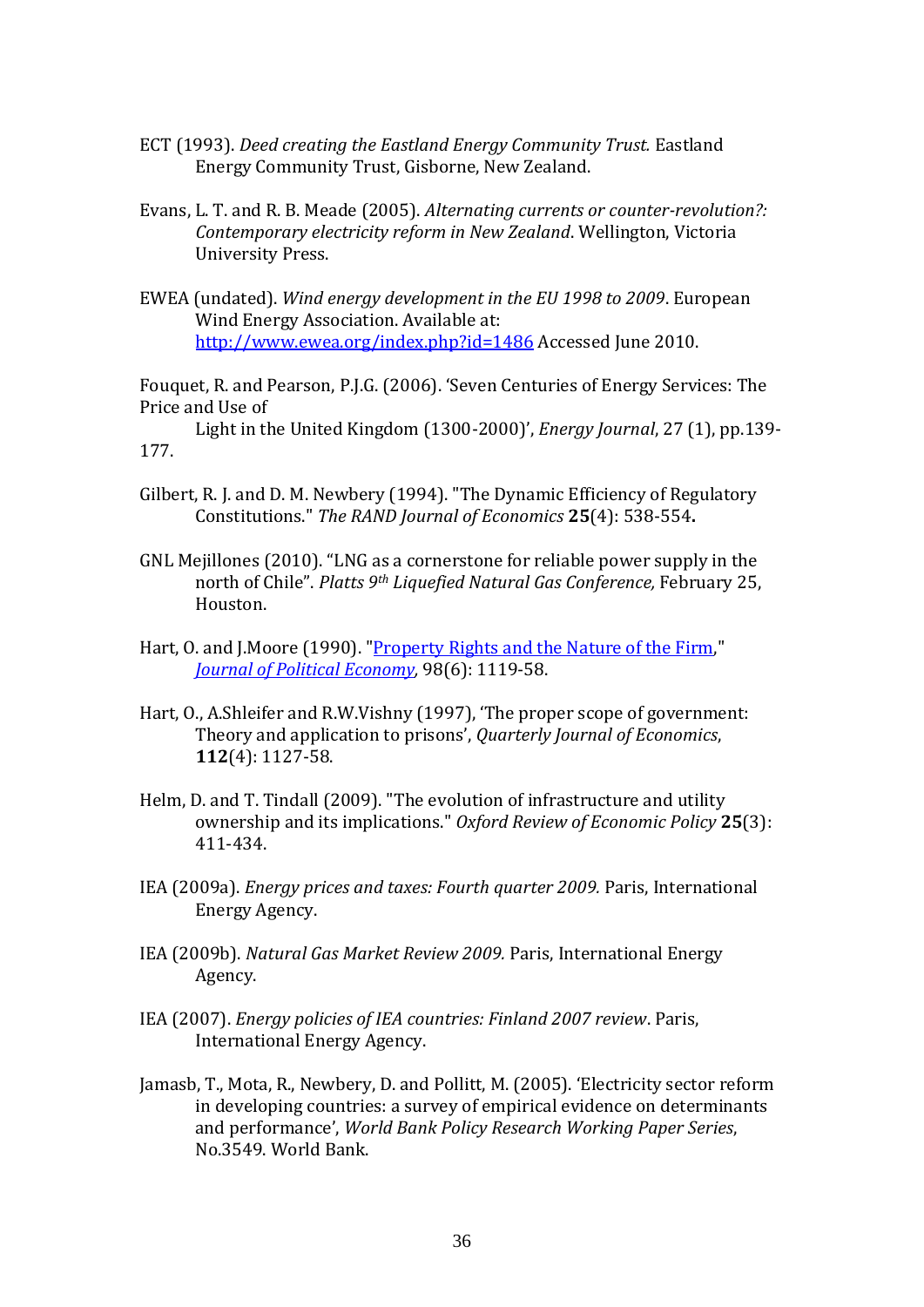- Kanter (2009). "In Finland, nuclear renaissance runs into trouble". May 28, *New York Times,* available at: [http://www.nytimes.com/2009/05/29/business/energy](http://www.nytimes.com/2009/05/29/business/energy-environment/29nuke.html?_r=1)environment/29nuke.html? r=1
- Kelly, S. (2008). Economic viability of combined heat and power district heating networks in the United Kingdom: A comparative approach. *Department of Engineering*. University of Cambridge. MPhil in Engineering for Sustainable Development.
- Kelly, S. and M. G. Pollitt (2009). Making combined heat and power district heating networks in the United Kingdom economically viable: A comparative approach. Cambridge, EPRG Working Paper 0925/ Cambridge Working Paper in Economics 0945.
- King, M. (2007) "Energy Services Companies". *LEP Forum event,* March 22, London.
- Kwoka, J.E. (1996). *Power Structure: ownership, integration and competition in the US*, Norwell, MA: Kluwer.
- Laffont, J.-J. and J. Tirole (1993). *A theory of incentives in procurement and regulation.* London, MIT Press.
- Larsen, J. H. M., H. C. Sorensen, et al. (2005). Experiences from Middelgrunden 40 MW offshore wind farm. *Offshore Wind*. Copenhagen.
- Lipp, J. (2007). "Lessons for effective renewable electricity policy from Denmark, Germany and the United Kingdom." *Energy Policy* **35**(11): 5481-5495.
- Littlechild, S.C. (2006). 'Foreword: The Market versus Regulation', In Sioshansi, F.P. and Pfaffenberger, W. (eds.), *Electricity Market Reform: An International Perspective*, Oxford: Elsevier.

London Energy Partnership (2007). Making ESCOs work: Guidance and advice. London, London

Energy Partnership.

- Meyer, N. I. (2007). "Learning from wind energy policy in the EU: lessons from Denmark, Sweden and Spain." *European Environment* **17**(5): 347-362.
- Middelgrunden Wind Cooperative. "Bylaws of the Middelgrunden Wind Turbine Cooperative", accessed 3 June 2010, available at: <http://www.middelgrunden.dk/middelgrunden/?q=en/node/72>

Millward, R. (2010). *NEWPEN – An Agenda for a New Public Enterprise – Keynote address*, Milan, 10th June.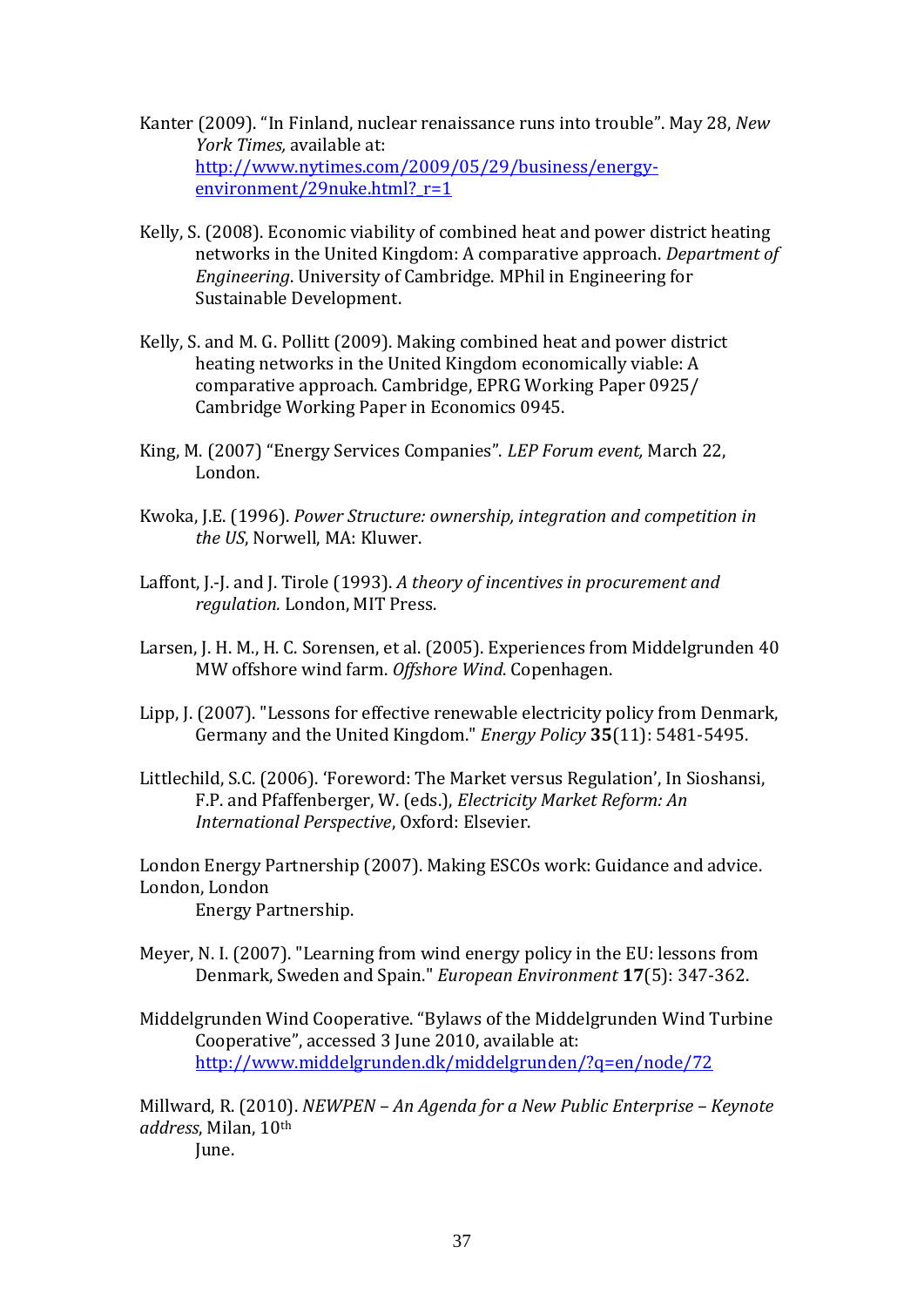Mills, R. (2008). *The Myth of the Oil Crisis*, Westport, CT: Praeger.

Mutual Energy (2010). "Physical flows data". Accessed 24 June 2010, available at: [http://www.mutual](http://www.mutual-energy.com/The_Moyle_Interconnector/Interconnector_Physical_Flows.php)energy.com/The Moyle Interconnector/Interconnector Physical Flows.p [hp](http://www.mutual-energy.com/The_Moyle_Interconnector/Interconnector_Physical_Flows.php)

- Newbery, D.M. and Pollitt, M.G. (1997), 'The restructuring and privatisation of Britain's CEGB: was it worth it?', *Journal of Industrial Economics*, 45(3): 269-303.
- NIEH (2009). *Annual report 2009,* Northern Ireland Energy Holdings, Belfast.

Noel, P. (2009). *A Market Between Us: Reducing the Political Cost of Europe's Dependence on Russian Gas*, Electricity Policy Research Group Working Paper Series, No.0916.

Ofgem (2010). *Project Discovery Options for delivering secure and sustainable energy supplies*,

Ref.16/10, London: Ofgem.

- Onyx (2001). *Report and financial statement 2001.* Onyx Environmental Group plc, London.
- Onyx Sheffield (2001). *Annual report 2001,* Onyx Sheffield Limited, downloaded from Companies House UK.

Orion (2009). *Annual report 2009,* Orion Group, Christchurch, New Zealand.

Pollitt, M. G. (2010). UK renewable energy policy since privatisation. Cambridge, EPRG Working Paper 1002/ Cambridge Working Paper in Economics 1007.

Pollitt, M.G. (2009), Electricity Liberalisation in the European Union: A Progress Report', *Mercato* 

*Concorrenza Regole* 3/2009, pp.497-523. [ In Italian]; English Version: *EPRG Working Paper* No.0929.

Pollitt, M. (2008a). 'Liberalisation and regulation in electricity systems: how can we get the balance

right?', In Sioshansi, F.P. (ed.): *Competitive electricity markets: design, implementation and performance*. Oxford: Elsevier.

Pollitt, M. (2008b). 'Electricity reform in Argentina: lessons for developing countries', *Energy Economics*, 30(4): 1536-1567.

Pollitt, M. (2004). 'Electricity reform in Chile: lessons for developing countries', *Journal of Network* 

*Industries*, 5(3-4): 221-262.